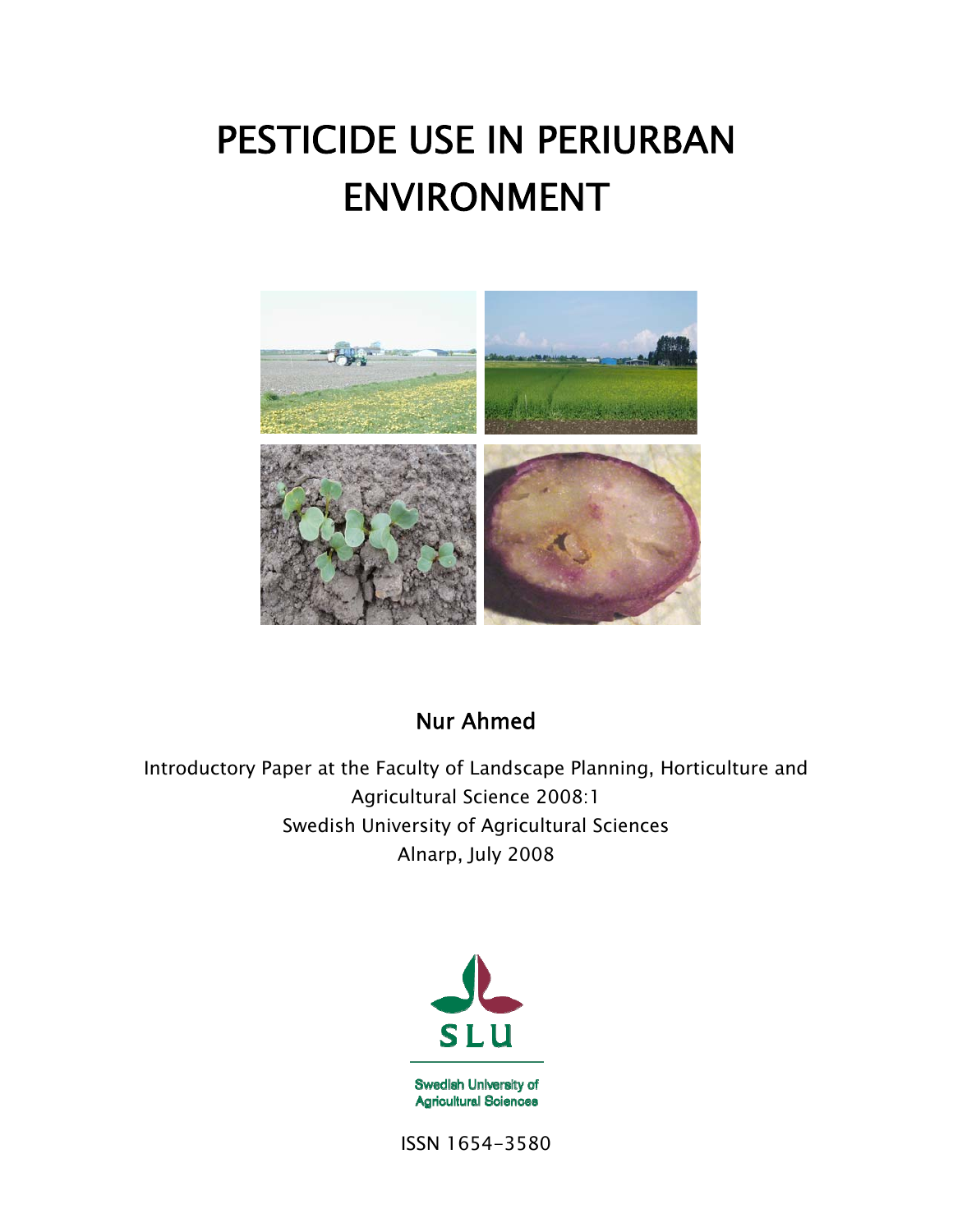# PESTICIDE USE IN PERIURBAN ENVIRONMENT

Nur Ahmed

Introductory Paper at the Faculty of Landscape Planning, Horticulture and Agricultural Science 2008:1 Swedish University of Agricultural Sciences Alnarp, July 2008



Swedish University of **Agricultural Sciences**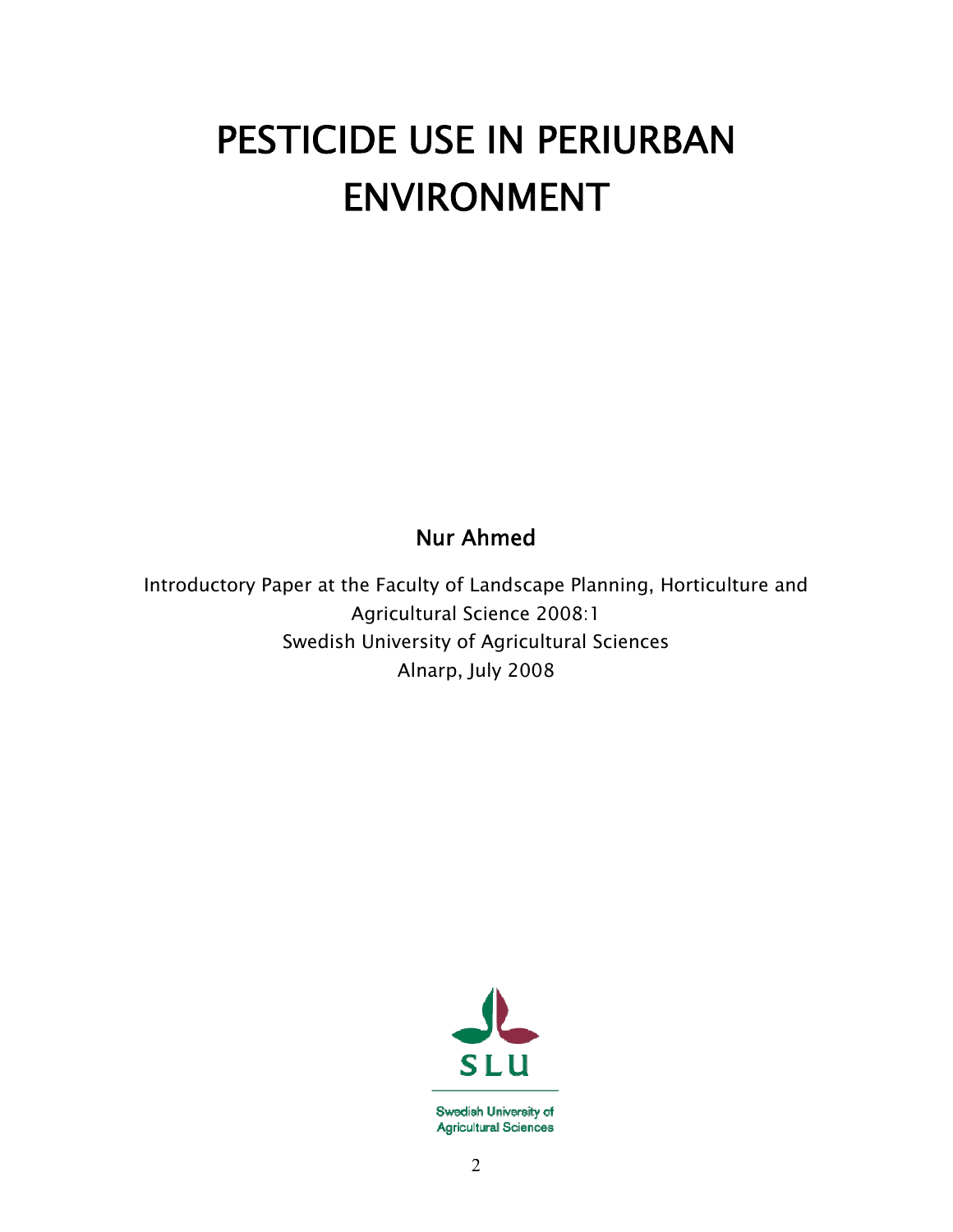© By the author

Figure 15 reprinted with kind permission of Ruth Hazzard, [rhazzard@umext.umass.edu](mailto:rhazzard@umext.umass.edu) and also available at

[http://www.umassvegetable.org/soil\\_crop\\_pest\\_mgt/insect\\_mgt/cabbage\\_maggot.html](http://www.umassvegetable.org/soil_crop_pest_mgt/insect_mgt/cabbage_maggot.html) Figure 16 reprinted with kind permission of Ruth Hazzard,

[rhazzard@umext.umass.edu,](mailto:rhazzard@umext.umass.edu) and Becky Koch, [becky.koch@ndsu.edu](mailto:becky.koch@ndsu.edu)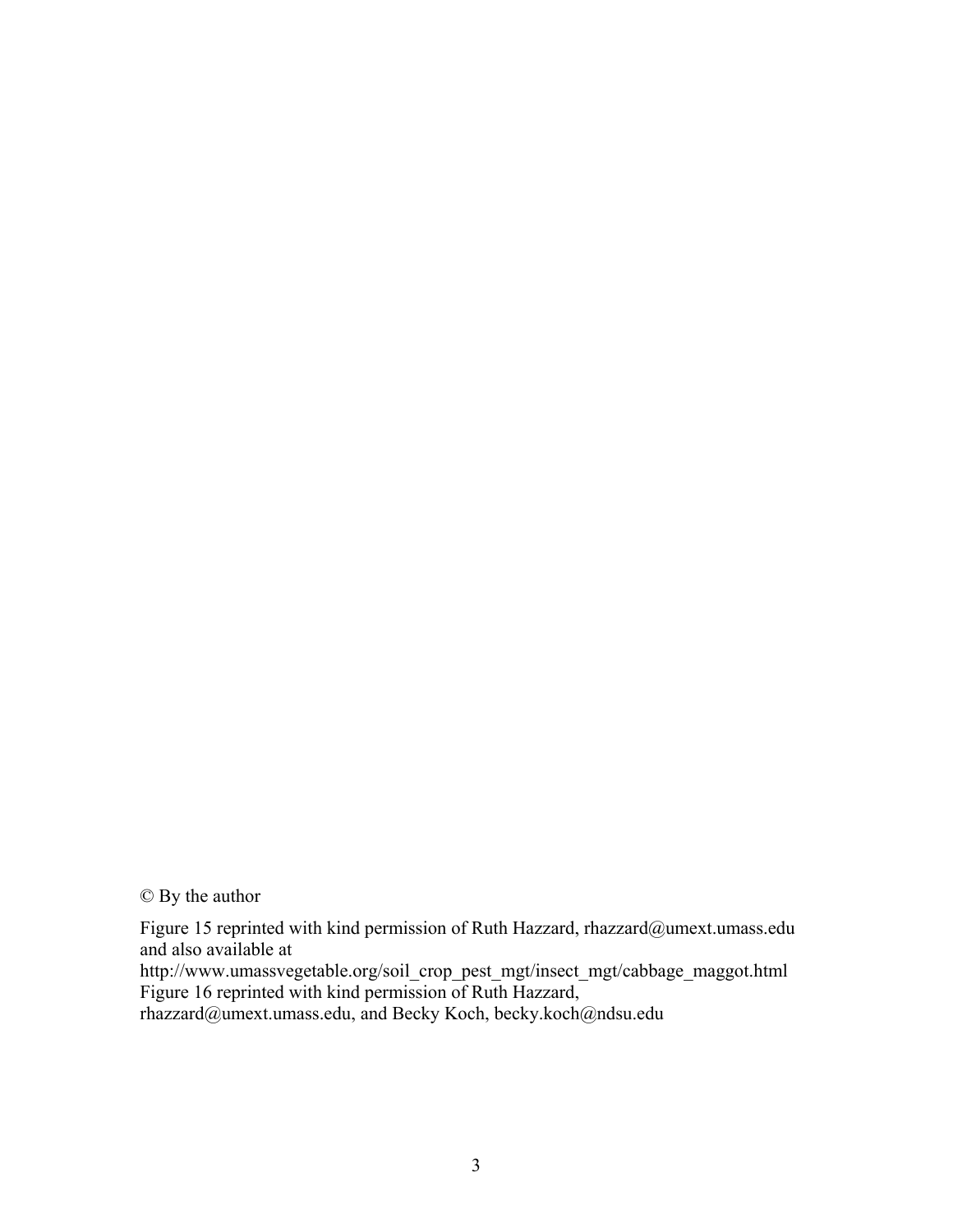# **Summary**

This introductory paper focuses on pesticides; use, regulation, impact on nature, economics, and interactions with pests, non target organisms as well as society in the periurban environment and with an international context. With an increasingly skeptical society to pesticides it is important that scientists and non-specialists (farmers and neighbours) meet and discuss their ideas about insecticide use and risks. This is necessary because the public's perception of risks may well diverge significantly from that of specialists. In the periurban areas (the urban fringe) these problems and divergent opinions are likely to be more pronounced than in the rural areas. This review paper is also discussing the insect pest migrations and trap cropping with a view to find out whether insecticide application in field crops (e.g. oilseed rape) affects pest density in the adjacent garden crops (e.g. radish).

# **Preface**

This introductory paper is a review based on references from libraries, internet and personal communication. It elucidates pesticide use and its interactions with nature as well as society in the periurban context but with an international perspective. This review gives a background to a coming PhD-study on pesticide use, interactions between farmers and neighbour gardeners and insect pest situation of farmers field and nearby garden crops. Oilseed rape and radish are used as examples of farmers field and neighbour garden crops, respectively, with flea beetles and cabbage root flies as common insect pests of both crops. Interactions between farmers and neighbours use of pesticides in two societies, Bangladesh, one of the most densely, and Sweden, sparsely populated will be studied.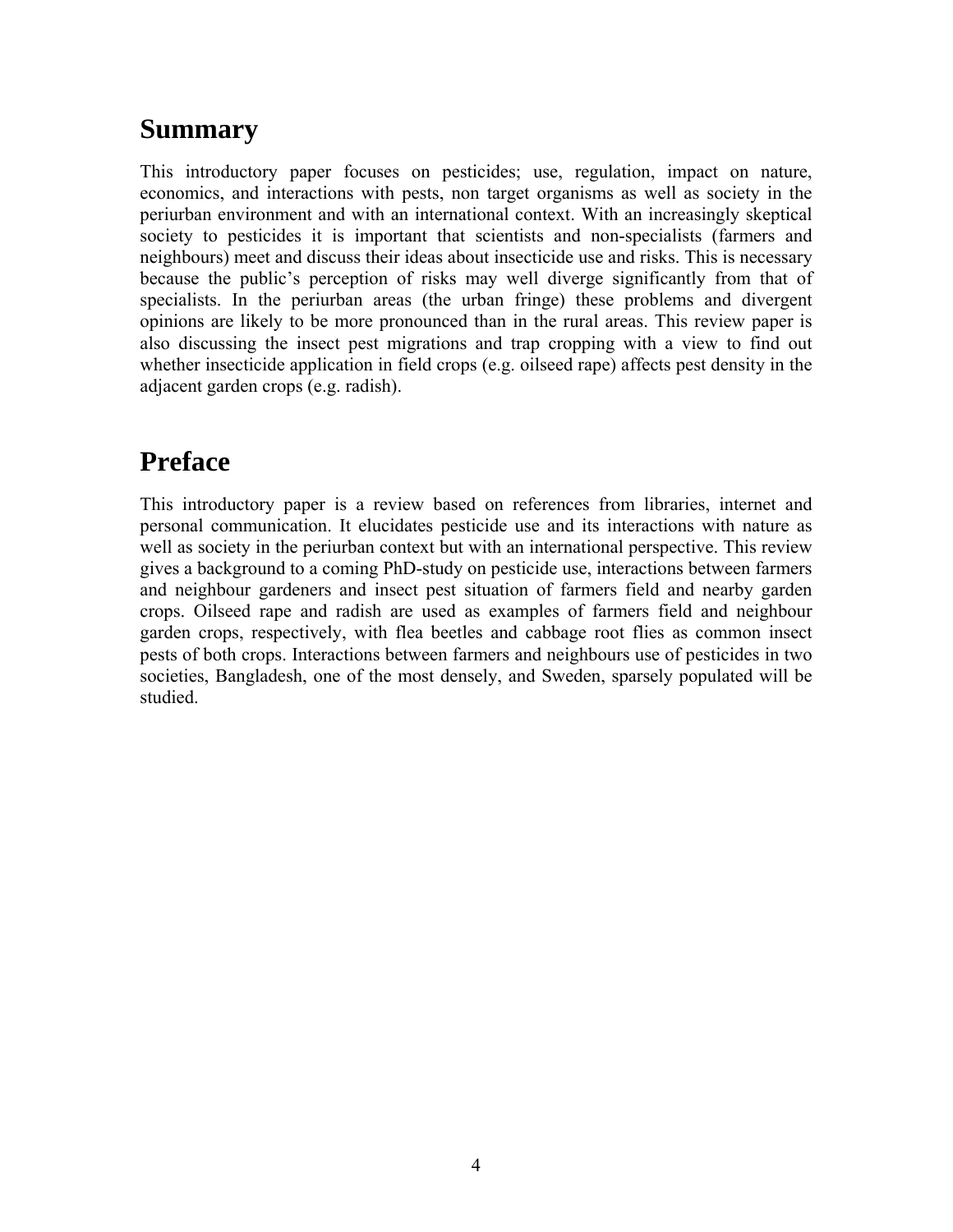# **Contents**

|                     |                                                                                   | Page No.                                   |
|---------------------|-----------------------------------------------------------------------------------|--------------------------------------------|
| <b>Summary</b>      |                                                                                   | $\overline{4}$                             |
| Preface             |                                                                                   | $\overline{\mathcal{A}}$                   |
| <b>Contents</b>     |                                                                                   |                                            |
| <b>Introduction</b> |                                                                                   | $\begin{array}{c} 5 \\ 7 \\ 7 \end{array}$ |
|                     | Periurban Definition and Concept                                                  |                                            |
|                     | <b>Pesticides and Pests</b>                                                       | 9                                          |
|                     | A. Pesticide Use and Social Attitude                                              | 9                                          |
|                     | Definition and History of Pesticide                                               | 9                                          |
|                     | Pesticide Use in Agriculture and Surroundings                                     | 10                                         |
|                     | Pesticide Use in Public Health                                                    | 11                                         |
|                     | <b>Impact of Pesticides in the Environment</b>                                    | 11                                         |
|                     | Crop or Foodstuff                                                                 | 12                                         |
|                     | <b>Natural Enemy Community</b>                                                    | 12                                         |
|                     | Soil and Soil Microorganisms                                                      | 13                                         |
|                     | Water                                                                             | 13                                         |
|                     | Air                                                                               | 14                                         |
|                     | Health                                                                            | 14                                         |
|                     | Economics of Pesticide Use                                                        | 15                                         |
|                     | <b>Alternatives to Pesticide Use</b>                                              | 18                                         |
|                     | Allelopathy or Biological Control of Weed                                         | 19                                         |
|                     | Safe Use of Pesticides                                                            | 19                                         |
|                     | Human Safety                                                                      | 19                                         |
|                     | <b>Environmental Safety</b>                                                       | 19                                         |
|                     | <b>Regulatory Framework</b>                                                       | 20                                         |
|                     | <b>Product Registration</b>                                                       | 20                                         |
|                     | <b>Regulatory Harmonisation</b>                                                   | 20                                         |
|                     | Codex Maximum Residue Levels                                                      | 21                                         |
|                     | <b>FAO</b> Pesticide Specifications                                               | 21                                         |
|                     | Pesticide Management                                                              | 21                                         |
|                     | Pesticide Regulations in Bangladesh and Sweden                                    | 21                                         |
|                     | Pesticide Use in Bangladesh                                                       | 22                                         |
|                     | Pesticide Use in Sweden                                                           | 23                                         |
|                     | <b>Pesticide Marketing System</b>                                                 | 26                                         |
|                     | <b>Bangladesh</b>                                                                 | 26                                         |
|                     | Sweden                                                                            | 28                                         |
|                     | Society and Pesticides                                                            | 29                                         |
| Crop                | <b>B. Exchange of Pests between Insecticide Treated Farmers' Field and Garden</b> | 30                                         |
|                     | <b>Oilseed Rape</b>                                                               | 31                                         |
|                     | <b>Introduction</b>                                                               | 31                                         |
|                     | Origin                                                                            | 31                                         |
|                     | Scientific Classification                                                         | 33                                         |
|                     | <i>Importance</i>                                                                 | 33                                         |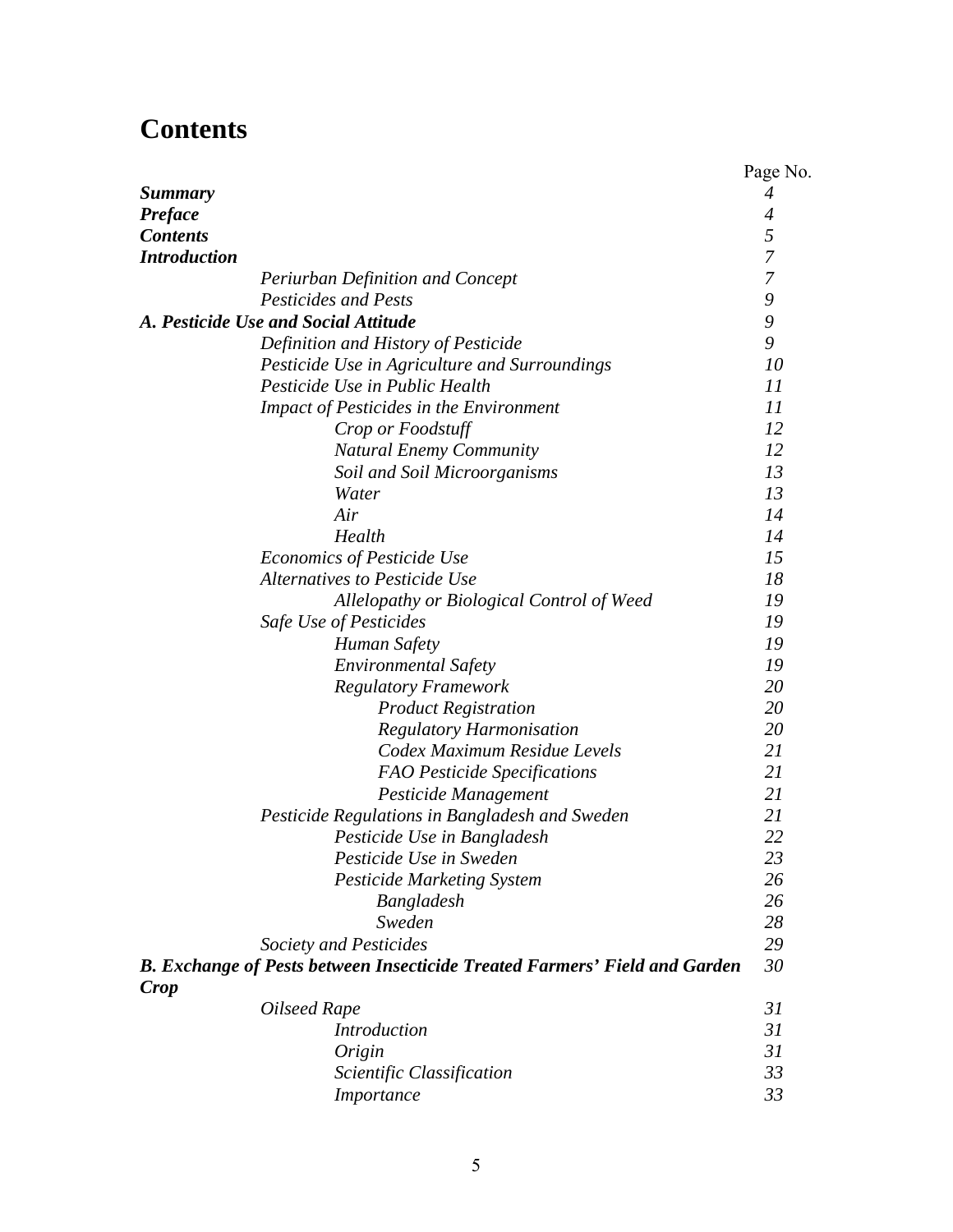|                         |                                                | Page No. |
|-------------------------|------------------------------------------------|----------|
|                         | Management                                     | 34       |
|                         | Radish                                         | 35       |
|                         | <i>Introduction</i>                            | 35       |
|                         | Origin                                         | 35       |
|                         | Scientific Classification                      | 36       |
|                         | <i>Importance</i>                              | 36       |
|                         | <i>Management</i>                              | 36       |
|                         | Pests of Oilseed Rape and Radish               | 37       |
|                         | Pests of Oilseed Rape                          | 37       |
|                         | Management of Oilseed Rape Insect Pests        | 38       |
|                         | Pests of Radishes                              | 38       |
|                         | Common Insect Pests of Oilseed Rape and Radish | 38       |
|                         | Cabbage Root Fly                               | 39       |
|                         | Flea Beetle                                    | 41       |
|                         | <b>Pest Resistance to Insecticides</b>         | 41       |
|                         | <b>Migration of Insect Pests</b>               | 43       |
|                         | <b>Trap Cropping</b>                           | 43       |
| <b>Acknowledgements</b> |                                                | 44       |
| References              |                                                | 44       |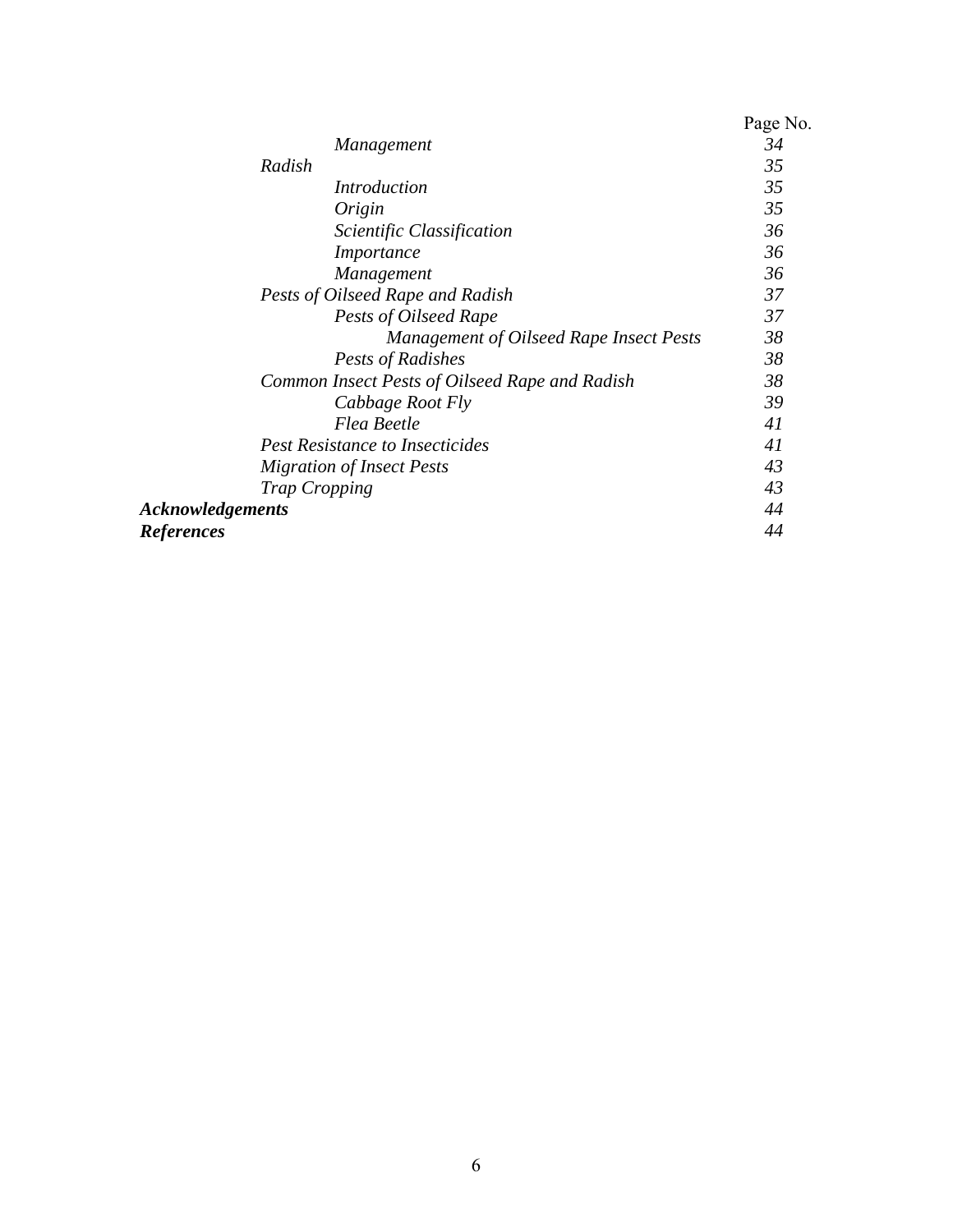# **Introduction**

Agriculture, a term which encompasses farming, is the process of producing food, feed, fiber and other goods by systematic raising of plants and animals. The human history is closely related to the history of agriculture. Development of agriculture has been a crucial factor resulting in social change and specialization of human activities (Wikipedia). The agricultural activities generally occur in rural, urban and periurban areas. They consist mainly of producing crops, fish, meat and egg. Processing and marketing also takes place, especially in the urban region in order to get higher prices. A large part of the urban vegetable market supply is accounted for by the periurban and urban productions. For example, in the capital city of Hanoi, 80% of the vegetables are from the Province of Hanoi and in Brazzaville, 65% of the marketed vegetables come from the urban gardens (Moustier 1999; Bon de 2001).

# *Periurban Definition and Concept*

The periurban interface is a transitional area between city and countryside, meaning not a discrete zone, but rather a diffuse territory. The area is identified by combinations of features and phenomena, generated largely by activities within the area (Adell 1999). The area is a zone of mixed land use elements and characteristics. The area is sometimes also termed the rural-urban fringe. Within the area, rural activities are in rapid change and not only residential, but also commercial, educational, recreational, public services and other largely extensive uses of land are intruding (Thomas 1974). Periurban agriculture takes place on the fringe of a town, a city or a metropolis while urban agriculture is located within the town, city or metropolis. Within the urban and periurban agriculture (UPA), a diversity of food and non-food products are grown or raised, processed and distributed. Also, human and material resources, products and services found in and around that urban area are largely (re)-used. In turn UPA supplies human and material resources, products and services primarily to that urban area (Mougeot 2000). UPA systems include aromatic and medicinal herbs, all types of crops such as cereals, root crops, vegetables, fruit as well as livestock of all types. Also, some systems include plants like ornamentals and tree seedlings. Food and non-food production is often mutually complementary. As for food crops, relatively high-valued, perishable vegetables and animal products and byproducts are more common. Although medium sized and larger enterprises are present, the main urban farmers are small-scale family enterprises. Therefore, urban agriculture is carried out additionally to other types of employment. Urban agriculture is found beneficial since it leads to increased food security as well as income levels, both for individuals and at household levels (Zeeuw & Lock 2000).

In many developed countries periurban areas are presently undergoing major transformations. The expansion of urban areas into the surrounding landscape entails the transformation of land use, population composition and business structures. Periurban areas made on scarce land resources are therefore dynamic landscapes, areas of tension and conflicts, with various clashes of interests, and contradictory demands (Busck *et al*. 2006). The processes of urbanization affect land use and social systems of rural communities near urban agglomerations (Bryant  $\&$  Johnston 1992). Farm properties in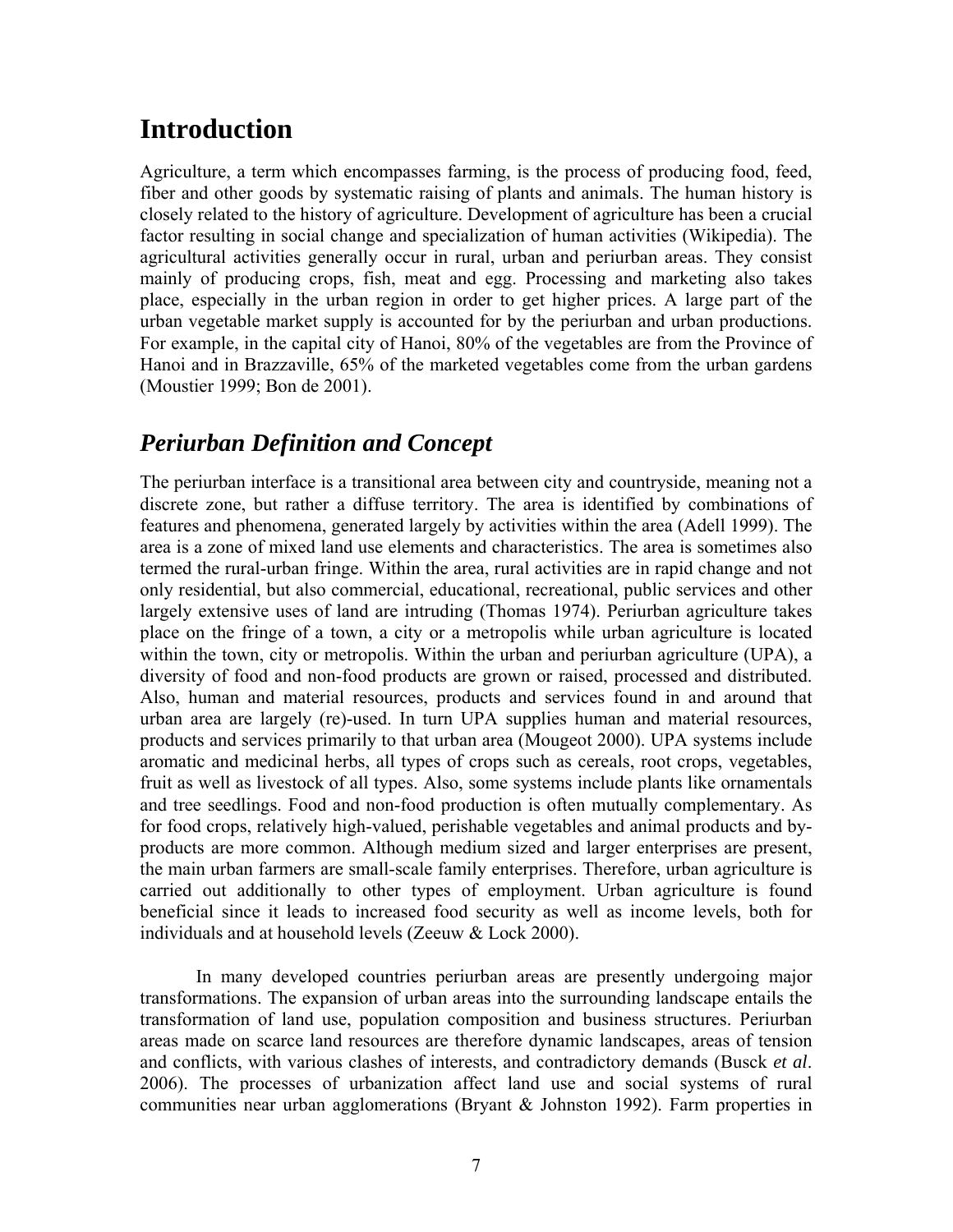periurban areas may attract newcomers with little or no relation to agricultural production. The reason might be a cheap housing alternative, a pleasant living environment away from pollution and social problems of the city, more space for hobby activities or other qualities (Berg & Wintjes 2000). The new landowners' lifestyle may still be strongly attached to nearby urban areas in terms of social, cultural and occupational relationships, made possible by improved infrastructure and mobility. Also, former full-time farmers often seek stronger relations to nearby urban areas e.g. by commuting to off-farm work or engaging in agro-tourist activities (e.g. bed and breakfast) due to the structural development within the agricultural sector. The conventional agricultural areas as suppliers of agricultural products are in other words contested and urban values and lifestyles are encroaching upon agricultural areas (Antrop 2000).

In developing countries agricultural policies have focused strongly on rural areas, aiming to achieve self sufficiency in food production and to reduce rural poverty. Urban food needs are also expected to be fulfilled by production in rural areas. The UPA is a major source of produce in developing countries, leading to improved food security and enhanced livelihoods of poor producers (Bakker *et al*. 2000). Much of the evidence for this has been gathered from African, Latin American, Caribbean and some Asian and Eastern European countries (Lintelo *et al*. 2001).

Criteria defining periurban agriculture differ and relate to population sizes, density thresholds, official city limits (Gumbor & Ndiripo 1996), municipal boundaries of the city (Maxwell & Armar-Klemesu 1998), agricultural land zoned for other use (Mbiba 1994) or agriculture within the legal and regulatory purview of urban authorities (Aldington 1997, also cited by Mougeot 2000). One determination of the outer boundary of periurban zones is based on varying ratios of buildings and roads and increasing ratios of open space per km<sup>2</sup> (Losada *et al.* 1998). Maximum distance away from city centre in which farms can supply the city on a daily basis is another way (Moustier 1998, also cited by Mougeot 2000). Additionally, areas that people living within the city's administrative boundaries can reach, in order to engage themselves in agricultural activities, is used (Lourenco-Lindell 1995). Demographic and economic expansion of cities, through migration and industrialization, tend to be accompanied by spatial expansion, resulting in encroachments by cities upon adjacent periurban areas. Areas that were then earlier distant from the city and rural in character subsequently start falling within the cities' reach or "band of influence". The rural–periurban–urban continuum is thus dynamic in nature. Changes will be more marked around cities that are rapidly urbanizing or growing both economically and spatially, as compared to slower-growing or stagnant urban cores (Lintelo *et al*. 2001).

UPA might affect the environment as well as the health of the urban population both negatively and positively. Intensive urbanization is creating extreme ecological disturbances, caused by sewage water, city garbage, industrial waste etc. Spread of different type of hazardous elements in the UPA region might take place due to e.g. use of chemical fertilizers and pesticides. However, proper agro-ecological solutions can offer mutual benefits both to farmers and to the city population. Such solutions might be; recycling of sewage water for irrigation, changing garbage into compost and industrial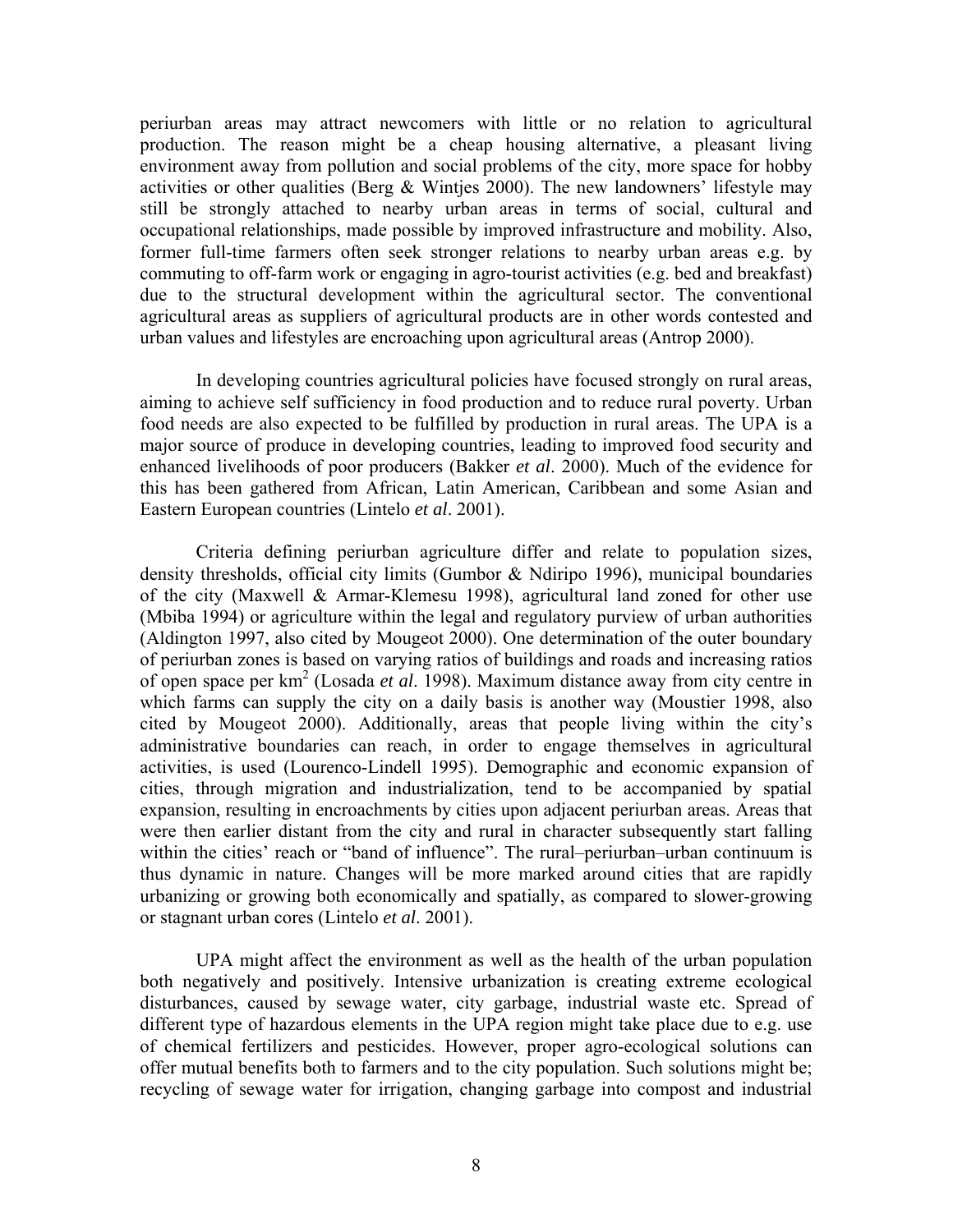waste into animal feeds, and the use of precision agriculture in the periurban environment (Zeeuw & Lock 2000).

# *Pesticides and Pests*

Chemical-based strategies have been the preferred form of pest control in agriculture since the 1950s and have contributed to an unprecedented growth in agricultural production and productivity (Pimentel 1978; 1991; Pimentel & Greiner 1997; Anonymous 1990). Since the end of the 1970s, the on-farm benefits of pesticide use has been weighed against concerns over the off-farm costs of pesticide risks to human health and the environment. The wider perspective prompted many regulatory agencies, at both national and international levels, to implement different types of pesticide risk management policies. These policies ranged from liability rules to market-based instruments and from command and control approaches to incentives for voluntary action including moral persuasion. Still, management of pesticide risks is a difficult task for policy makers (Smith *et al*. 1998; Travisi *et al*. 2006).

Pests are the main constraints of a successful crop production. Worldwide crop losses due to agricultural pests are estimated to be about 15-25% and potential losses 30- 40% (Sherwood *et al*. 2003; FAO 2005a). The crop loss varies due to the particular crop, place, time and farmers' knowledge. To address the pest problems a variety of methods can be used e.g. resistant variety, cultural and physical control, biological control, botanical control as well as chemical control. The principle of integrated pest management (IPM) is to primarily utilize other control methods and only as the last choice the chemical method. Crop researchers often advice farmers to use pesticides when pests are reaching the economic threshold level (ETL). However, sometimes these advices are not followed but instead pesticides are used indiscriminately and at substandard or higher doses. The latter might be especially common in developing countries with a lower degree of education among farmers. The indiscriminate use of pesticides may result in pest resurgence, and polluted soil, air and water. Though pesticides control pests, they also commonly kill natural enemies of pests. Main user of pesticides in developing countries is farmers within rural societies (FAO 2005a). In urban and periurban societies including farms and agriculture, the proper use of pesticides is of utmost importance due to the often relatively densely populated surroundings (Ferrier *et al.* 2006).

# **A. Pesticide Use and Social Attitude**

# *Definition and History of Pesticide*

The US Environmental Protection Agency (EPA) defines a pesticide as "any substance or mixture of substances intended for preventing, destroying, repelling, or mitigating any pest or intended for use as a plant regulator, defoliant or desiccant". A pesticide may thus be a chemical substance or biological agent (such as fungus or bacteria) used against pests including insects, plant pathogens, weeds, molluscus, birds, mammals, fish,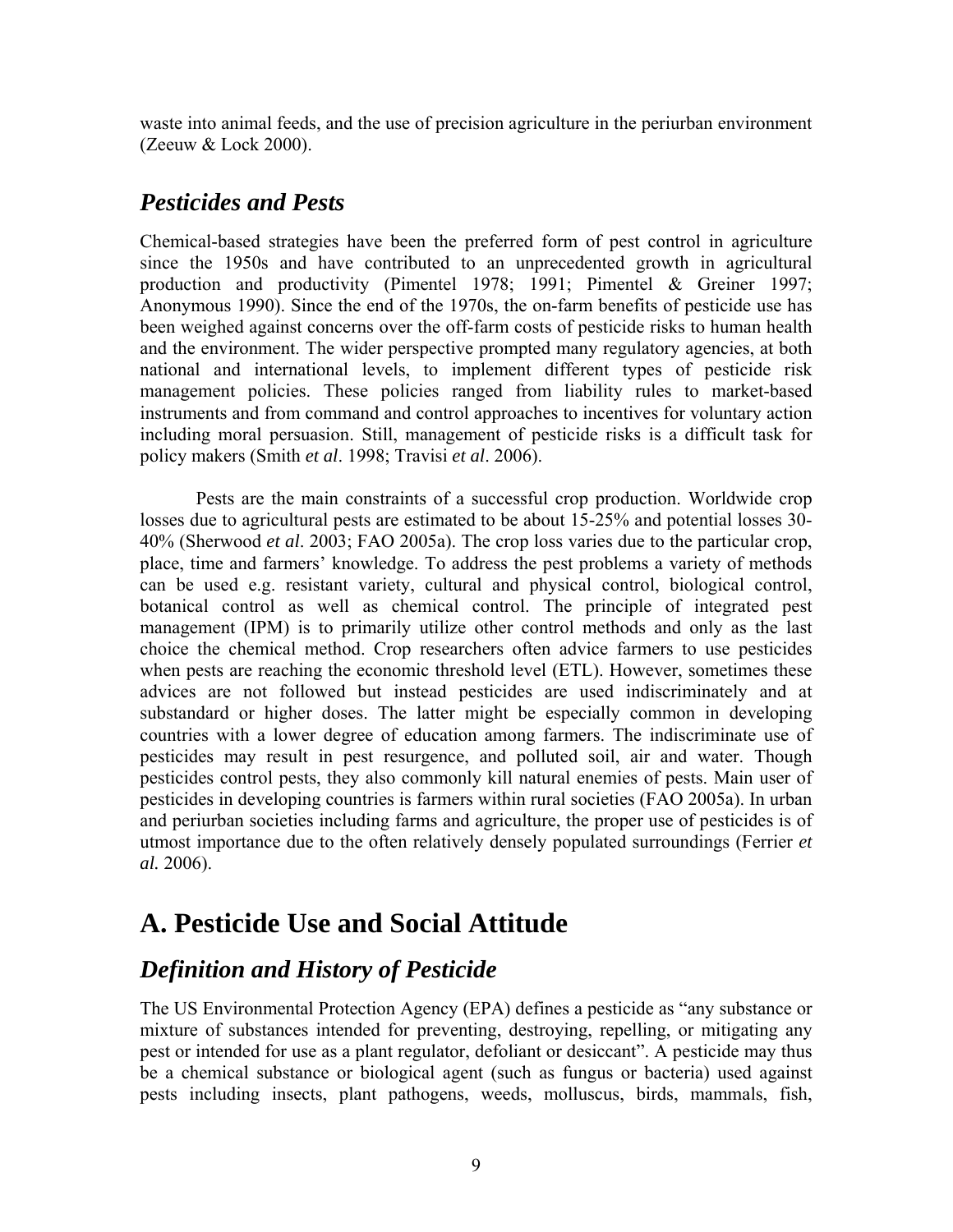nematodes (roundworms) and microbes that compete with humans for food, destroy property, spread disease or are a nuisance. Many pesticides are poisonous to humans (Greene 1994; US EPA 2007; Wikipedia).

Elemental sulfur dusting, the first known pesticide, was used in Summer about 4,500 years ago. Later, e.g. in the  $15<sup>th</sup>$  century, toxic chemicals such as arsenic, lead and mercury were found useful applied to crops to control pests and diseases. Tobacco leave extracts containing nicotine sulphate was used as an insecticide in the  $17<sup>th</sup>$  century. During the 19th century, two other natural pesticides were introduced, pyrethrum and rotenone which are derived from chrysanthemums and roots of tropical vegetables, respectively (Miller & Tyler 2002; Wikipedia). In 1939, Paul Hermann Müller discovered that Dichloro-diphenyl-trichloroethane (DDT) was a very effective insecticide. It quickly became the world's most widely used pesticide. However, in the 1960s, DDT was found to be a huge threat to biodiversity by preventing many fish-eating birds from reproducing. In May 1962, biologist Rachel Carson alerted the public to the side effects of pesticide use in her best-selling book, *Silent Spring* (Carson 1962). Questions were raised about the actual (rather than the perceived) benefits of pesticides. Also, environmental and public health risks (biological magnification or bioaccumulation of DDT) were discussed. At present, DDT is banned in about 86 countries. However, it is still used to prevent malaria and other tropical diseases in some developing nations as it kills mosquitoes and disease-carrying insects (Lobe 2006). Since 1950, there has been a 50 fold increase in pesticide use, and now 2.5 million tons of industrial pesticides are used every year (Miller & Tyler 2002; Wikipedia). The total expenditures on pesticides in the world were higher than \$US32.5 billion in 2000 and more than a thousand active ingredients are commonly used world-wide (Miller & Tyler 2002; US EPA 2004a & 2004b).

# *Pesticide Use in Agriculture and Surroundings*

The use of pesticides has increased over the last five decades and has resulted in higher yields of crops. The main reasons for this are that they are effective (control >90% of susceptible pests rather easily), posses immediate action, are effective over wide and diverse areas, not too dependent on special conditions of weather, temperature etc., convenient to transport, manufacture, distribute and apply, do not require much pest monitoring and need only little pest knowledge (Wang 2003). In developed agricultural systems, most emphasis has been directed towards weed management. Also, in developing countries, use of herbicides is increasing in response to greater awareness of weed competition and labour constraints at a critical period of crop establishment (CropLife 2007). Careful use of pesticides has not only improved crop production, by provision of healthy food, but also contributed to increased life expectancy as stated by Avery (1997). However, environmental concerns have led to greater regulation of the use of pesticides, although in contrast to the investment in developing new pesticides, relatively less research has been directed at improving their application. Furthermore, globally, little investment has been made in ensuring that pesticides are applied by trained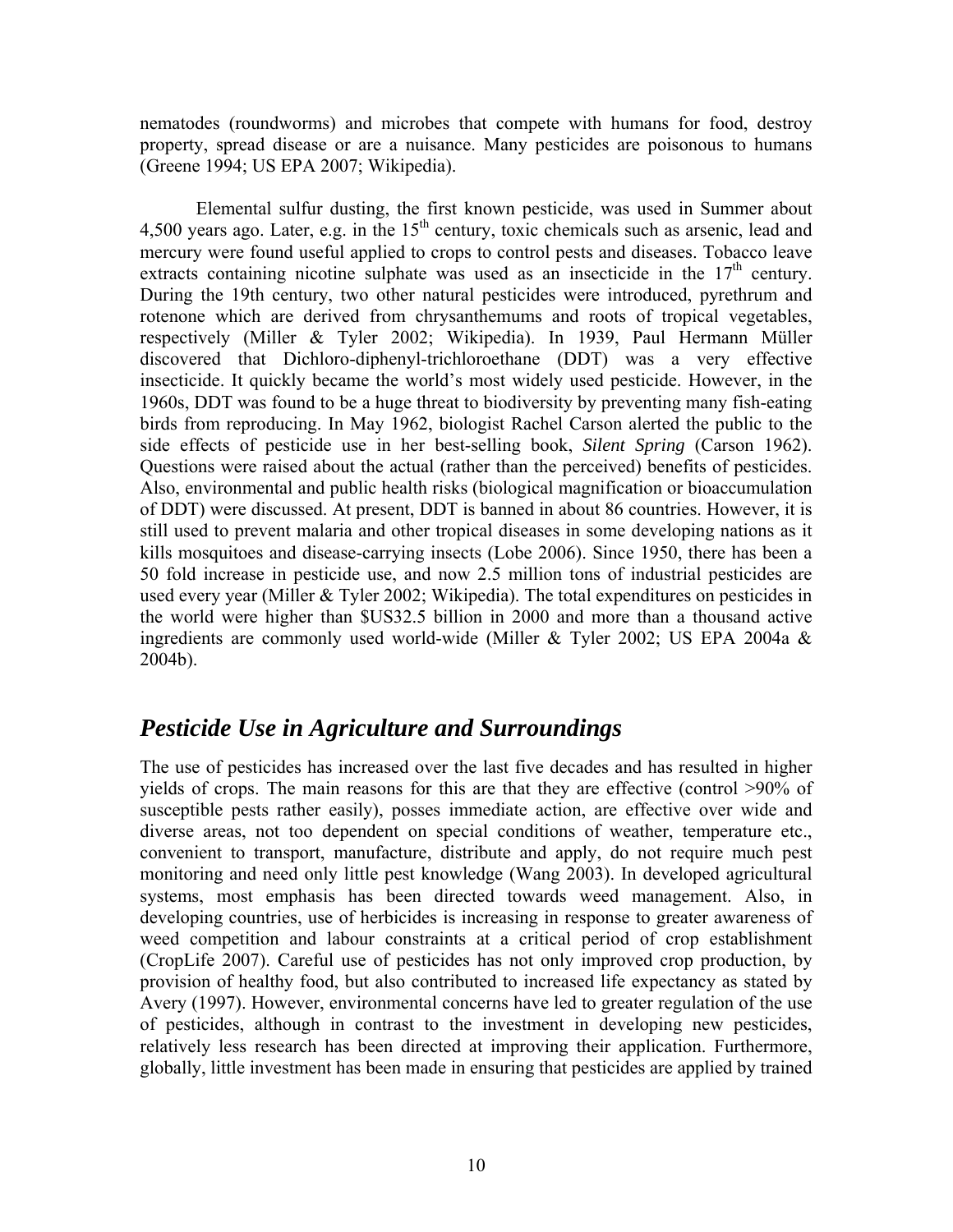persons, although in many EU countries, there is an obligatory training and certification for those applying pesticides on farms (Matthews & Thomas 2000).

Apart from in agriculture, herbicides are used on roadsides, public lands, railroads, golf courses, along canals, power lines, of schools etc. to improve safety, and for clean and good looking surroundings. Also, pesticides are used for controlling pest infestations in homes and institutions, and for lawn maintenance (Coppin *et al*. 2002).

## *Pesticide Use in Public Health*

Beside the agricultural application, pesticides play a vital role in public health programmes across the world. Pesticides help to eliminate pests that often cause serious illness or cause billions of dollars of property damage. Pesticides are used for household control of insects but also for large-scale control of vector-borne diseases (CropLife 2007).

Vector-borne diseases (including a number that are mosquito-borne) are a major public health problem internationally. Dengue and malaria are endemic in many tropical and subtropical countries. Malaria, most likely the number one vector-borne disease worldwide, continues to increase in many areas. Malaria is estimated to cause 300 to 500 million cases worldwide each year, with 1.5 to 2.7 million deaths, most fatalities occurring in Africa (Gratz 1999). Since 1975, the mosquito-carried disease dengue has surfaced in huge outbreaks in more than 100 countries, resulting in 100 million cases each year (Gubler 1998). The flea-transmitted disease plague has reemerged and a definite trend of increase has occurred worldwide since 1981 (Dennis 1998). Other vector-borne diseases continue to pose a public health threat and new vector-borne threats continue to emerge. In 1999, West Nile virus was first recorded in New York signaling the potential for similar outbreaks in the Western Hemisphere (Nosal & Pellizzari 2003).

Pesticides traditionally used in response to epidemics, have a role in public health also for the prevention of vector-borne diseases. Mosquito control may include insecticide application for control of adult mosquitoes, and integrated pest management programs that include surveillance, source reduction, larvicide, and biological control (CropLife 2007). Pesticide use, while widely criticized, is an essential part of the multifaceted efforts needed to control diseases (Goddard 2002).

# *Impact of Pesticides in the Environment*

Environment and health might be strongly influenced by heavy agricultural reliance on synthetic chemical fertilizers and pesticides. For example, atrazine, one of the main herbicides used for weed control by e.g. 90% of US corn farmers is also one of the commonly found pesticides in streams and ground water (Pimentel *et al*. 1993; Pimentel *et al*. 2005; USGS 2001). Pesticides are poisons and can be dangerous when misused. Fish kills, reproductive failure in birds, and acute illnesses in people have all been attributed to exposure to or ingestion of pesticides. Pesticide losses from areas of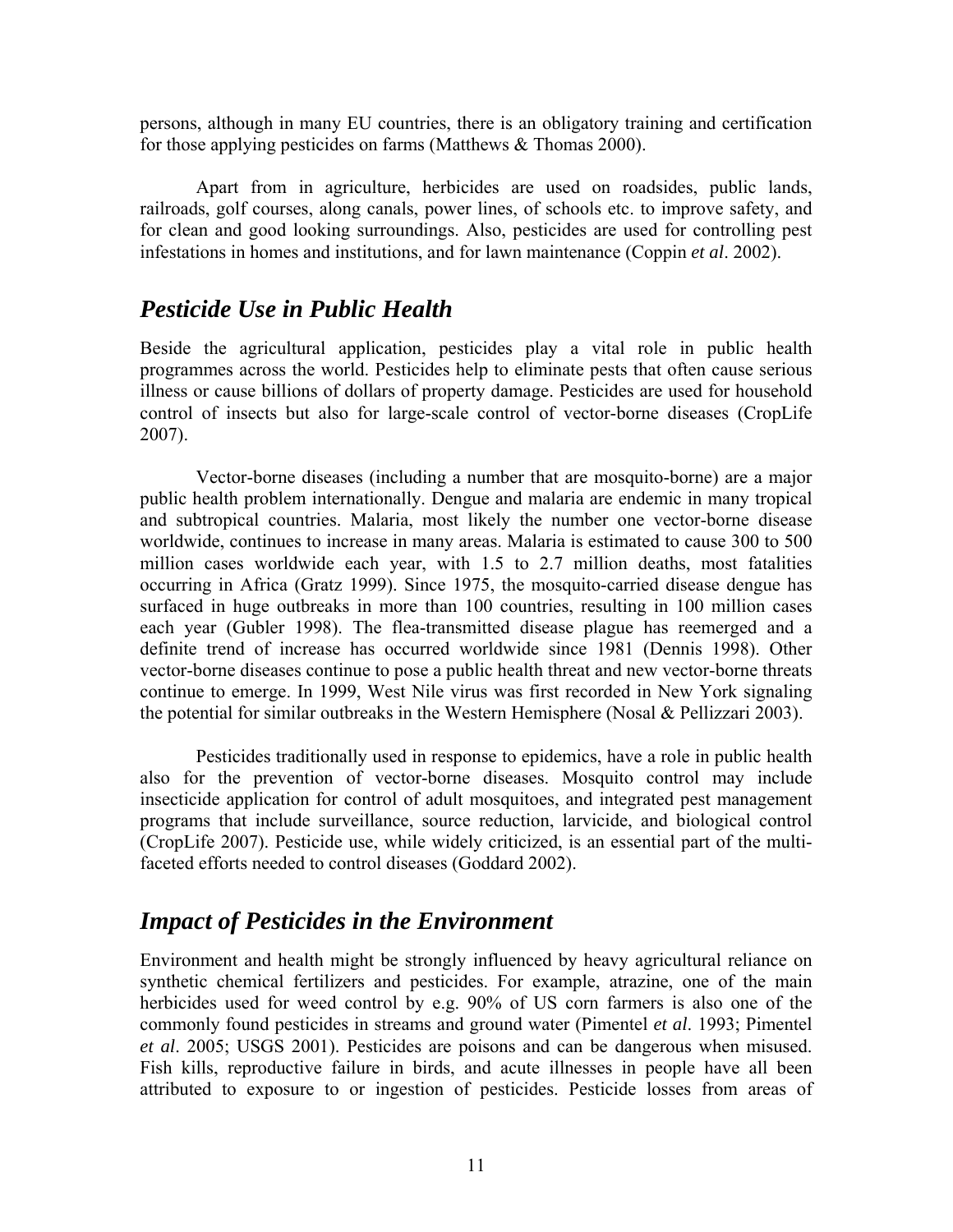application and contamination of non-target sites such as surface and ground water represent a monetary loss to the farmer as well as a threat to the environment. Thus careful management of pesticides in order to avoid environmental contamination is desired by both farmers and the general public. There are basically two ways properlyapplied pesticides may reach surface and underground waters; through runoff and leaching. Two other pathways of pesticide are through removal in the harvested plant and by vaporization (volatilization) into the atmosphere. Probably loss by runoff is less than 5%, amount of losses by leaching is less than 1% and volatilization may account for 40- 80%, depending on physical properties and environment. Losses to the atmosphere may also occur during the process of application (Plimmer 1992).

#### *Crop or Foodstuff*

Uptake of pesticides by plant as well as the transfer into the edible plant parts is an obvious phenomenon. The amount found in the edible parts depends on pesticide and plant types. A large amount of evidence shows the association between pesticides and illness of different types (Solomon *et al*. 2000). The presence of residues in fruits and vegetables can be a significant route to human exposure (EC 1990).

Governments and international organizations are regulating the use of pesticides, setting the acceptable Maximum Residue Limits (MRLs) in foods. When pesticides are applied according to good agricultural practices, MRLs should not be exceeded. Incorrect application may leave harmful residues, leading to possible health risk and environmental pollution (CropLife 2007). Especially in developing countries, residue problems are gaining increasing importance, due to the lack of government inspections and awareness of the producer and consumer. As a consequence, food consumers are faced with food products which might have high residue levels (Cengiz *et al*. 2007). Residue levels of organochlorine pesticides (hexachlorocyclohexane, aldrin and DDT) have been determined in raw fruits, vegetables and tubers from markets, e.g. in Nigeria (Adeyeye & Osibanjo 1999). Similar types of residues have also been found in a range of vegetables (carrots, lettuce, radish and cabbage) and food products (milk, bread menus and coffee) from other countries e.g. Romania (Hura *et al*. 1999).

Residues of several pesticides are found in food and also within raw materials for e.g. baby food production. Although residues are detected and quantified, the raw material can still be used for e.g. baby food production, if the residues are below MRL for the specific use (Domotorova *et al*. 2006).

#### *Natural Enemy Community*

Pesticide use may result in pesticide resistance (Hansen 2003) and harmful effects on non-target organisms (Greig-Smith 1990). For example, alpha-cypermethrin and cartap hydrochloride treatments against brown planthopper, *Nilaparvata lugens* (Stal.) have led to pesticide resistance and thereby to resurgence of the pest in rice in India (Misra 2005). A nearly 100% mortality in both the predatory beetle species, *Cybocephalus nipponicus*  Endrödy-Younga and *Rhyzobius lophanthae* Blaisdell, were found in fields treated with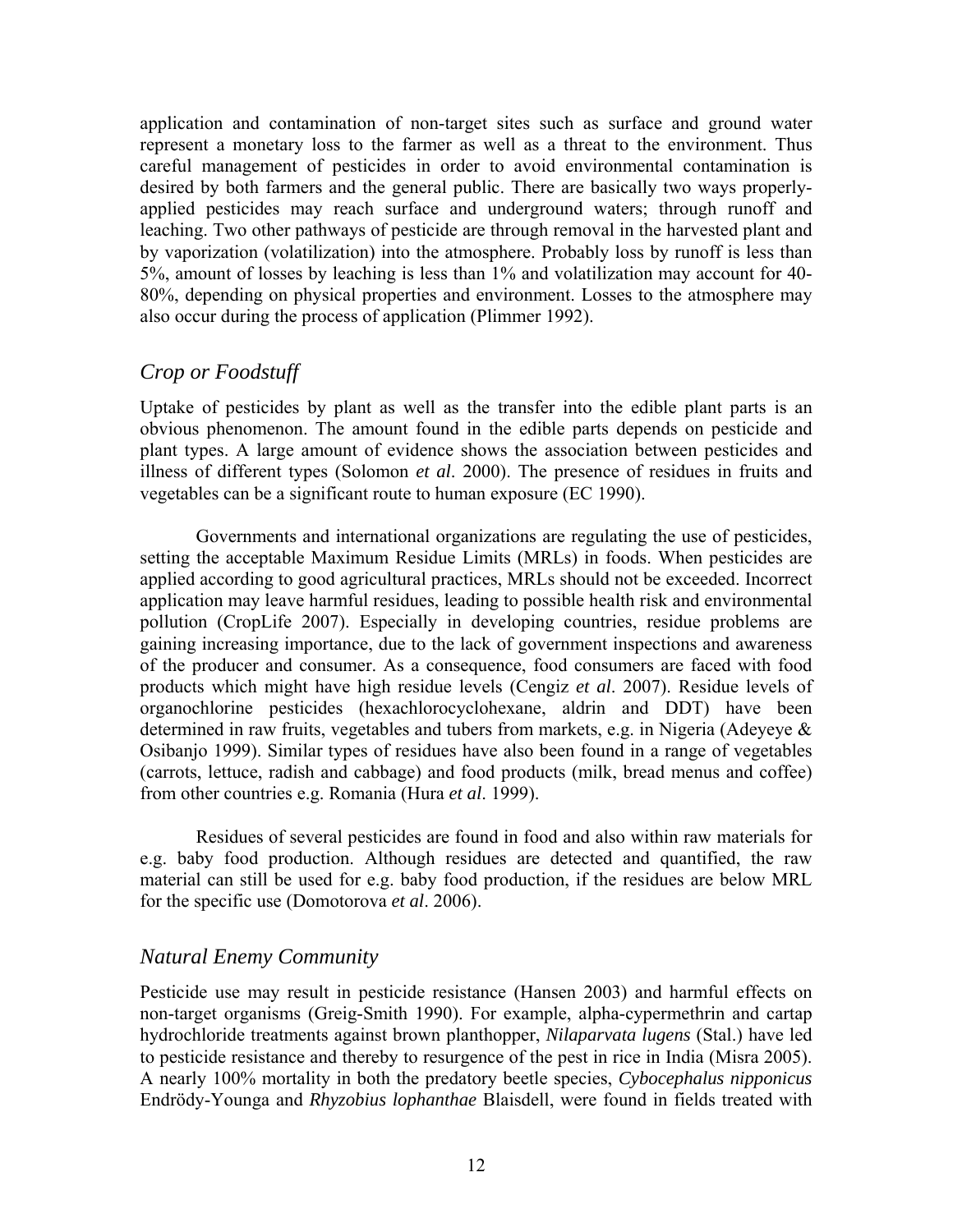methidathion, dimethoate, and malathion (Smith  $\&$  Cave 2006). One application of Ripcord 10EC, Dimecron 100EC and Diazinon 60EC reduced parasitoids populations of yellow stem borer eggs of rice over control plots by 65-76% and parasitism rates by 69- 75% (Ahmed *et al*. 2002).

#### *Soil and Soil Microorganisms*

Soil consists of a variety of micro and macro flora and fauna, thereby being a dynamic living system. The primary activities of micro and macro flora and fauna are degradation of plant and animal residues in the environment which contributes to the nutrient cycle (Doetsch & Cook 1973). Pesticide residues especially insecticides are known to have an impact on microbial populations (Zhang *et al.* 1984; Ambrogioni *et al*. 1987) in soil. Microbial activities like those of *Azotobacter chroococcum*, actinomycetes and fungi (Milosevic *et al*., 2006; He YoungHua *et al*. 2006), bacteria, aminoheterotrophs and *Azotobacter* spp. (Cvijanovic *et al*. 2006) may be decreased. Changes in microbial populations may influence soil biological processes such as nitrification (Heinonen-Tanski *et al*. 1985; TUCM 1995), ammonification (Schuster & Schroder 1990), respiration (Anderson *et al*. 1981; Zelles & Bahig 1984), ATP (TUCM 1982; Malkomes & Wohler 1983), and other processes (Heinonen-Tanski *et al*. 1985; Vig *et al*. 1999).

#### *Water*

Ground and surface waters have been contaminated by chemical run-off from fields that has led to destroyed freshwater ecosystems with damaged fishes. Drain from agricultural regions has also created "dead zones" in ocean areas outside river mouths (Tardiff 1992; Pimentel & Lehman 1993). Originally, chemical run-off was considered as a local problem. However, nowadays run-off pesticides have been found to be a global problem, with toxic compounds accumulating in food chain from the oceans all the way to "untouched" zones, such as the Polar Regions (Blais *et al*. 1998).

When aquatic organisms and fishes were assessed for nine active ingredients of carbamate pesticides, only oxamyl 24% SL showed low potential risk for aquatic organisms (Sun 2006). High concentrations of commonly used rice pesticides have been found in Japanese rivers. The found pesticides are causing adverse effects on these aquatic ecosystems (Ishihara *et al*. 2005).

The occurrence of pesticides in Swedish aquatic environments was initially observed during the mid 1980's. The monitoring studies revealed frequent findings of agricultural pesticides in streams and rivers (Kreuger & Brink 1988). A total of 39 pesticides (31 herbicides, 4 fungicides and 4 insecticides) and 3 herbicide metabolites have been detected in the stream water samples collected over a 10-year period (1989 to 1999) in Sweden. The pesticide residues have been shown to enter streams also without preceding rainfall. This is a result of accidental spillage when filling or cleaning the spraying equipment on surfaces with drainage in direct connection to the stream (Kreuger & Nilsson 2001). Also, pesticide application for weed control on farmyards contributed to  $\sim$  20% of the overall pesticide load in stream water.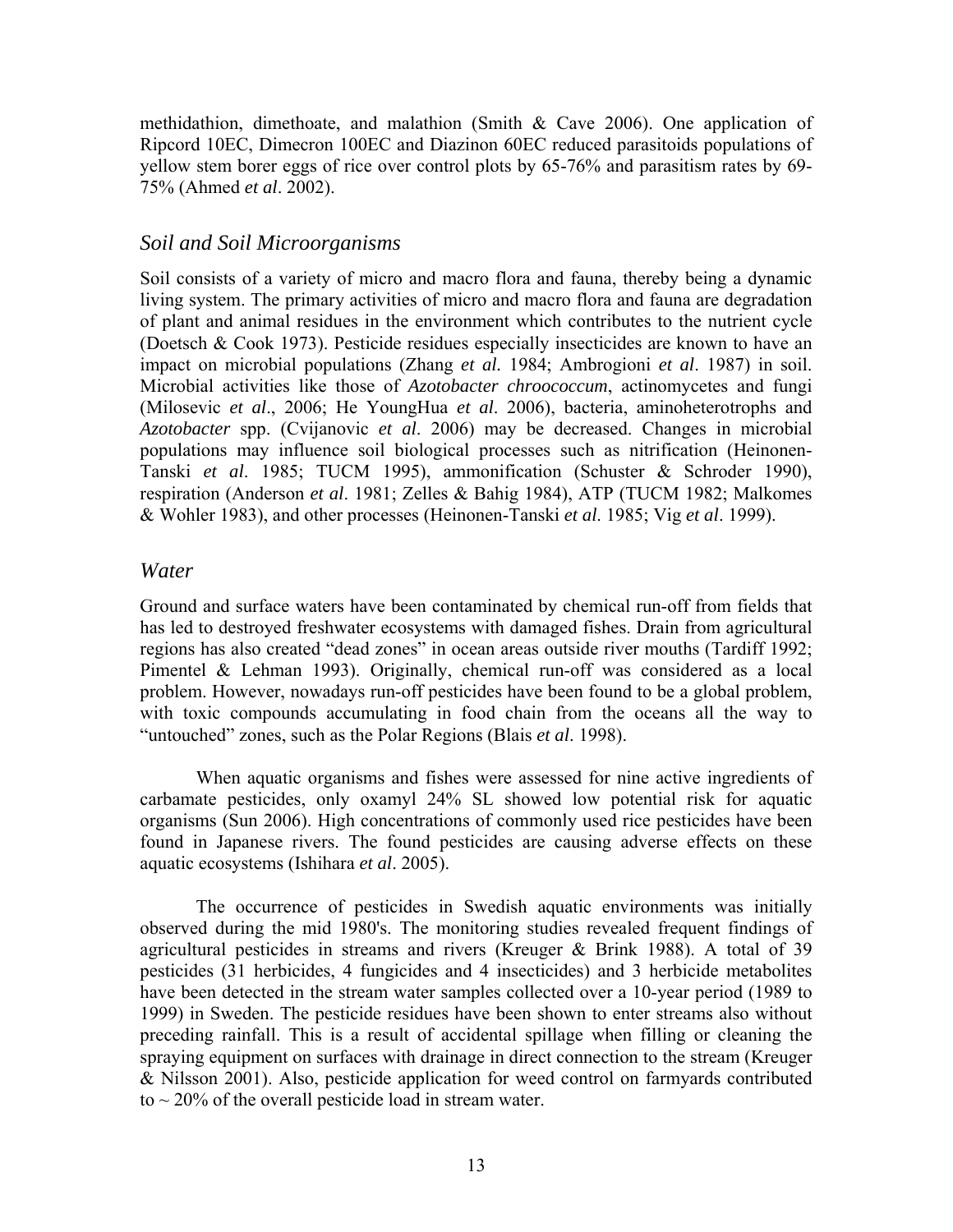#### *Air*

It has long been recognized that pesticides are one of the potential air pollutants (Daines 1952). Pesticides can be carried by wind and deposited through wet or dry deposition processes in remote areas or undergo atmospheric degradation, once they become airborne. Depending on their persistence in the environment, pesticides can travel tens, hundreds or thousands of kilometres and can revolatilize repeatedly (Majewski & Capel 1995; Gouin *et al*. 2004; Shen *et al*. 2005). Levels of currently used organochlorine (OC) pesticides are typically highest in agricultural areas with endosulfans dominating air concentrations. However, OCs like endosulfans and lindane has been detected in artic samples (Garbarino *et al*. 2002; Hung *et al*. 2002). Endosulfan is a contact insecticide used worldwide on a variety of vegetable crops, fruits, cereals and tobacco (Antonious & Byers 1997). Endosulfan isomers are oxidized in the environment to form endosulfan sulfate, which is also persistent and bioaccumulative. Lindane is a persistent organochlorine insecticide which has been used for decades throughout the world (Li *et al*. 2004). The most persistent pesticides are of greatest concern because they can be bioaccumulated and biomagnified through the food chain and ingested by humans. This is for example true for the older OCs, which are found in fat tissues of marine mammals (e.g. seals, whales or polar bears) (Dietz *et al*. 2004) and terrestrial mammals such as caribou (Elkin & Bethke 1995). Ideally, pesticides should remain where they have been applied and their toxicity should be very well assessed before being approved for sale (Tuduri *et al*. 2006).

From a large-scale passive air sampling survey conducted in Asia, elevated concentrations of PCBs (polychlorinated biphenyls), DDTs, and HCB (hexachlorobenzene) was found at sites in China. Chlordane was highest in samples from Japan (which also had elevated levels of PCBs and DDTs). South Korea and Singapore generally had low concentrations (Jaward *et al*. 2005).

For the Great Lakes basin as a whole, on an annual basis, the southeast US sources made the largest contribution to the toxaphene, one of the most heavily used OC pesticides (Ma JianMin *et al*. 2005). Large urban centers, such as Chicago and Toronto, normally have the highest levels of PCBs and PBDEs (polybrominated diphenyl ethers) (Gouin *et al*. 2005).

#### *Health*

If not managed and carried out properly, both rural agriculture and UPA entails risks to health and environment. There is a need to protect consumers from contaminated foods as well as people working on the farm from occupational hazards (Zeeuw & Lock 2000). The use of chemicals in agriculture is associated with elevated risks of eye diseases (Jaga & Dharmani 2006) and prostate cancer (Dich & Wiklund 1998). Also, exposure to high levels of many pesticides creates acute and long-term neurologic consequences (Kamel *et al*. 2005). Agrochemicals can cause acute poisoning and in such cases a range of symptoms might appear, difficult to diagnose correctly. Also, agrochemical ingestion is found to be a common way to commit suicide. Residues in food such as vegetables, red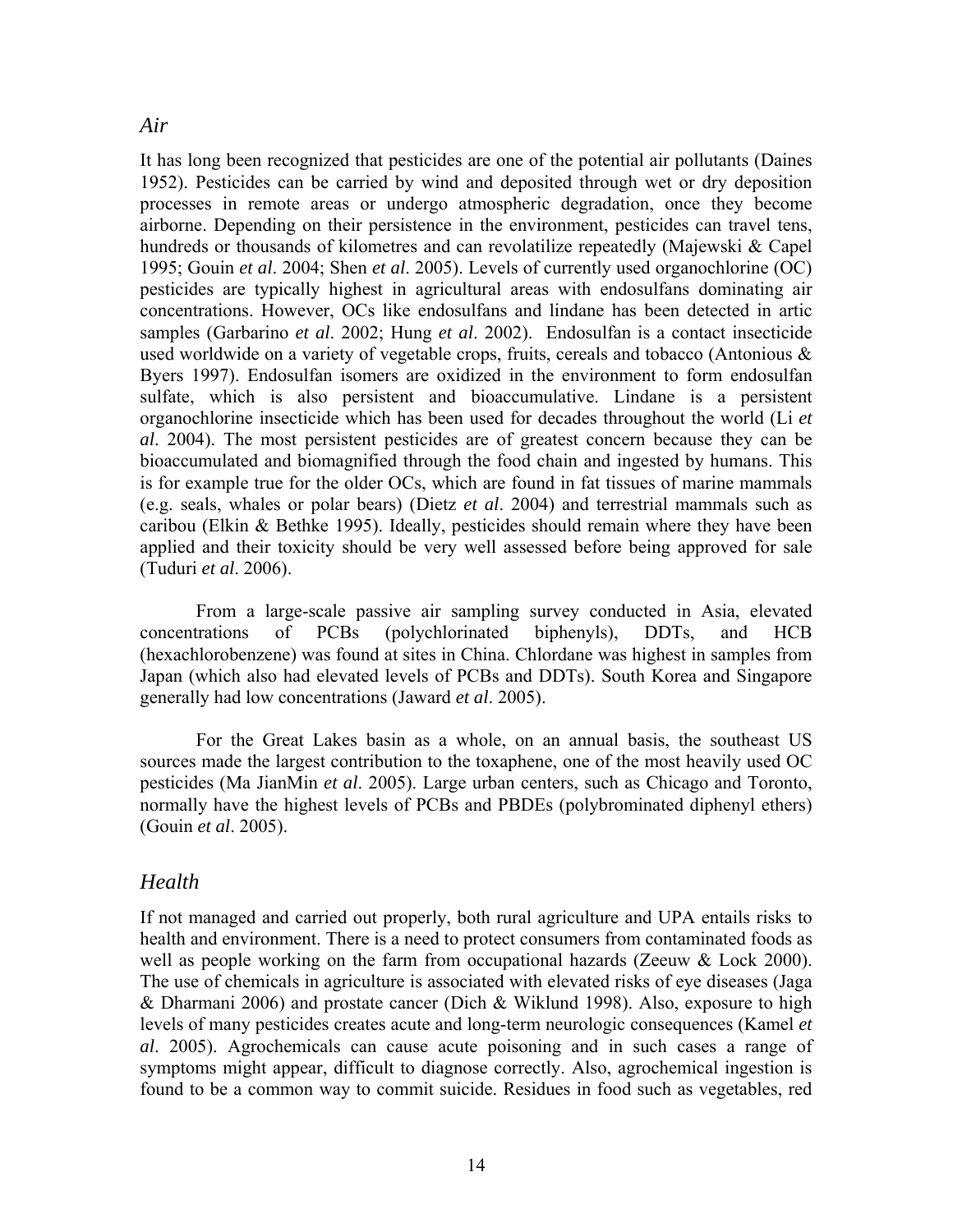meat, poultry and eggs might cause chronic illnesses and also such residues have been found in human milk (FAO & WHO 1988).

In many developing countries, serious health and environmental problems have been created during the last three decades due to indiscriminate uses of agricultural chemical pesticides. Poisoning by pesticides is also most common in developing countries. Pesticide poisoning rate in the world is estimated to be 2-3 per minute and causalities 20000 workers every year (World Resources 1998-99; WHO 1990; Rosenstock *et al*. 1991; Pimentel *et al*. 1992; Kishi *et al*. 1995; Dasgupta *et al*. 2005a).

An increase of agrochemicals in the ground water is comes with intensive use. Intensive commercial horticulture elevates the risk of groundwater pollution compared to traditional and/or subsistence farming due to the intensive use of chemicals (WHO Commission on Health and Environment 1992).

## *Economics of Pesticide Use*

Farmers have increased their use of chemical inputs to cropland (Miller & Tyler 2002). The use of chemical pesticides has been associated with increased yields, lower pest damage, higher quality products, and a more stable income stream to the farmer. Returns have been shown to increase by two to four dollars, per additional dollar of pesticide use (Sutherland *et al*. 1971). Chemicals have been seen as the productive and efficient choice for the agricultural sector to deliver the food and fiber needed by consumers at a very low cost, thus a gain to society (James & Ronald 1974).

The economy of the farmers as well as of their suppliers will be influenced by large cut-downs in uses of chemicals in agriculture. Also, the overall economy of consumers will be influenced by such curtails (Knutson *et al*. 1990). E.g. for middleincome consumers in USA, a ban of chemical use in agriculture will lead to 12% increase of the food bill. Such a ban will also lead to a 50% reduction of exported grain and cotton from USA. Furthermore, 10% increased erosion within cultivated land might be an additional outcome (Mary 1996).

However, costs for using pesticides mostly not calculated on are: health costs, defined as medical expenses plus the value of time loss, livestock losses due to intoxication and costs for destroying obsolete pesticides (Houndekon *et al*. 2006). For every £1 gained by farmers in a move from conventional to integrated wheat and apple production, a £6 worth of benefits to society have been found. Therefore, the government maybe should have a role in the promotion of reduced pesticide use strategies (Bowles  $\&$ Webster 1995; Webster & Bowles 1996; Webster *et al*. 1999). In USA, pesticide use has been found to amount about \$8.3 billion every year (roughly \$30 in terms of environmental and socio-economic values per person per year). This clearly is higher than the purchase value of all pesticides, which is about \$6.5 billion per year (Webster *et al*. 1999). The highest costs was found to arise from bird losses, followed by costs of groundwater contamination, costs of pesticide resistance and public health impacts. Also it is not possible to measure the full environmental and social costs of pesticide usage and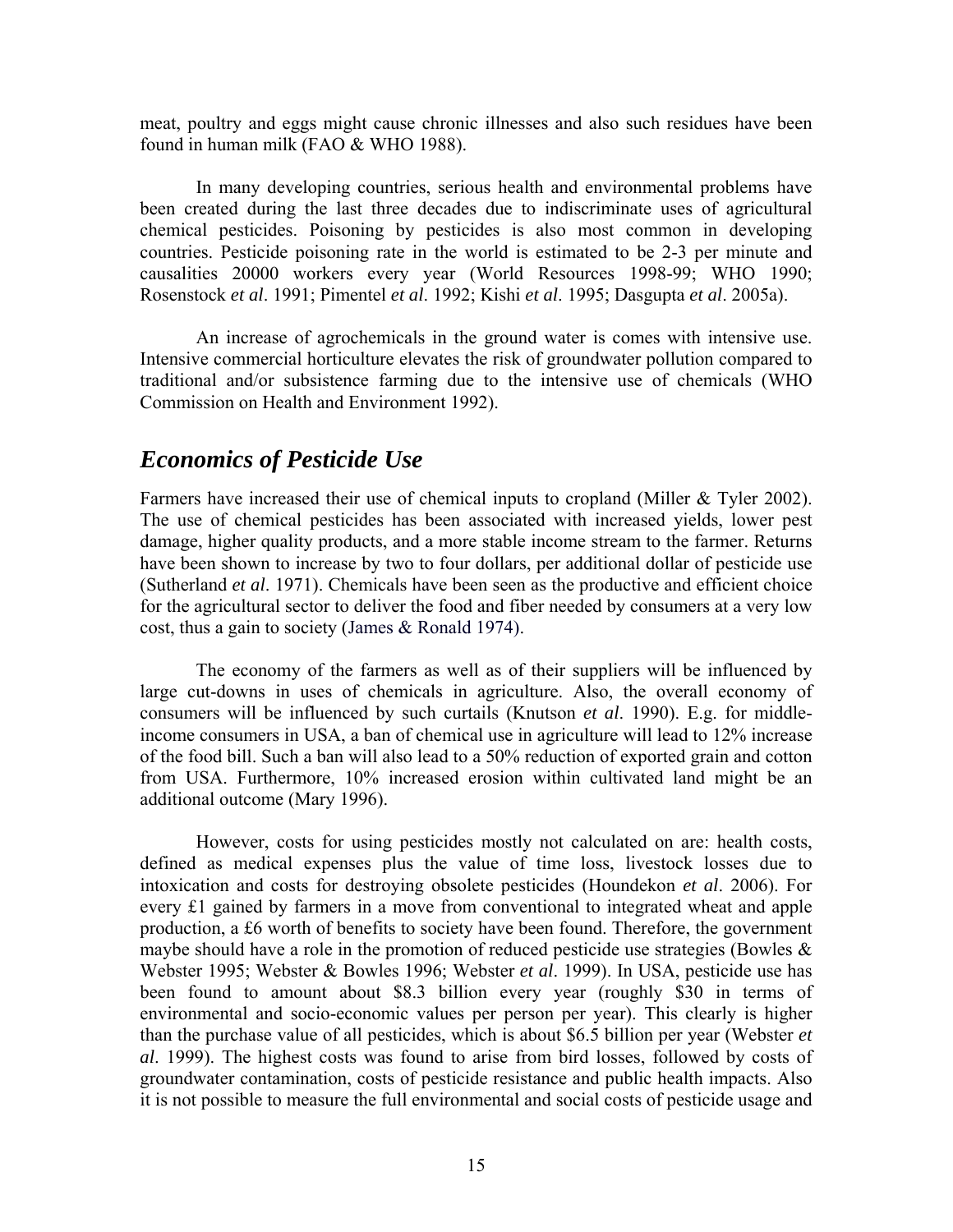thereby the total cost would be significantly greater than the estimated \$8.3 billion/year in the USA (Pimentel & Greiner 1997).

Replacement of chemical pesticide treatment by biological control methods would bring huge socio-economic benefits to the society. Biological control methods are not known to pose any health hazards neither to the applicators, nor to the consumers due to the fact that there are no toxic residues on the products. Neither, does this type of control usually give any negative impacts on the environment, or other socio-economic values similar to those associated with the use of chemical pesticides (Pimentel & Greiner 1997; Hokkanen & Hajek 2003; van Lenteren *et al*. 2003; 2006).

During recent years, farming industry has been under enormous financial pressures as farm incomes have dropped in conjunction with the move towards global trading and pricing (Lunn *et al*. 2001). Arable farmers have long recognized the need to make efficient use of inputs, such as insecticides, fungicides, fertilizers, seeds and energy (Walters *et al*. 2003).

Herbicides are the largest part of the pesticides followed by insecticides, fungicides, and other pesticides, respectively (Table 1; US EPA 2004a). At present North America uses about 30% of the world total pesticides, Europe about 27%, Japan about 12% and approximately 31% is used in developing nations, including China (Muir 2004). Although developing countries account for a relatively small portion of the pesticide consumption globally, the use is growing rapidly (Miller & Tyler 2004). Insecticides are dominating, also showing higher acute toxicity than herbicides (WRI)*.*

| Type        | Year |       |      |        |       |         |
|-------------|------|-------|------|--------|-------|---------|
|             | 2000 |       | 2001 |        | 2004* | $2005*$ |
|             | AI   | Value | AI   | Value  | Value | Value   |
|             | M lb | $M\$  | M lb | $M$ \$ | $M\$  | $M$ \$  |
| Herbicide   | 1944 | 14319 | 1870 | 14118  | 14660 | 14882   |
| Insecticide | 1355 | 9102  | 1232 | 8763   | 7690  | 7704    |
| Fungicide   | 516  | 6384  | 475  | 6027   | 7330  | 7491    |
| Others      | 1536 | 2964  | 1469 | 2848   | 1045  | 1133    |
| Total       | 5351 | 32769 | 5046 | 31756  | 30725 | 31190   |

**Table 1. World pesticide use annually as related to active ingredient (AI), expenditures (value) and pesticide type (type)**

\*Source: CropLife 2007. Special biocides and chlorine/hypochlorites as used for woods are not included in the table. Herbicides= herbicides and regulators of plant growth. Other= anythings else than the other stated types. M= million.

At present, cost of preparing the application for a new active substance is considerable. In addition there are research and development costs (CropLife 2007). Overall pesticide marketing and economics by region and year are shown in figures 1  $\&$ 2.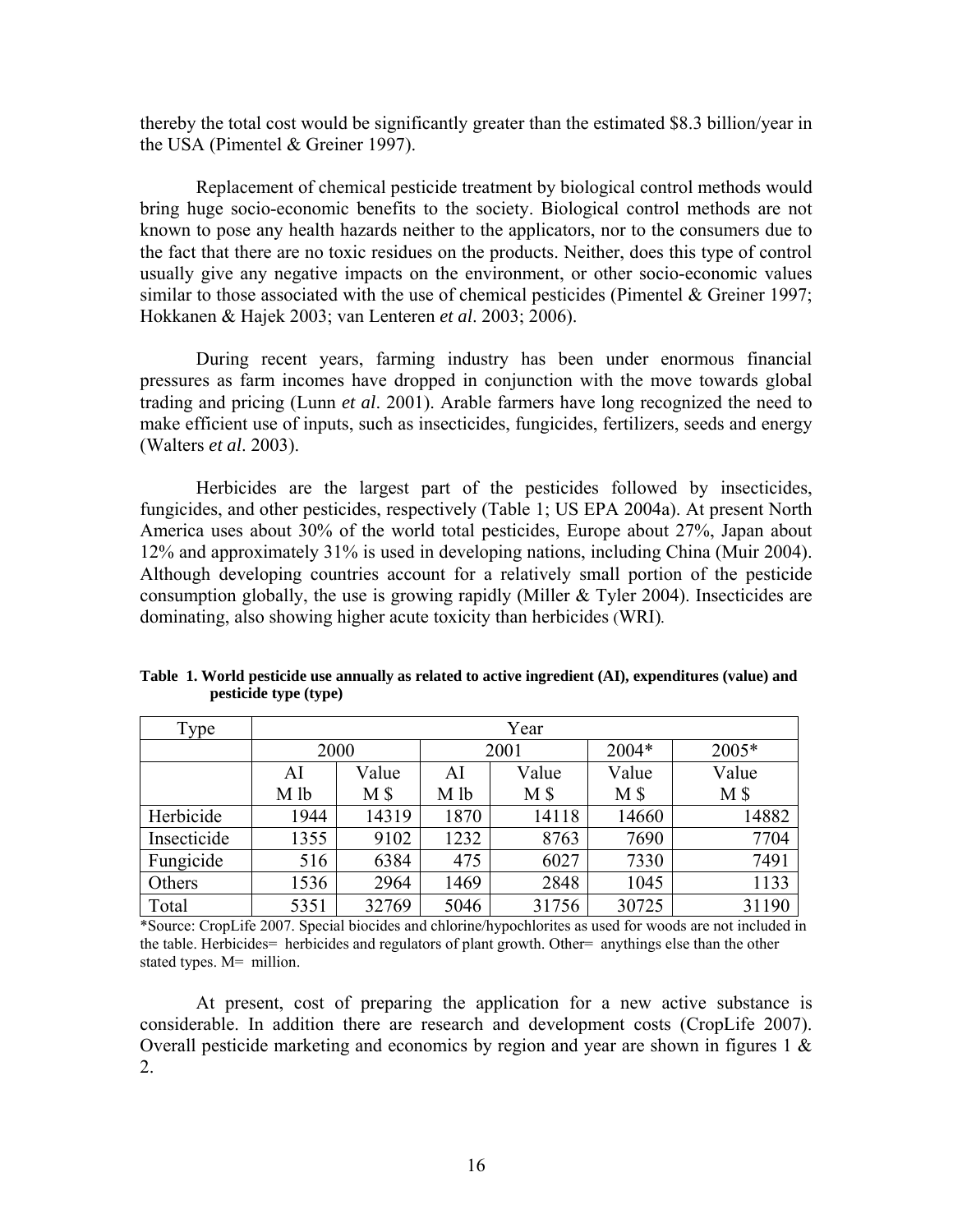

**Figure 1. Worldwide pesticide market trends (Source Data: Phillips McDougall 2006)**



**Figure 2. Pesticide marketing trends in region (Source: Phillips McDougall 2006)**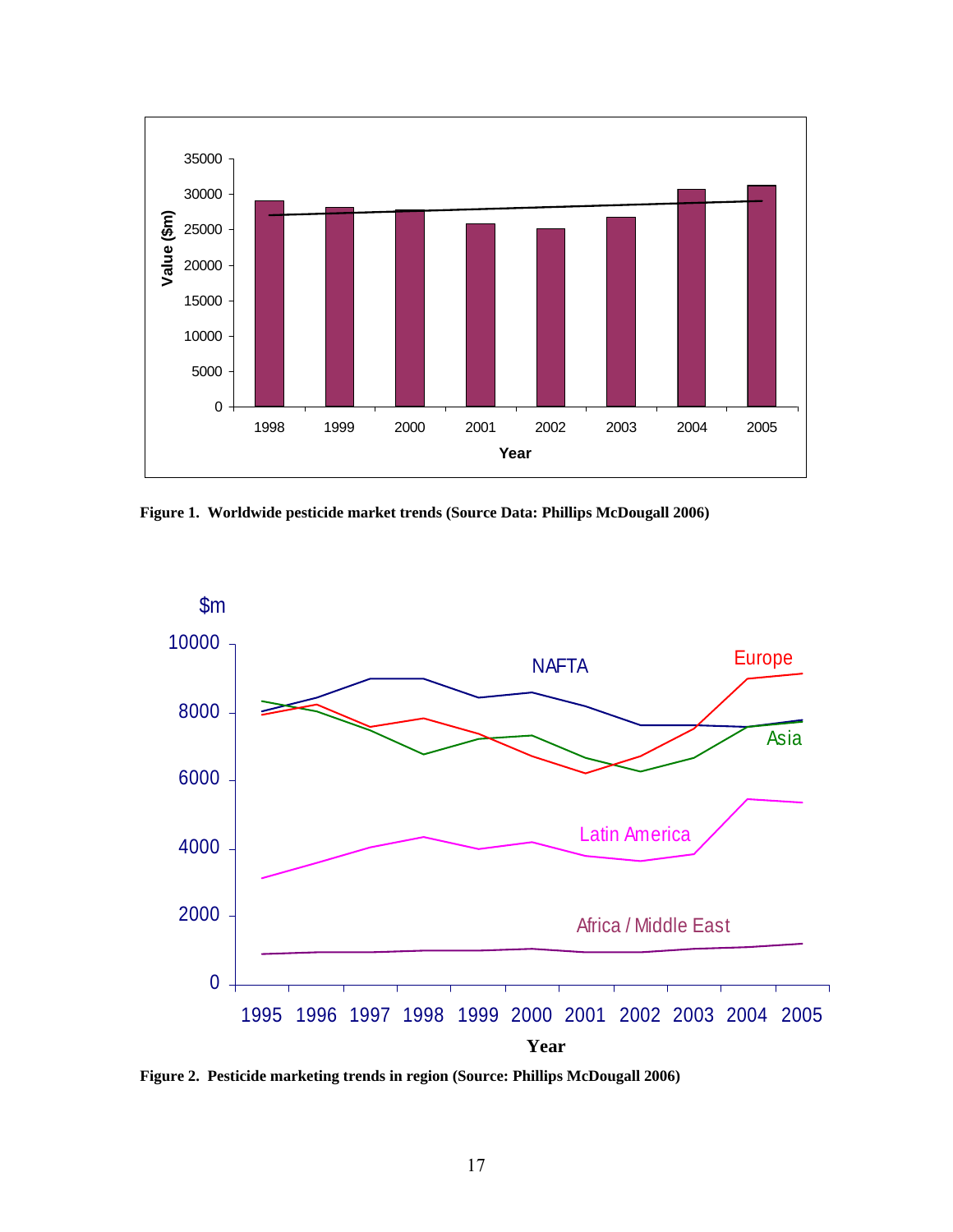### *Alternatives to Pesticide Use*

Pesticides have provided a reliable and cost-effective approach to control pests in arable crops (Alford 2003). However, alternative ways to manage insect pests are now investigated. By improving management techniques or through development of new classes of pesticides, development of resistance to pesticides within pest populations has often been addressed. Improvements in management techniques have included several aspects, such as strategic selection and integration of pesticide products, establishment of effective pest assessment methods, adoption of optimal timing for pesticide applications, introduction of improved farm machinery and the development of computer models that offer improved integration of the range of information upon which decision making is based (Green *et al*. 1991; Hardwick 1998; Morgan *et al*. 2000).

For high-value greenhouse crops, such as tomatoes, classical biological control techniques and their integration within crop production systems were developed in Europe (Alford 2003). There is now widespread use of bio-control in many horticultural commodities, particularly on protected or greenhouse crops, and a range of bio-control agents (BCAs) are commercially available (Copping 2001). Some of these agents can be integrated with chemical pesticides (Head *et al*. 2000), and their performance compares well with that of conventional approaches (Williams & Walters 2000). A wide range of alternatives, such as parasitoids, predators and to a lesser extent, pathogens have considerable potential for limiting or reducing pest populations (Alford 2003). Generally, bio-control strategies in arable crops focus on ways of preserving and enhancing the activity of this kind of naturally occurring BCAs (Kromp 1999). Within Europe, the International Organization of Biological Control (IOBC) has published guidelines for integrated production (Titi El *et al*. 1993).

Pheromones are sometimes used as alternatives of insecticides. The term "pheromone" was introduced by Peter Karlson and Martin Lüscher in 1959, based on the Greek *pherein* (to transport) and *hormon* (to stimulate). A pheromone is any chemical or set of chemicals produced by a living organism that transmits a message to other members of the same species. There are *alarm pheromones*, *food trail pheromones*, *sex pheromones*, and many others that affect behavior or physiology (Karlson & Lüscher 1959).

Pollen beetles (*Meligethes aeneus* Fab.) in oilseed rape are conventionally controlled using pesticides (Walters *et al*. 2003). But some of the alternative strategies, for example, push-pull strategies (Miller  $&$  Cowles, 1990) and the use of trap crops (Hokkanen *et al*. 1986; Cook *et al*. 2002; Büchs & Katzur 2003; Frearson *et al*. 2004) can be applied to minimize the use of chemical inputs (Hokkanen 1991). Nilsson (2004) suggested that rape seed mix with 2% turnip rape could be used to avoid chemical control against pollen beetle in oilseed rape production. Plants like neem (*Azadirachta indica*) alone or in combination with pesticide are used to control pests e.g. *Helicoverpa armigera* of cotton (Sridhar & Suganthy 2006).

The reliance on agrochemical inputs can be reduced by using integrated pest and nutrient management systems (IPNM) or certified organic agriculture, also making agriculture more environmentally and economically sound. Sound management practices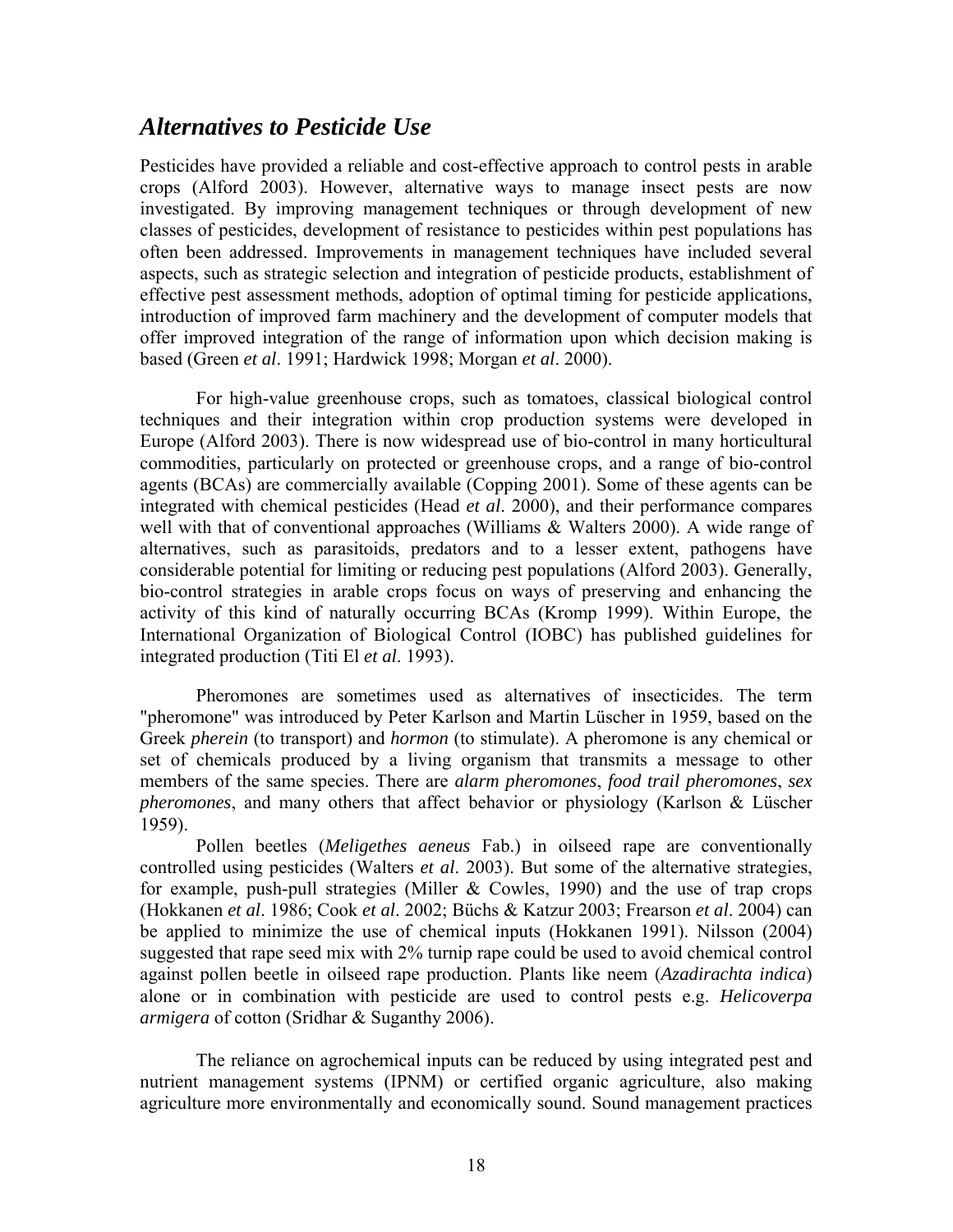thereby reduce pesticide inputs while similarly ensuring high crop yields and improved farm economics. For example, pesticide use could be reduced by 50-65% without sacrificing high crop yields and quality in Sweden, Canada and Indonesia (Pimentel & Pimentel 1996; Pimentel *et al*. 2005; BANR/NRC 2003).

#### *Allelopathy or Biological Control of Weed*

Nearby plants can directly interfere with each other through competition or allelopathy. Allelopathy is thus an interference mechanism in which a living or dead plant releases bio-molecules or allelochemicals exerting an effect (mostly negative) on the associated plants. Allelopathy plays an important role in natural and managed ecosystems (Weidenhamer *et al*. 1989; Fitter 2003; Inderjit & Duke 2003). In cropping systems, the mechanism of allelopathic interference can develop new, environmentally safe strategies for sustainable agriculture. The allelopathic potential of e.g. maize (*Zea mays*), sorghum (*Sorghum vulgare*) and sunflower (*Helianthus annuus*) as weed suppressants has been determined. The reduction of dry mass/ $m<sup>2</sup>$  of weeds was highest in sunflower, medium in sorghum and low in maize (Garcia Castillo 2005).

# *Safe Use of Pesticides*

#### *Human Safety*

Before a pesticide can be marketed, regulatory authorities should be satisfied that it poses no unacceptable risks to human health. Also, the plant science industry should be a signatory to and follow the UN FAO Code of Conduct (FAO 2002). Safe Use and Integrated Pest Management projects aim to make pesticide application inherently safer through the training and education of farmers and other parties (CropLife 2007).

Chemicals that persist i.e. take a long time to break down, or bioaccumulate i.e. build up as residues in the body, are a particular problem. The Intergovernmental Forum on Chemical Safety (IFCS) operates a committee on Acutely Toxic Pesticides (ATP = crop protection products classified under the WHO's classifications based upon acute toxicity) (CropLife 2007).

#### *Environmental Safety*

Environmental safety must be demonstrated to the satisfaction of the regulators before a product can be licensed for sale. This is normally done through an assessment of potential risk. Risk assessments are generally based upon a comparison of potential exposure and the inherent toxicity (also known as hazard) of the product under a standard set of conditions. If this ratio meets the regulator's definition of "acceptable risk", the product may be registered. In some cases, the potential risk may be managed through the use of risk mitigation techniques (e.g., buffers, spray drift reduction, etc.) (SNFS 1997; CropLife 2007; IFC/WB 2007).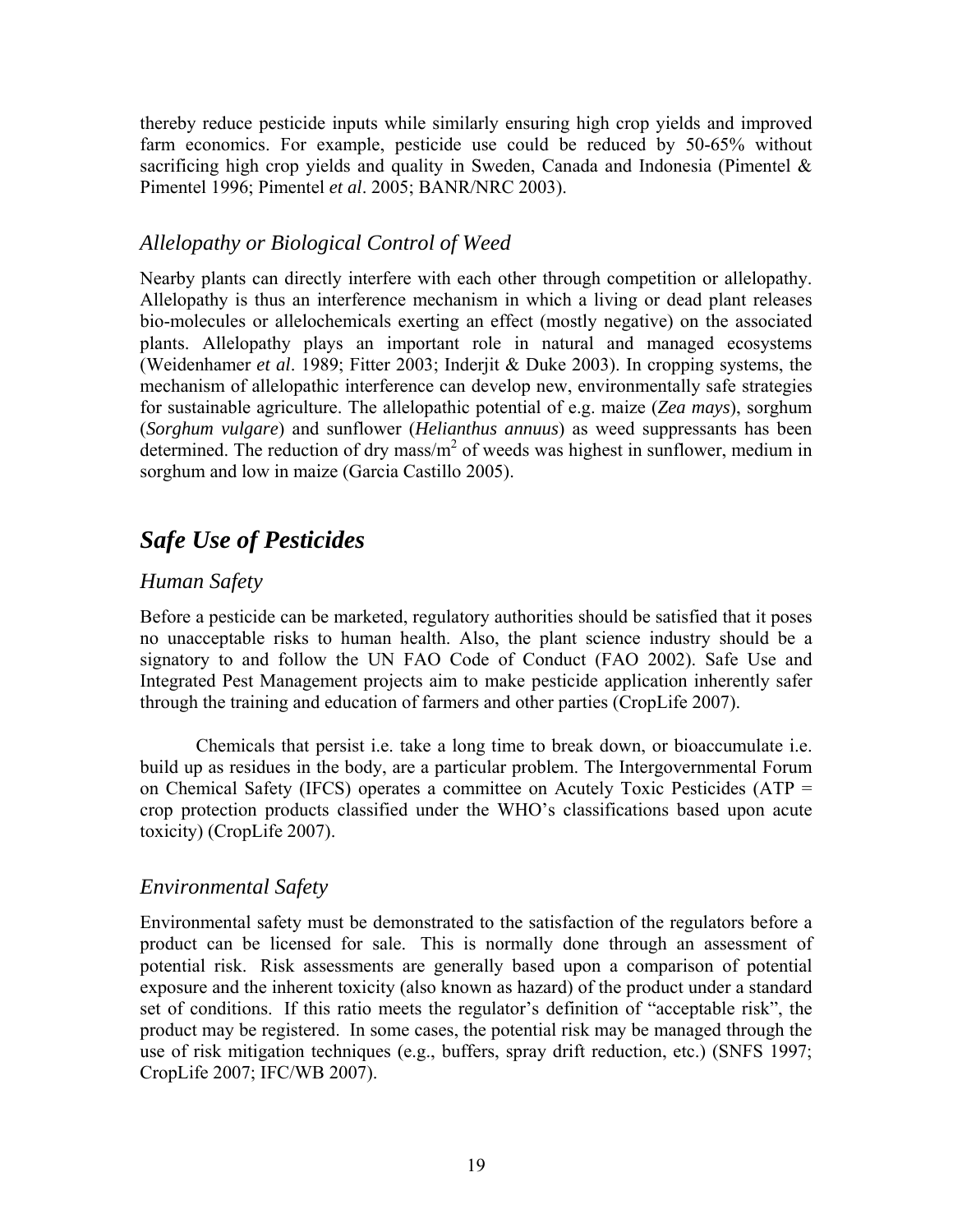#### *Regulatory Framework*

The plant science industry is regulated by a comprehensive framework ensuring consumers, users and environment safety in terms of pesticide. Procedures of reregistration together with quality assurance schemes are maintaining the security of not allowing products of inferior quality on the market, thereby keeping global standard levels (CropLife 2007). The framework is aiming at keeping the minimum standards during the whole chain from manufacture over to marketing. In order to assure quality of food on supermarket shelves, the permission of pesticide residues in produce is limited. By the present regulatory framework only very few of the chemicals that are evaluated by research and development, actually becomes true pesticides reaching the farmer's fields. Major international bodies like Organization for Economic Co-operation and Development (OECD) and World Health Organization (WHO) function as a forum for discussions about regulations of pesticides, thereby contributing towards an internationally similar regulatory framework all over the world (Flynn 2002; FAO & WHO 2006a).

#### Product Registration

Pesticide products must obtain national government approval before they can be sold, supplied, stored, advertised or used. This approval process is governed by national and possible regional/federal laws depending on locally applicable regulations. Companies seeking approval have to submit safety and efficacy data to their national regulatory authority, which may be a government agency or a division of the Ministry of Agriculture (FAO 1988). The data can be generated or commissioned by the company itself, derived from published material or purchased from third parties (Flynn 2002; CropLife 2007).

Getting an approval and registration from the national authority allows a pesticide product to be sold and used but it is subject to periodic review. Depending on the prevailing national regulations, authorities may review approvals at set intervals or at any time if new information comes to light (EC 1993; CropLife 2007).

Each country has different requirements for product registration, and this can be a daunting prospect for manufacturers seeking to offer their product for sale in many countries. Moves are underway to reduce this burden and time to market by harmonising registration requirements across regions (EU) or other bodies (such as Association of South-east Asian Nations, ASEAN) (EC 1993; Flynn 2002).

#### Regulatory Harmonisation

Global harmonisation of regulatory test guidelines, assessments and Maximum Residue Level (MRL) setting have traditionally been driven by international organizations such as the FAO, WHO, Codex Committee on Pesticide Residues (CCPR) and OECD (FAO 2005b; UN/SCEGHS 2006). In 2004, OECD member governments and pesticide regulators agreed to take a number of steps towards full harmonisation of data requirements by 2014 (OECD 2004; CropLife 2007). In addition to these initiatives from the OECD and other international bodies, harmonisation is also being driven via trade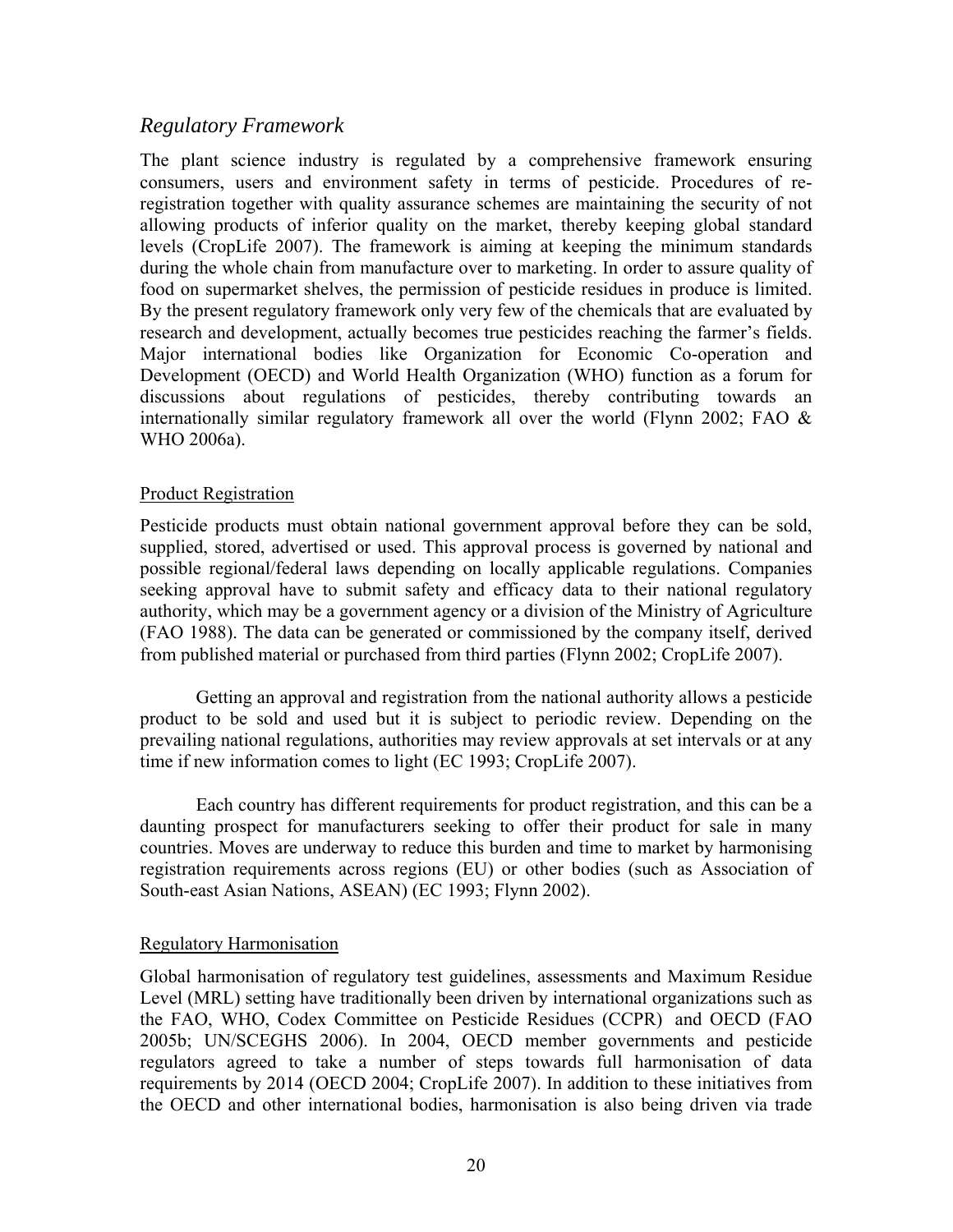agreements between individual countries or trading blocks. For example, the North American Free Trade Association, NAFTA, governed cooperative efforts to harmonise pesticide regulatory requirements between the USA, Canada and Mexico (US EPA, 2004b). Similar agreements are in place in Latin America (Mercosur) and Asia Pacific (ASEAN) (Flynn 2002; CropLife 2007).

#### Codex Maximum Residue Levels

The Codex Committee on Pesticide Residues (CCPR) develops and maintains acceptable pesticide maximum residue limits for food commodities in international trade. FAO considers available data on recognized/registered use patterns of pesticides, fate of residues, animal and plant metabolism data, analytical methodology and residue data developed through supervised trials. Based on these data, maximum residue levels are proposed for individual pesticides in individual food and feed items or well-defined groups of commodities (Flynn 2002; FAO & WHO 2006b). Although these could, in principle, form the basis of globally accepted standards, the major trading blocks in practice set their own independent standards (CropLife 2007).

#### FAO Pesticide Specifications

Procedures for establishment of specifications for insecticides used in public health programs for insect control were first instituted by the WHO in 1953. The corresponding process for crop protection products was initiated by FAO in 1963. The Food & Agriculture Organization of the United Nations has published specifications for pesticides (referred to as the FAO Specifications) and their related formulations, in addition to a manual on the development of these specifications (FAO & WHO 2006a). The separate processes in WHO and FAO continued in parallel until 2002, at which point FAO and WHO collaborated to merge the two processes (FAO & WHO 2006a).

#### Pesticide Management

Pesticide management is embodied by a number of national and international regulations and policy conventions that govern all aspects of pesticide manufacturing, distribution, use and disposal. The UN FAO Code of conduct is the most comprehensive of these conventions, and although its provisions are voluntary, the plant science industry is committed to adherence to its 12 clauses. The Stockholm Convention (POP) and Rotterdam Convention (PIC) are international conventions that seek to eliminate persistent organic pollutants and better control trans-boundary shipment of listed chemicals (FAO 2006).

# *Pesticide Regulations in Bangladesh and Sweden*

Pesticide use and regulation is here compared between a developing country, Bangladesh and a developed, Sweden.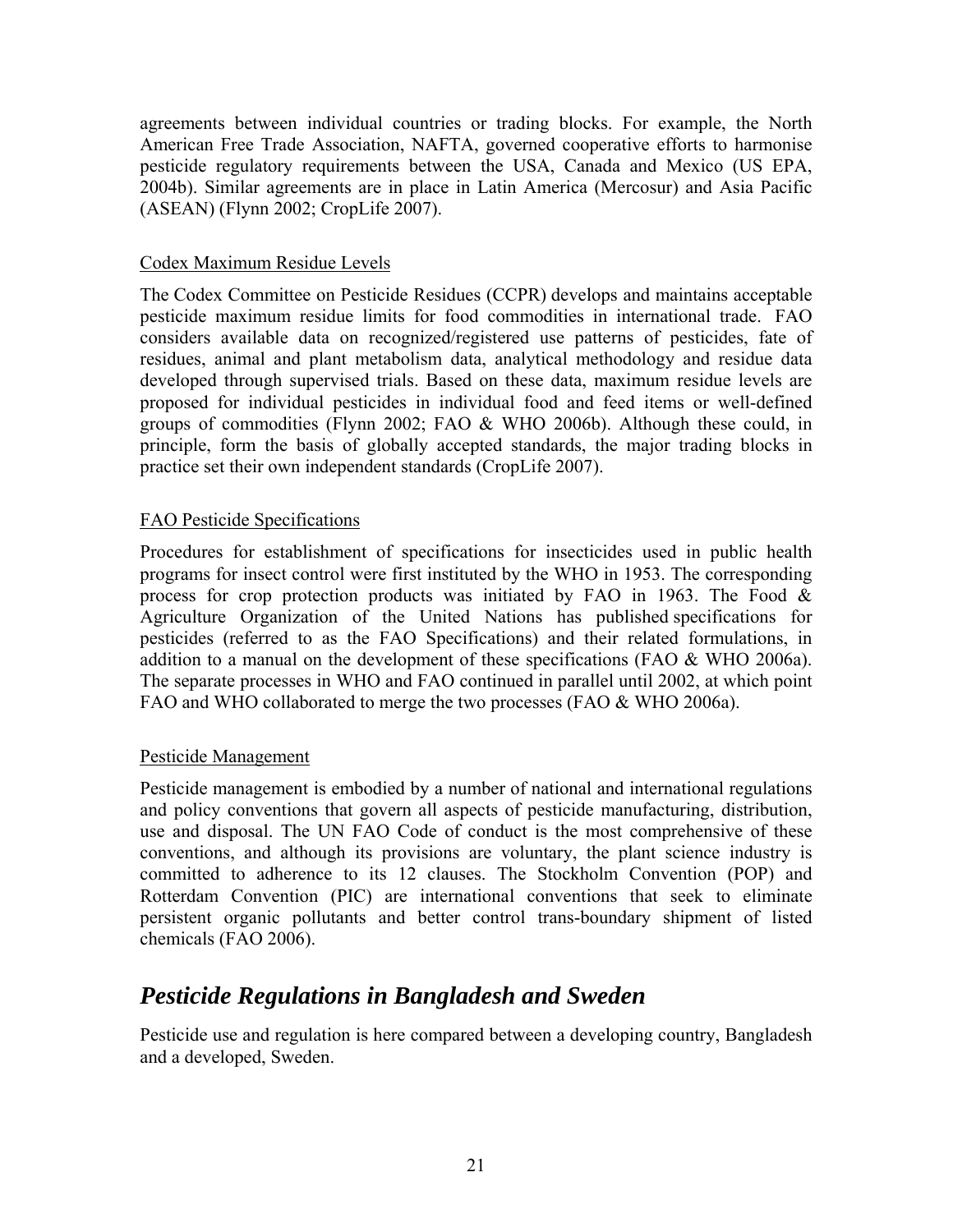#### *Pesticide Use in Bangladesh*

Agricultural pesticides have been in use since early sixties. The Pesticide Ordinance was promulgated in 1971 to regulate import, manufacture, formulation and distribution and use of pesticides. In 1980, the Ordinance was amended to accommodate the provision for licensing and the trade was handed over to the private sector (FAO 2005a).

The Ordinance extends to all pesticides, whether used for agriculture, public health or any other purpose and it is administered by the Ministry of Agriculture. The Ordinance provides the basic framework for the regulation and control conform to the proposed guidelines of the FAO (Pesticide Ordinance 1985; FAO 2005a).

Different authorities are involved for enforcement of pesticide rules and regulation according to the Ordinance (Figure 3).

Despite the presence of a regulatory framework in Bangladesh, there are gaps between the policies and implementation. Generally there is a lack of facilities and trained analysts to allow proper monitoring. Thus, specification of pesticides on the market may differ from those registered and residues in food are not properly controlled. In addition, the country has not yet established legal limits for residues and depends upon FAO's Codex of allowable limit which are not always present for all crops and major pesticides used within the country (FAO 2005a; [http://www.fao.org/world/regional/rap/meetings/2005/Jul26/Documents/Bangladesh%20](http://www.fao.org/world/regional/rap/meetings/2005/Jul26/Documents/Bangladesh%20Presentation.ppt) [Presentation.ppt\)](http://www.fao.org/world/regional/rap/meetings/2005/Jul26/Documents/Bangladesh%20Presentation.ppt).

Bangladesh, like many other developing countries, has promoted the use of pesticides to expand agricultural land and increase output per acre through extension services and significant subsidies (Rasul & Thapa 2003; Hossain 1988). As a result, pesticide use has more than doubled between 1992 and 2001 (Dasgupta *et al*. 2005a) and again almost doubling of formulated pesticides was seen from 2003 to 2006 (Figure 4). The most common type of pesticide in Bangladesh is fungicides (71%) followed by insecticides (23%) (Figure 5, BCPA 2007).

| <b>Ministry</b> |            |            |            | Legislation   Registration   Licensing   Enforcement   Testing   Training |                                                  |            | <b>Monitoring</b>   |            |
|-----------------|------------|------------|------------|---------------------------------------------------------------------------|--------------------------------------------------|------------|---------------------|------------|
|                 |            |            |            |                                                                           |                                                  |            | <b>ENVRT</b> Health |            |
| Agriculture     | <b>PPW</b> | <b>PPW</b> | <b>PPW</b> | <b>PPW</b>                                                                | <b>NARI</b><br>(BARI,<br><b>BRRI</b><br>$etc.$ ) | <b>DAE</b> | <b>PPW</b>          | <b>PPW</b> |
| Environment     |            |            |            |                                                                           |                                                  |            |                     |            |
| Health          |            |            |            |                                                                           |                                                  |            |                     |            |

**Figure 3. Involvement of different authorities for regulation and monitoring of pesticides in Bangladesh (FAO 2005a)** 

PPW- Plant Protection Wing, DAE- Department of Agricultural Extension, NARI- National Agricultural Research Institute, BARI- Bangladesh Agricultural Research Institute, BRRI- Bangladesh Rice Research Institute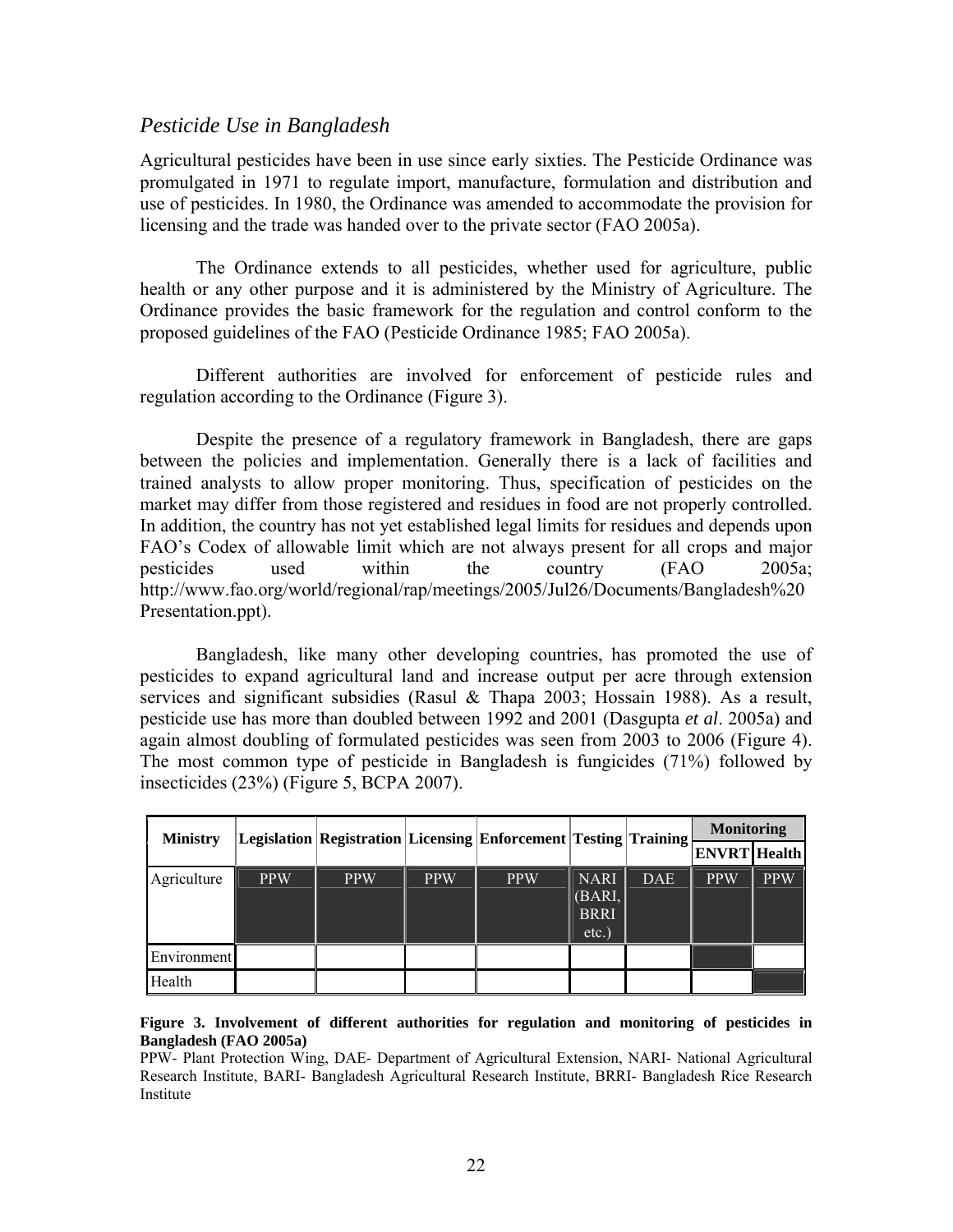

**Figure 4. Recent pesticide use trends in Bangladesh (Source: BCPA 2005; 2006 & 2007)** 



**f pesticides used in Bangladesh in 2006 (Active ingredients as of type) (Source: Figure 5. Proportion o BCPA 2007)** 

#### **Pesticide Use in Sweden**

In Sweden, agricultural pesticides have been in use since shortly after the World War II. Nilsson, Sweden, Christer.Nilsson@ltj.slu.se). Since then, the pesticide use increased to an average use of around 13500 metric tones active substances per year in case for 1981-85 (Figure 6). The Swedish Government first 'Plant Protection Law' was initiated in 1953 (Personal communication with Dr Christer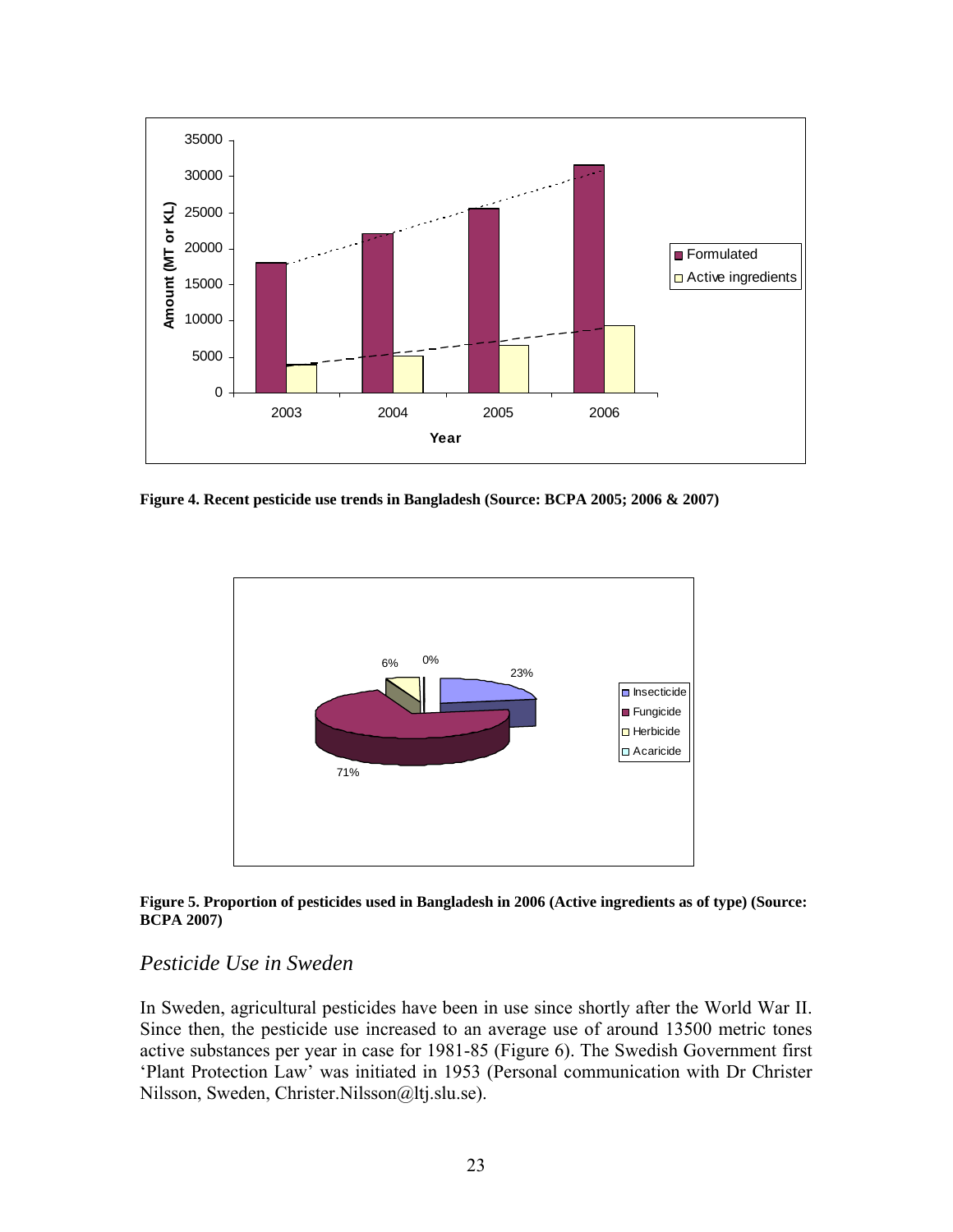The Swedish pesticide reduction programme was later initiated by an environmentally active government in mid-1980, responding to broad public concern over th e environmental and health impacts of pesticides (Sandrup 2005). The targets of the action plans (based on the average of consumption during the period 1981-85) were a 50% reduction in use by 1990 and a further 50% i.e. in total a 75% reduction in use by 1997. In the two phases a 49 and 64% use reduction were achieved, respectively (Figure 7, Sandrup 2005). Both pesticide-hectare doses and kg-active ingredient has been gradually reduced from 1982 to 2005 (Figure 8, KEMI 2006). There is at present no pesticide manufacturing industry in Sweden (Hurst 1992).

Manufacturers and importers must register their chemical products with the National Chemicals Inspectorate's (KEMI) Products Register. The Register is a central databas e on the contents of chemical products. The Swedish Chemicals Inspectorate has developed two systems intended to track risk trends over time by calculating pesticide risk indicators. Pesticide Risk Indicators are calculated at National level (PRI-Nation) and at Farm level (PRI-Farm). The first system, PRI-Nation, was initiated in 1996 with the main objective to monitor impact of pesticide policies established in the national risk reduction programme (OECD 1999). It has been in use since 1997 with annual updating and reporting on the national progress. The second system, PRI-Farm, was developed during 2003 and 2004 with the main purpose to follow up pesticide risk trends at individual farms and to compare pesticide risks of different production systems (Hurst 1992; Bergkvist 2004).



**Figure 6. Trend of sold pesticides for agricultural use in Sweden as of active ingredient (Source: KEMI 2006)**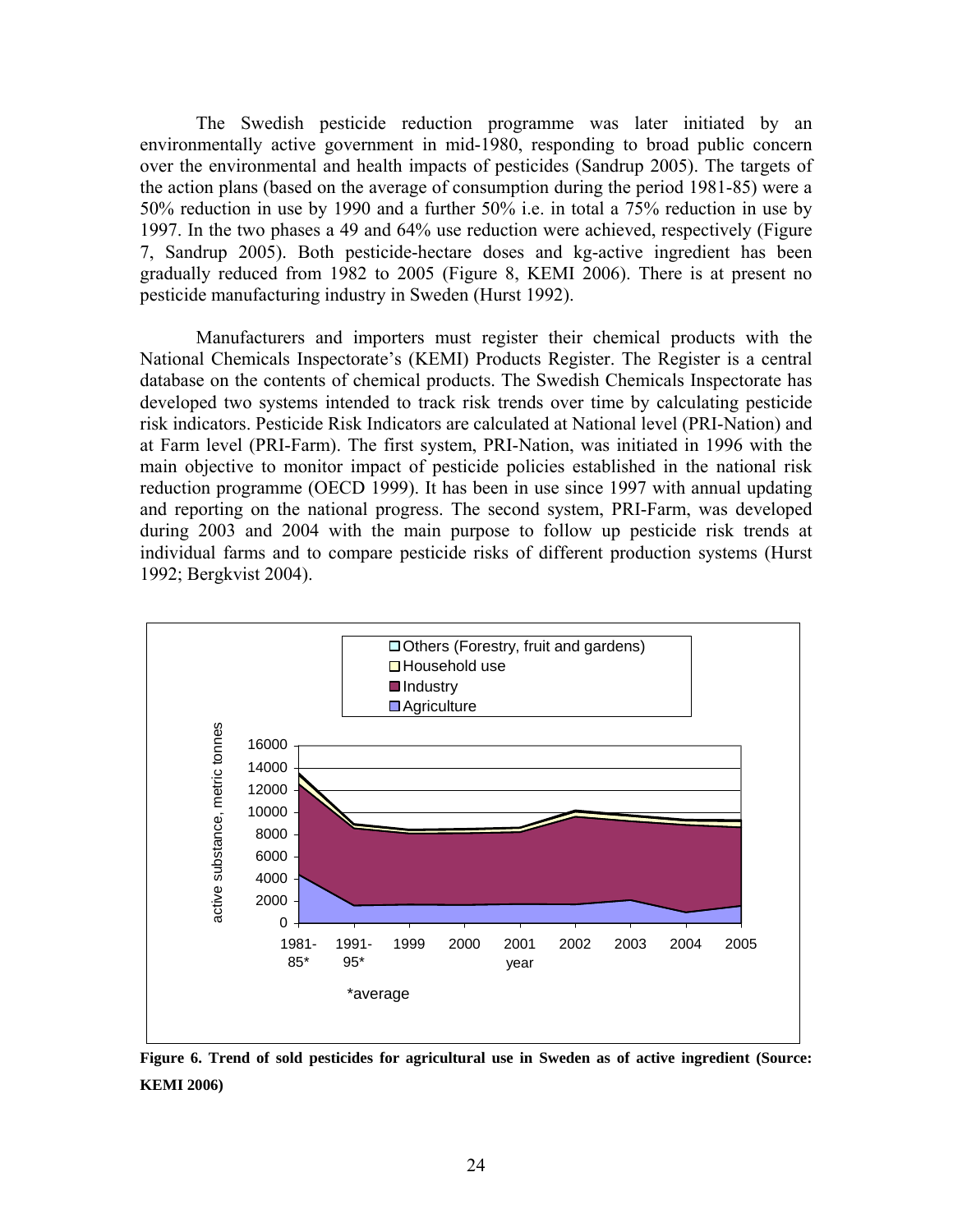

**urce: Schönning, 2005) ingredient (So Figure 7. Trend of sold and used quantities of pesticides for agriculture use in Sweden as of active** 



**Year** 

**Figure 8: Trend of number of pesticide-hectare doses and amount of active compounds in agriculture, Sweden (Source: KEMI 2006)**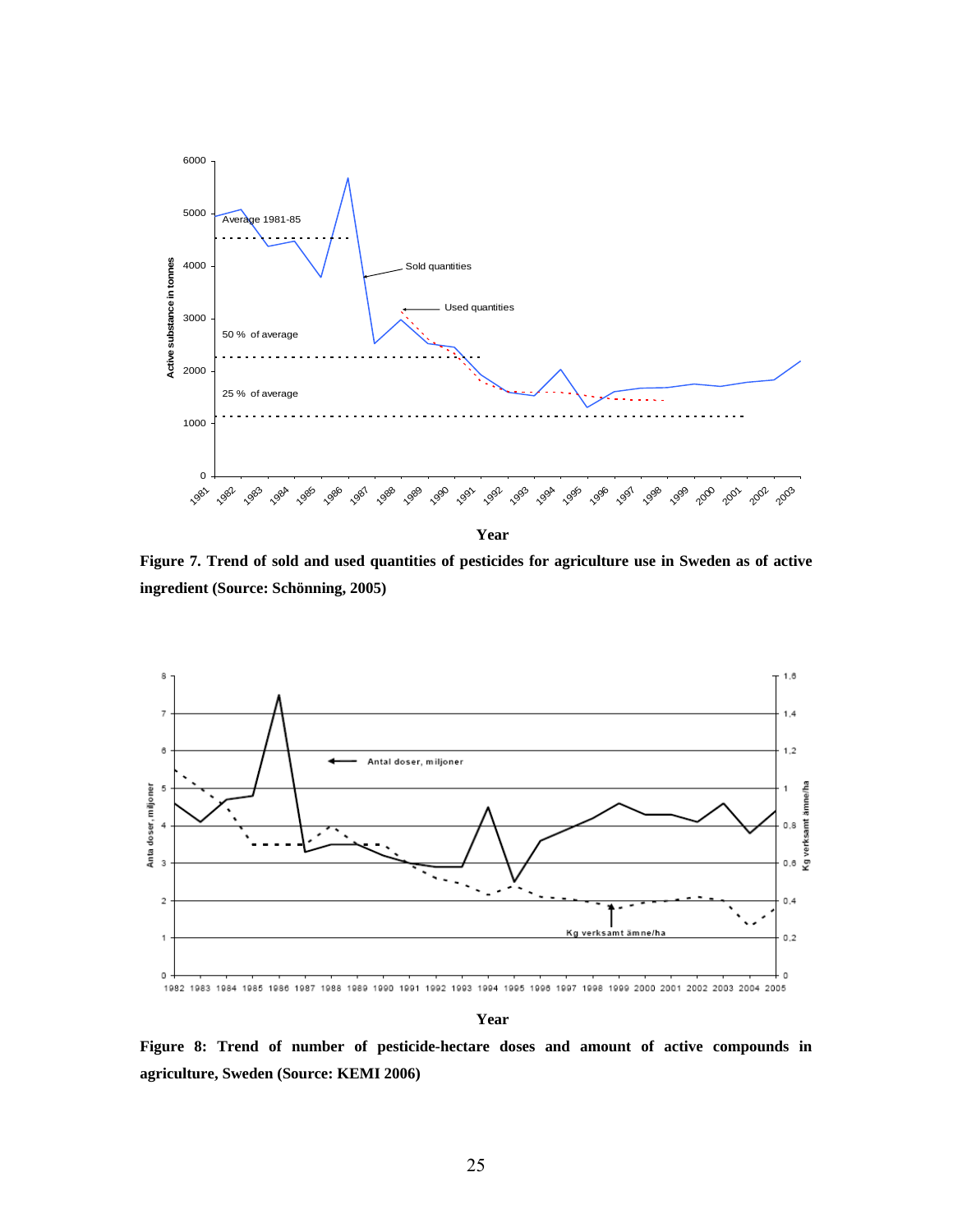Beside the Swedish Chemical Inspectorates PRI system, the Government of Sweden has designated 15 environmental objectives. Several of the Targets in these environmental objectives are to reduce the risk presented by chemical substances in both chemical preparations and other products. The Government's proposal means that newly manufactured goods must be as free as possible from carcinogenic, mutagenic, reproduction-toxic, persistent and bio-accumulating substances. The heavy metals mercury, cadmium and lead must also be phased out. The presence and use of substances that impede recycling of materials must also be reduced (KEMI 2002).

Agriculture and horticulture along with households account for 24% of total pesticide use and the rest, 76%, are used by the industry, primarily for wood treatment using pressure and vacuum technology (Figure 6). By type, herbicide accounts for about 84% of pesticide use in agriculture, mainly in cereal production (Figure 9, KEMI 2006).



#### **Figure 9. Proportion of Sold pesticides as active ingredient in Sweden 2005 (Source: KEMI, 2006)**

#### *Pesticide Marketing System*

Pesticide marketing is generally governed by the countries laws and situation. Below the systems within Bangladesh and Sweden are described.

#### Bangladesh

Bangladesh only imports and formulates the pesticides, but does not produce any active ingredients. In Bangladesh, the marketing channel of pesticides consists of pesticide companies, distributors, wholesalers, wholesaler-cum-retailers, retailers and farmers (Sabur & Molla 2000). At present, approximately 66 officially registered companies, with six of these being multinational in nature exist and of them 10 produce the granular and emulsifiable concentrate formulation (FAO 2005a). Pesticide companies sell almost all of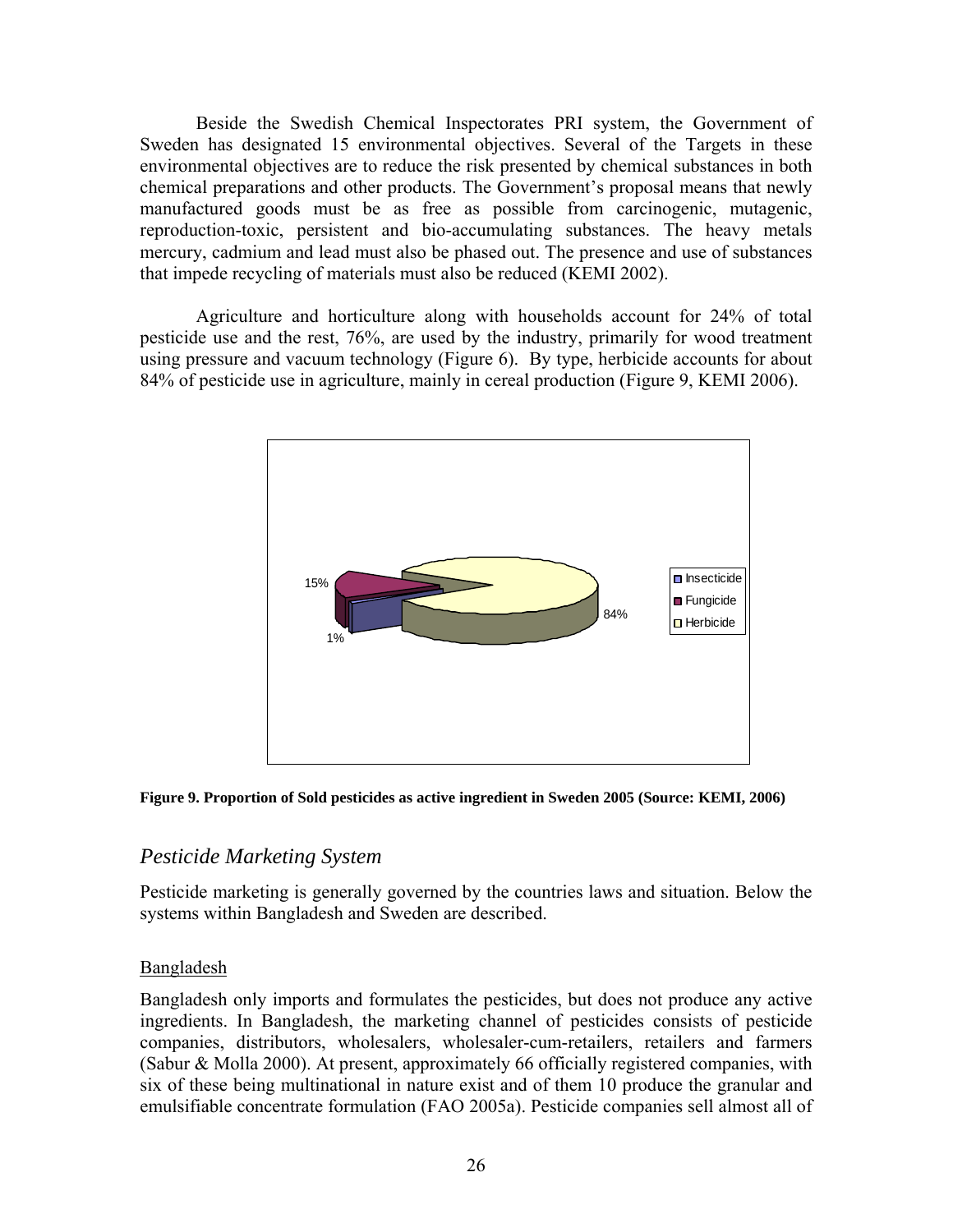their products to the distributors. But wholesalers can buy directly from the pesticide companies. Wholesalers-cum-retailers, retailers and large farmers can buy the product from distributors. Retailers as well as farmers can buy from wholesalers too. Generally retailers sell their product to farmers, but large farmers frequently buy directly from the distributors as well as wholesalers. A simplified representation of these channels is presented in figure 10 (Dasgupta *et al*. 2005b) and pesticide legislation, information, monitoring and marketing are shown in figure 11.



 **simplified representation of pesticide marketing channels in Bangladesh (Source: Figure 10. A Dasgupta** *et al***. 2005b)**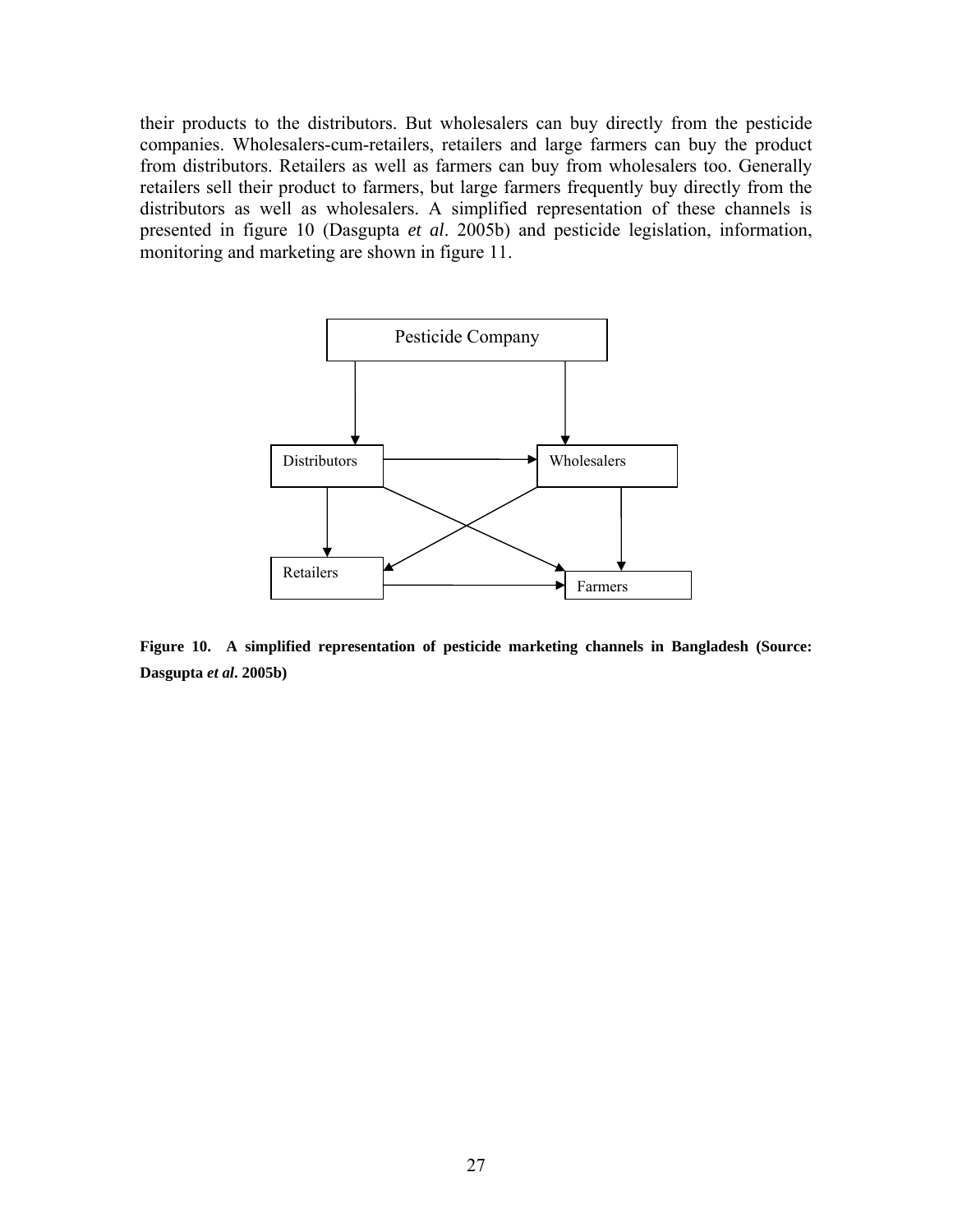

Figure 11. A simplified representation of pesticide legislation, information, monitoring and marketing channels in Bangladesh (as per Pesticide Ordinance 1985) MoA- Ministry of Agriculture, MoE- Ministry of Environment, MoH- Ministry of Health

#### Sweden

In Sweden, pesticides marketing system involves several public authorities and private companies, farmers organizations (LRF, GRO) as well as county administrations and local municipalities. The public authorities execute the decisions made by the Riksdag. The distributors (e.g. Lantmännen, Svenska Foder and Gullviks) sell the pesticides to the farmers and end-users. The Swedish Environment Protection Authority (Naturvårdsverket) is monitoring the environmental aspects with the help of the Swedish University of Agricultural Sciences (SLU). Regarding food-stuffs the monitoring is done by the National Food Administration (Livsmedelsverket). Extension services regarding pesticide use is done by the Swedish Board of Agriculture (Jordbruksverket) and also by the Rural Economy and Agricultural Societies (Hushållningssällskapet). Pesticides registration and selling statistics are maintained by the Swedish Chemicals Inspectorate (Kemikalieinspektionen) and pesticides handling, workers health and working environment are monitored by the Swedish Work Environment Authority Jenny.Kreuger@mv.slu.se). A simplified representation of these channels is presented in (Arbetsmiljöverket) (Personal communication with Dr Jenny Kreuger, SLU, Sweden, figure 12.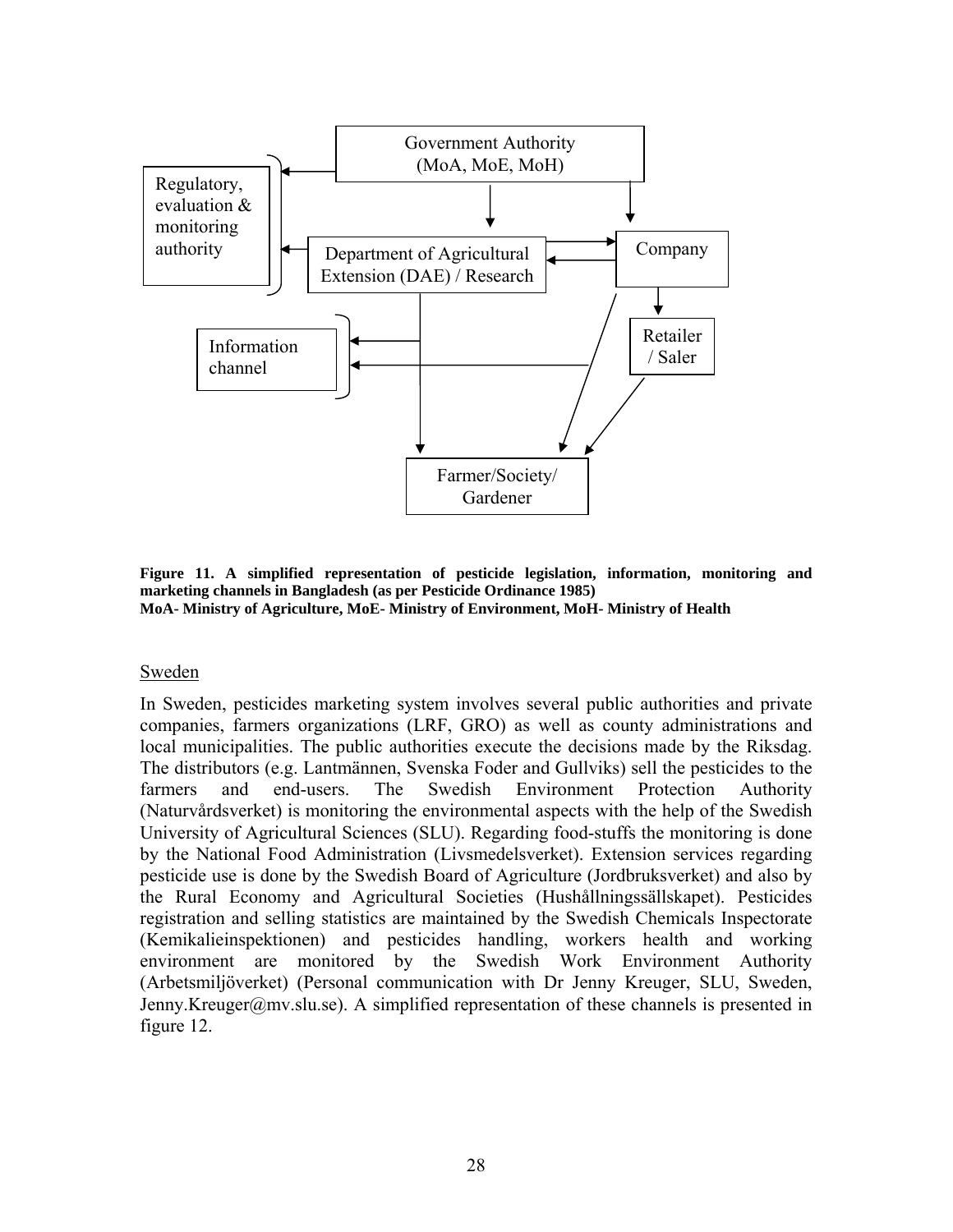

Figure 12. Schematic flow of pesticides legislation, monitoring & marketing process in Sweden (based on the public authorities and private companies information and above discussion)

# *Society and Pesticides*

Although research indicates long-term increases in public concern on pesticides still its use remains extensive (Sachs 1993). Also, pesticide regulation as a whole has found a strong support among the general public (Horowitz 1994).

Pesticide use, its acceptability and environmental influence (i.e., adverse effect on the environment) clearly involves societal values. Use should be based upon consultations with a wide group of stakeholders, including environmental scientists, government regulators and pesticide manufacturers (Crane & Giddings 2004). Also, representatives from the wider community and environmental non-governmental organizations should be involved in the discussions (Crowfoot  $&$  Wondolleck 1990). Social acceptability is important for implementation of environmental policies as well as for day-to-day management practices (Brunson 1993; Winston 1997). Political researchers assert that there is a relationship between public opinions on issues and the establishment of public policies both in USA (Page  $&$  Shapiro 1983) and abroad in democratic nations (Petry 1999). The concept of the 'acceptability' of pesticide effects in Europe has been developed and defined largely by scientists from the regulatory and business communities. Scientists have since long been seen as experts who could provide an unbiased opinion on scientific matters and whose advice would be accepted by decision makers on the basis of that acknowledged expertise. Nowadays, research has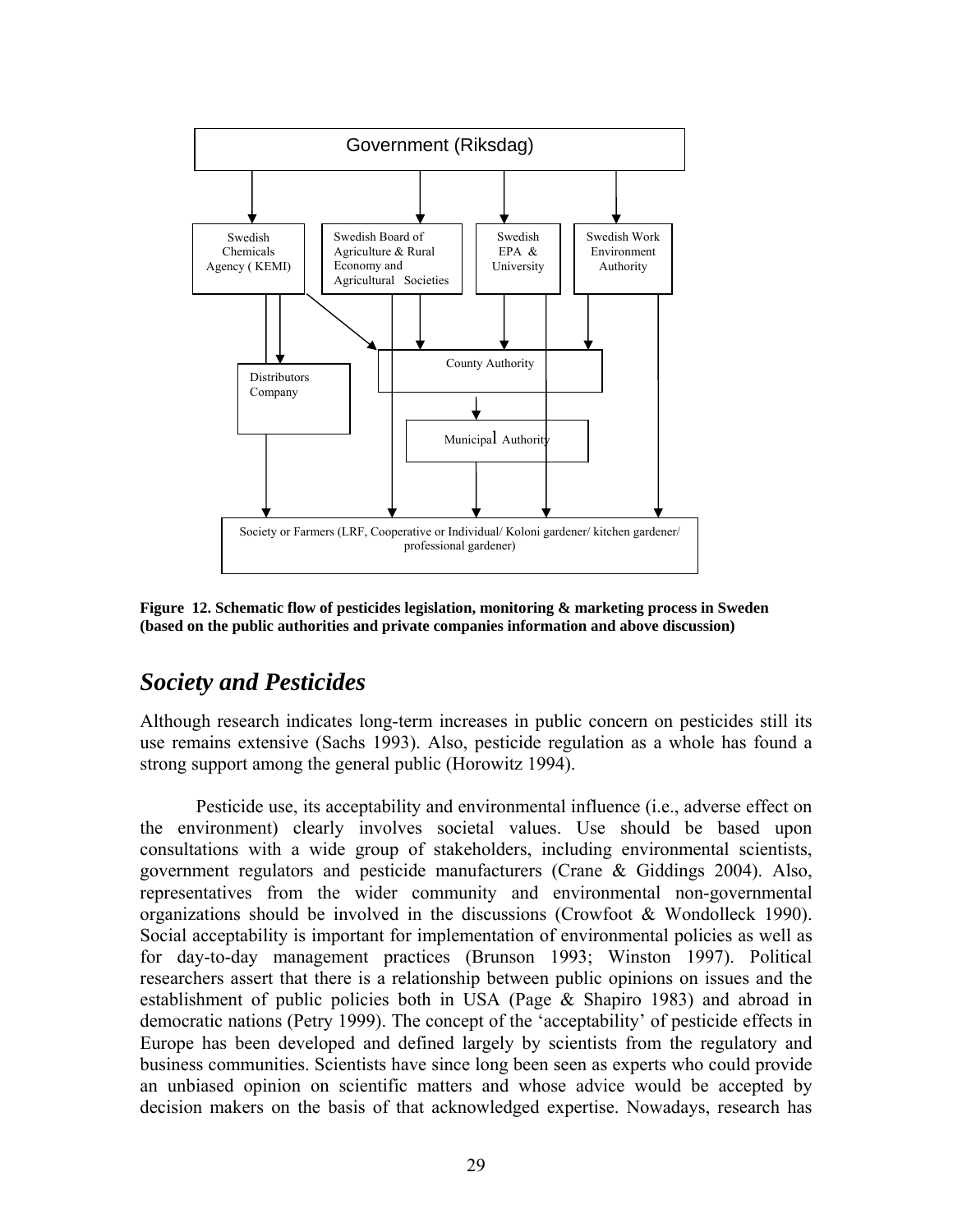shown a more complex relationship between scientific results and assessment, trust and public perception (Douglas 2000; Crane *et al*. 2006).

With the increasingly skeptical society it is important that scientists or specialists and no n-specialists communicate and, in particular, discuss complex ideas. This is necessary because the public's perception of risks might well differ significantly from that of specialists (Frewer 2004; Hansen *et al*. 2003). An individual's perception of risk depends upon an often innate judgment of the probability of occurrence and the severity of the consequences. Even if individuals agree on the degree of risk they may still disagree on its acceptability because of differences in their level of expertise and education, their gender or their personal values. For example, the wholesale rejection of genetically modified crop technology by the British public was significant although many scientists chose to see the technology as safe and controllable (Frewer 2003; Frewer *et al*. 2004; Tait 2001). Additionally, motives within science can itself be questioned. The ongoing pressures of funding, essential to the continuation of particular research lines, requirement for novelty in research in general, essential to publication and career development in science, means that there is a strong science agenda which may be at considerable variance with wider societal wants and needs (Crane *et al*. 2006).

vary between groups in Bangladesh. Agriculturists and Universities teachers gave the highest support for use of biotech research to incorporate iron and vitamin A in rice (88- 90% p ositive) while least support was received from Environmentalists (63%). Also, Perceptions of civil society on rice biotechnology research have been found to 40% of NGO personnel and policy makers in Bangladesh considered pesticide use in rice as a very serious problem, 45% considered it as a serious problem and 13% as a marginal problem (Husain *et al*. 2003).

Pest management decisions provide benefits and costs to the farmer, and also affect the society at large (Hokkanen 2006). Human health can be affected by pesticide use; particularly at risk are those who apply pesticides, bystanders, and the consumers of food containing pesticide residues (Bowles & Webster 1995). Focus groups with residents of low-income, urban neighborhoods in Northern Manhattan decided household pest (cockroaches and rodents) control should be one of three top neighborhood priorities (Green *et al*. 2002) and 69 million households in USA store and use pesticides in and around the home (Goldman & Koduru 2000).

# **Farm ers' Field and Garden Crop B. Exchange of Pests between Insecticide Treated**

In my example I am studying whether *Brassica* oilseeds might influence the pest Gardens neighbouring farmers' fields may exchange pests with the farmers fields via migrations. Depending on the characteristics of the crops and host specificities of the herbivorous insects, emigration or immigration may take place. The crop and crop management of fields adjacent to gardens might influence the pest situation in the garden.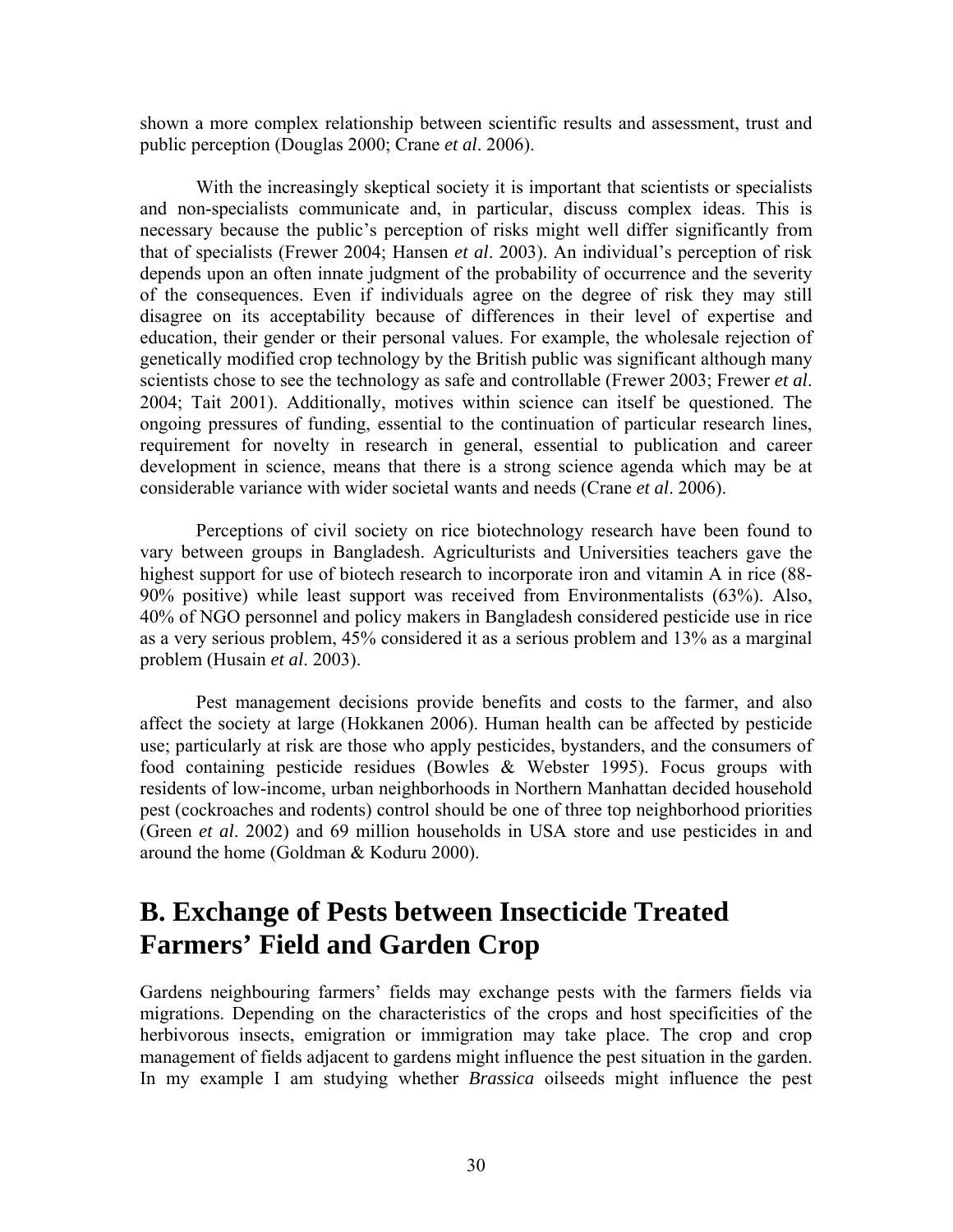densitie s on radish and whether insecticide treatment in the oilseeds makes a change to the frequencies of pests in radish.

## *Oilseed rape*

#### *Introduction*

Edible oil is produced from many vegetable seeds but, unlike soya, cotton seed, groundnut and sunflower oils, which are produced from single plant species, rapeseed oil is produced from several species of Brassicaceae, all of them in the genus *Brassica*. The small spherical seeds of rapeseed are harvested and crushed to separate the oil, which makes up approximately 40% of the seed, by weight, from the remaining meal. From about the mid-nineteenth century until the Second World War, throughout Europe, the increasingly also as a bio-fuel. production of oil from rapeseed declined, as mineral oil and coal gas increasingly replaced rapeseed oil as a fuel. A large increase in European oilseed production began during the Second World War when continental Europe was blockaded and imported vegetable oils were almost impossible to obtain. Area sown each year by oilseed rape within the European Economic Community (EC) since 1970 has been much influenced by subsidies for oilseeds and tariff barriers against imported oils, mainly from Third World countries (Winfield 1992). Most rapeseed oil is now used as a foodstuff but

The expanded use of the crop, and the consequent increase in production, occurred when plant breeders changed the chemical composition of the seed. First the fatty acid composition of the oil was altered to reduce the level of erucic acid and then the levels of glucosinolates in the meal were reduced. Erucic acid (one of the fatty acids in rapeseed) was a potential hazard for humans consuming the oil (Daun 1984). Glucosinolates in the meal are repellent or toxic to some farm animals (Robbelen  $\&$  Thies 1980). The changed rapeseed crop is commonly referred to in Europe as 00rape, i.e. signifying the goal of reducing the levels of erucic acid and glucosinolates in the seed to nearly zero. Glucosinolates act as antifeedants for many polyphagous herbivores, but most insect pests of *Brassica* crops are specialists and use glucosinolates or their fission products as attractants or feeding stimulants (Feeny 1977; Ekbom 1995). Also, the increase in production has offered new areas for insects (Lamb 1989).

One of the most important limiting factors for production of *Brassica* oilseeds is the complexity of insect pests associated with the crop. The necessary insecticide input to secure acceptable production levels may not only be high in any given year but is often essential each season (Ekbom 1995).

#### *Origin*

Although agriculture and food industries treat rapeseed as a single commodity, the crop is a composite of seed from two or three species (Downey 1983, Prakash & Hinata 1980). *B. rapa* and *B. juncea* are widely grown in Asia. In Europe, Canada, New Zealand and Australia *B. napus* is mostly grown, although *B. rapa* is grown to a lesser extent. *B.*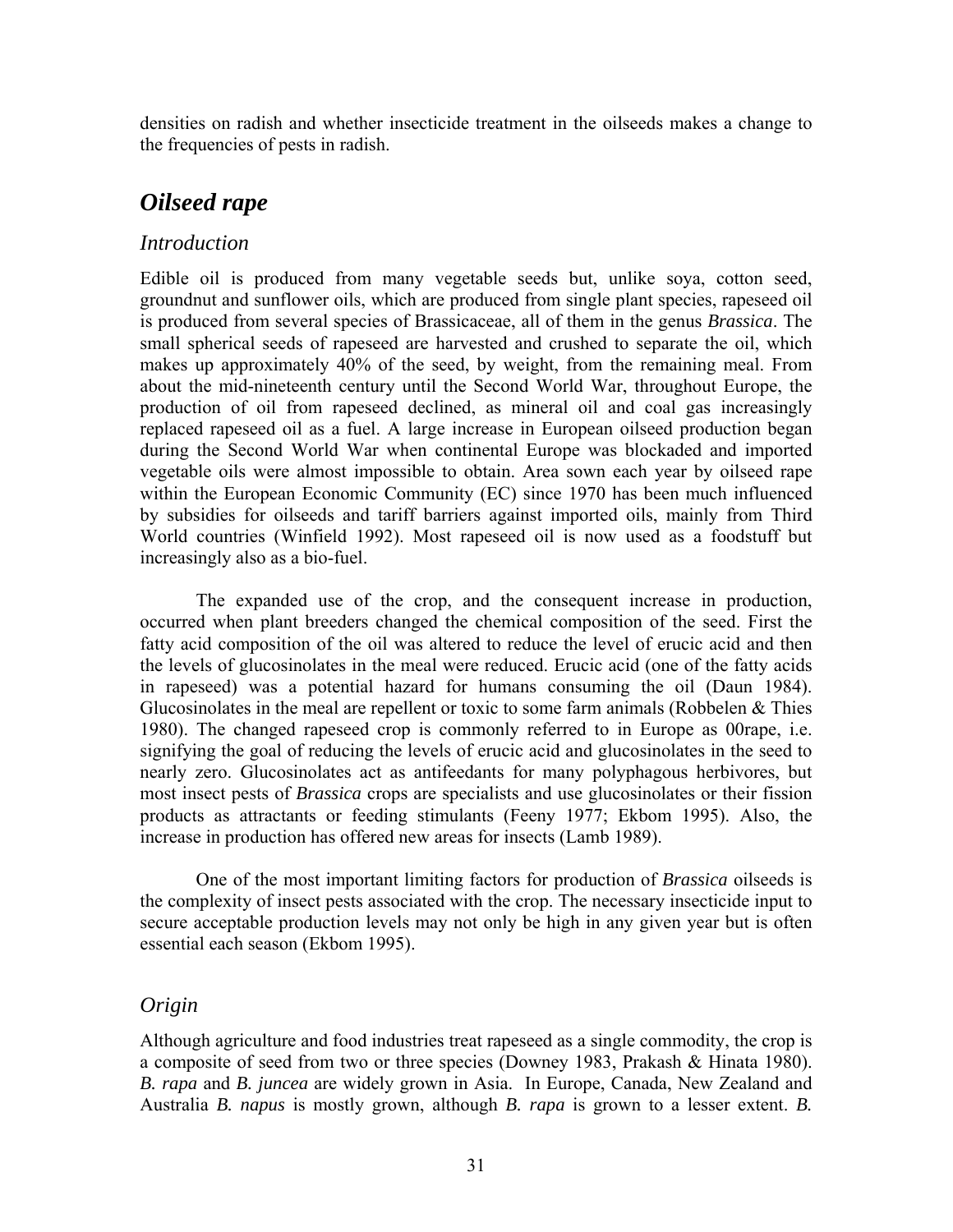*juncea* probably has arisen as a natural hybrid between *B. rapa* and *B. nigra*, and *B. napus* has arisen as a natural hybrid of *B. rapa* and *B. oleracea*. Genetic relationships among the members of the genus *Brassica* is shown in figure 13 (Morinaga 1934; Nagaharu 1935). In this figure, the origin of the AABB, AACC and BBCC species are shown and also the chromosome sets from their AA, BB and CC ancestors (Morinaga 1934; Nagaharu 1935; Holmes 1980). Probably, *B. rapa* has been domesticated as a source of oil in central Asia or adjacent northwestern India but is native throughout Europe , central Asia and the Near East. *B. napus* does not occur in wild populations and pests associated with the crops. Furthermore, the annual forms of *B. napus* and *B. rapa* are sown in the spring in most of Canada and in northern Europe, but in central and southern Europe winter-dormant, biennial forms are sown in the late summer (Downey 1983). Differing phenologies of the two forms and the three species affect the was probably domesticated in southern Europe. The species differ morphologically and chemically and they grow at different rates; these differences complicate the study of synchronies of insect life histories with the crop (Lamb 1989).



**Figure 13. A diagram of genetic relationship among certain members of the genus** *Brassica* (**Source: Morinaga 1934; Nagaharu 1935;** (http://en.wikipedia.org/wiki/Triangle\_of\_U).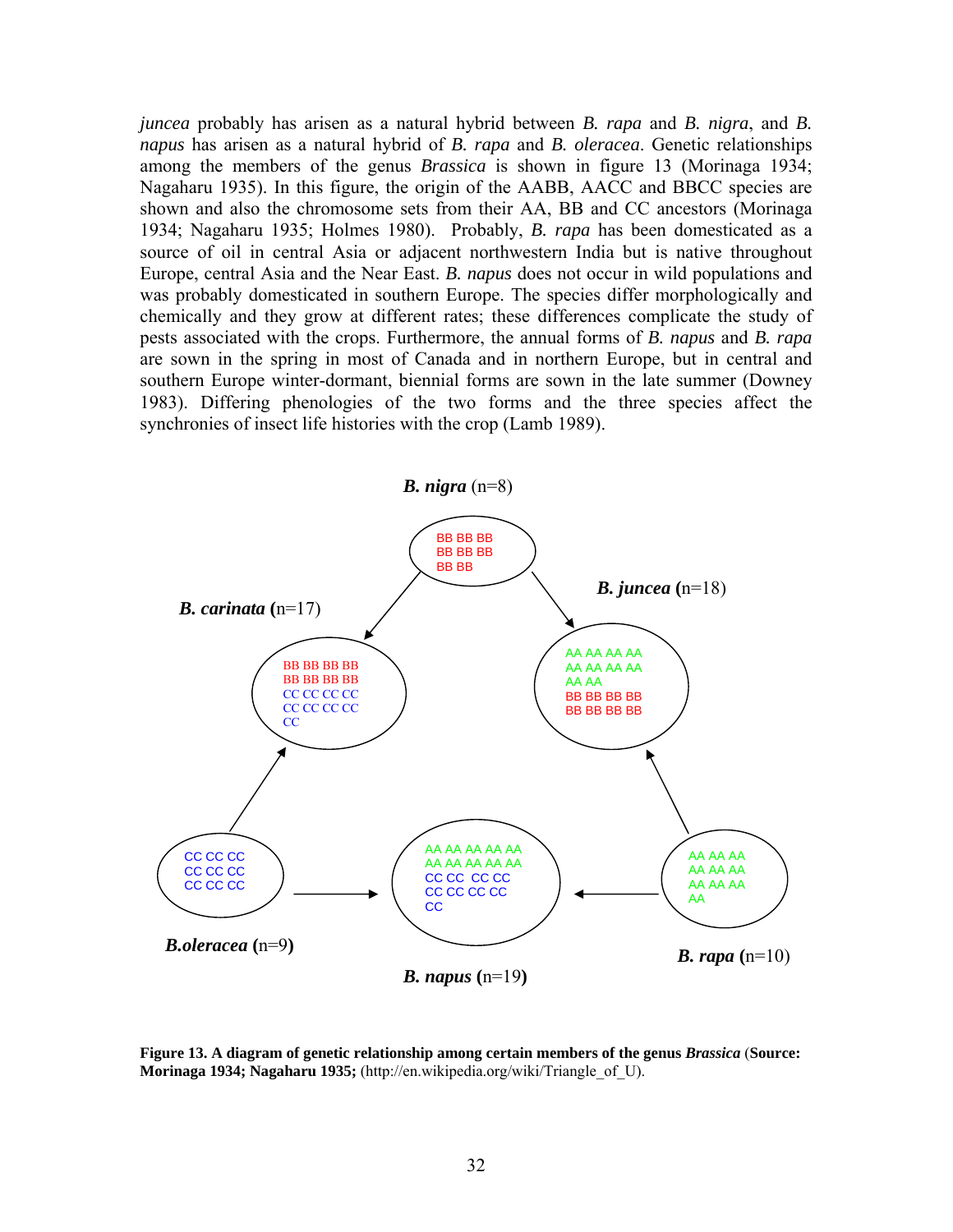Rapeseed is also known as Rape, Oilseed Rape, Rapa and Rapaseed. In Canada, the spring type that is low in erucic acid and glucosinolates is called Canola (Wikipedia).

#### *Scientific classification*

Kingdom: Plan tae Division: Magnoliophyta Class: Magnoliopsida Order: Brassicales Genus: Brassica Species: *B. napus* L., *B. juncea* L., *B. rapa* L. Family: Brassicaceae

#### *Importance*

Rapeseed (*B. napus*) is very widely cultivated throughout the world for the production of animal feed, vegetable oil for human consumption, and bio-diesel. Leading producers of rapeseed include the European Union, Canada, the United States, Australia, China and India. China and India is accounting for as much as 25 and 14% of world production, respectively. In the countries of the northern hemisphere with cool and humid climates oilseed rape is a very important oil- and protein-crop. No other crop under these climatic conditions produces such high yields of both oil and protein. Thus, Canada (20% of the world production) and the European countries Germany, France, and the UK are among the main producers of oilseed rape. Canada, in particular, is the main exporting country onto the world market. Compared with 20 years ago, there has been an impressive increase in rate of annual production of rapeseed by over 200% in nearly all important oilseed rape producing countries (Gianessi et al. 2003; Orlovius 2003).

season, and 46 million tones in 2004-05, the highest recorded total (Kazachkova 2007). Worldw ide production of rapeseed is shown below (Table 2). FAO reported that 36 million tones of rapeseed was produced in the 2003-04

According to the United States Department of Agriculture, rapeseed was the third leading source of vegetable oil in the world in 2000, after soybean and oil palm, and also the world's second leading source of protein meal, although only one-fifth of the production of the leading soybean meal. Processing of rapeseed for oil production provides rapeseed animal meal as a by-product. The by-product is a high-protein animal feed, competitive with Soya. Rapeseed is a leading option for Europeans to avoid importation of GMO products (USDA 2002a; 2002b; 2003; EU 2002a; 2002b; Gianessi et al. 2003; Orlovius 2003).

Rapeseed oil is usually blended with other vegetable oils for the production of various cooking oils, margarines, and salad dressings. Rapeseed leaves and stems are also edible, and are sold as greens, primarily in Asian groceries. Rapeseed is a heavy nectar producer, and honeybees produce a light colored, but peppery honey from it. Rapeseed growers contract beekeepers for pollination of the crop. (Gianessi *et al*. 2003). The crop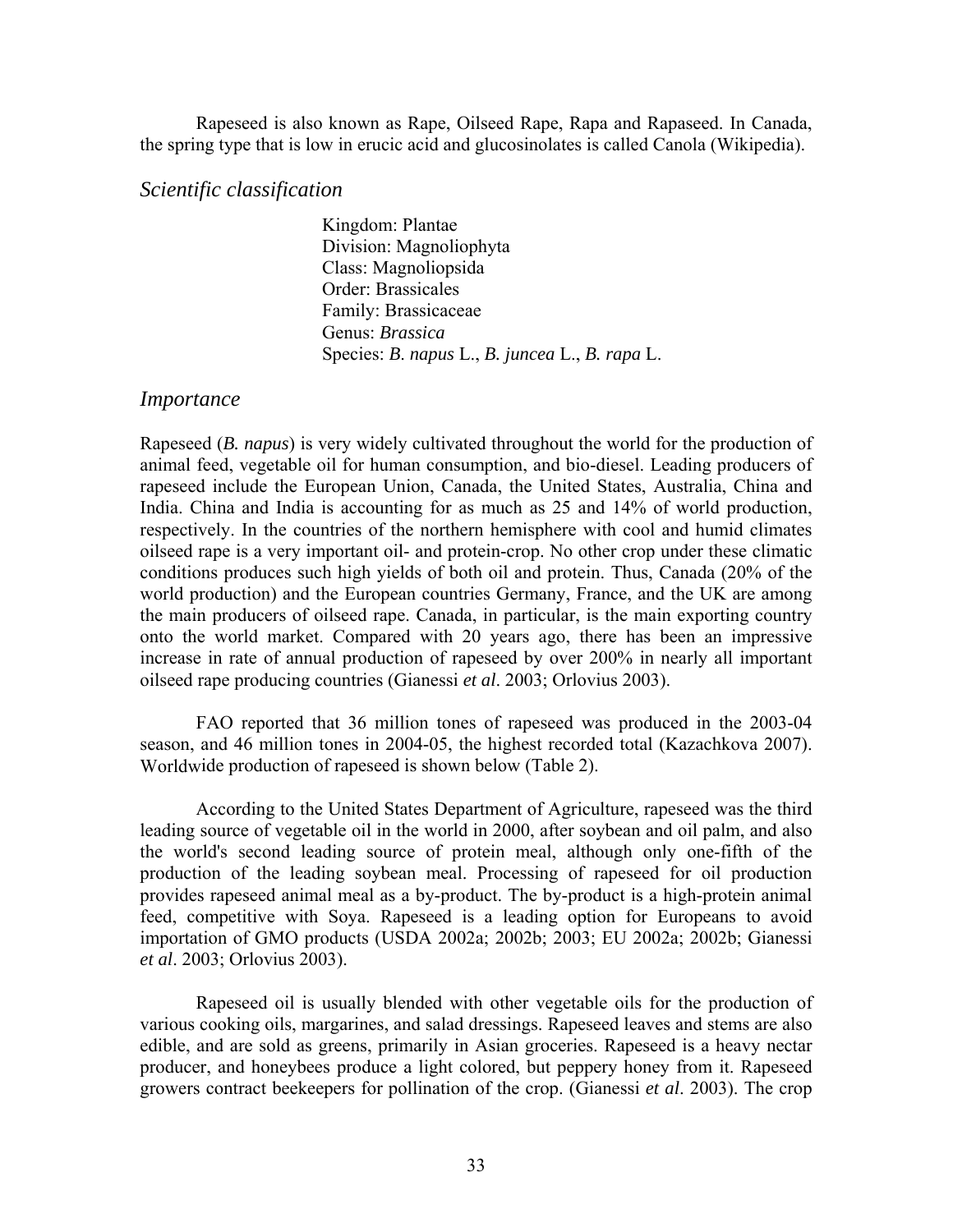is also grown as a winter-cover crop. It provides good coverage of the soil in winter, and limits nitrogen run-off (http://en.wikipedia.org/wiki/Rapeseed).

| Year | Worldwide Rapeseed | Country     | Top Rapeseed Producers 2005 |
|------|--------------------|-------------|-----------------------------|
|      | Production (MT)    |             | (MT)                        |
| 1965 | 5.2                | China       | 13.0                        |
| 1975 | 8.8                | Canada      | 8.4                         |
| 1985 | 19.2               | India       | 6.4                         |
| 1995 | 34.2               | Germany     | 4.7                         |
| 2005 | 46.4               | France      | 4.4                         |
|      |                    | UK          | 1.9                         |
|      |                    | Poland      | 1.4                         |
|      |                    | Australia   | 1.1                         |
|      |                    | World Total | 46.4                        |

#### **Table 2. Production of rapeseed in the world**

Source: Raymer 2002; FAO 2005c; http://en.wikipedia.org/wiki/Rapeseed, MT= Million tones

#### *Management*

the highest demand of sulphur among the cultivated crops (OECD 1997). Plant growth and productivity are influenced by the air and soil temperatures. Spring-type oilseed rape grows well from 12° to 30°C but for maximum growth and development the optimum temperature is just above 20°C. From emergence to flowering, oilseed rape desires cool temperatures. Also, at flowering, high temperatures accelerate plant development, thereby reducing time from flowering to maturity. *Brassica* species show

At present, minimal or no-till *B. napus* production is advised as a result of increased awareness of soil conservation issues. Reduced tillage leads to snow trapping, less run-off of melted snow, less soil erosion caused by wind and water; enhancing water storage capacity in the soil. The positive effects are created by the fact that crop residues and stubble are left on the soil at reduced tillage. However, in order to get positive effects, weed control programmes need to be effective and systematic (Lenssen *et al*. 2007; Alford 2003; OECD 1997).

Weeds are one of the most limiting factors for oilseed rape production. The most problematic weeds are the cruciferous weeds, closely related with rapeseed. Examples of such weeds are ball mustard (*Neslia paniculata*), common peppergrass (*Lepidium*  densifolium), flaxweed (*Descurainia sophia*), hare's ear mustard (*Coringia orientalis*), shepherd's purse (*Capsella bursa-pastoris*), stinkweed (*Thlaspi arvense*), wild mustard (Sinapis arvensis), wormseed mustard (*Erysimum cheiranthoides*) etc. Weed problem is more severe for spring-type than the winter-type oilseed rape. Spring-type rapes compete less well with weeds in the early growth stages due to slow-growing, leading to slow covering of the ground. Weed control at early stages is therefore a necessity in spring oilseed rape in order to avoid competition causing yield loss. In order to reduce unnecessary and costly pesticide applications, resulting in build-up of resistance in weeds and insects as well as damage to pollinators, it is important to design pests management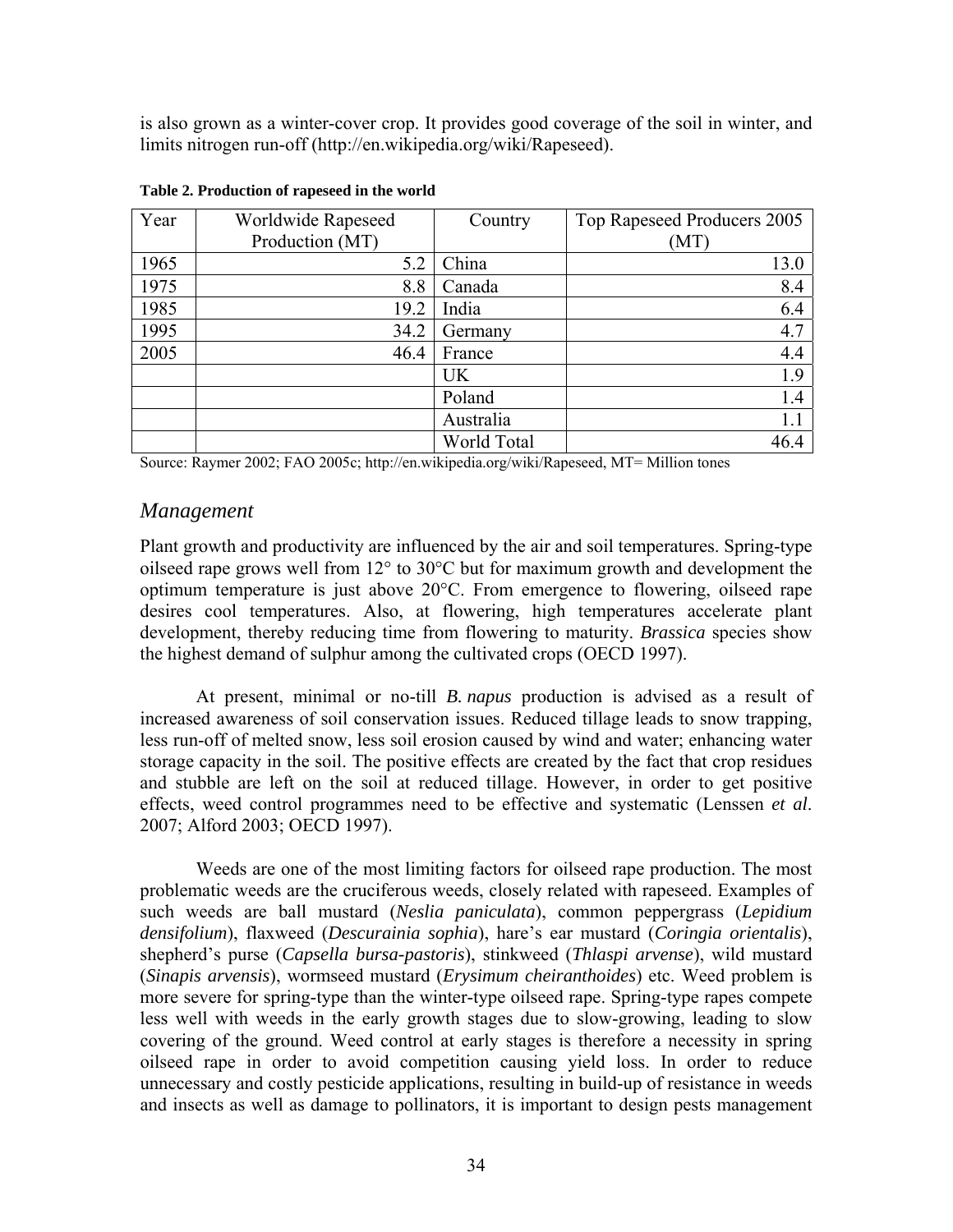programmes. Also, diseases are greatly influenced by cultivation practices and environmental factors, furthermore calling for such programmes (Lutman 1989; SAC 2001; Gianessi *et al.* 2003).

*B. napus* can be harvested when the first siliques begin to shatter. The use of desiccants reduces shattering thereby allowing direct combining (OECD 1997).

four years (Alford 2003). When sites are selected for oilseed rape production, chemical residues from herbicides as well as volunteer growth from previous crops should be conside red. Volunteer growth can be reduced by suitable soil treatments following In order to prevent build-up of diseases, insects and weeds in oilseed rape, the same field should not be used more often for such production than once every three to harvest (OECD 1997).

# *Radish*

#### *Introduction*

Radish, *Raphanus sativus* L., an edible vegetable belonging to the Brassicaceae family, has been in cultivation for thousands of years. Mostly the napiform taproot is eaten, although tops can be used as vegetable and thus the entire plant is edible. Radishes are available in a range of colours, shapes and sizes. The most common type is the redskinned round one, although types longer than parsnip also exists. Most commonly bulb of the radish is eaten raw, although tougher specimens also exists that are normally steamed. The texture of raw flesh is crispy and the flavour is pungent and peppery. The typical taste is caused by glucosinolates combined with the enzyme myrosinase. When these compounds are brought together by chewing, they form allyl isothiocyanates. Similar chemicals are also present in mustard, horseradish and wasabi (Walter 1984; Nonnecke 1989; Swiader *et al*. 1992; Wikipedia).

the season in cool climates and during all but the hottest months in the warmer areas. these require a 45-75 days growing period and are usually grown as a fall crop (Walter The Greek word *Raphanus*, meaning 'quick appearing', alludes to its rapid germination and growth. There are in principle four categories of radishes: summer, fall, winter and spring. Spring radishes mature in 20-30 days. They can be grown throughout Successive planting can be made every 10-14 days beginning in spring as soon as the soil can be worked and until a month before expected frost. Winter radishes grow slower, 1984).

### *Origin*

unclear (Lewis-Jones *et al.* 1982; Kaneko & Matsuzawa 1993). Either the cultivated radish might have originated from just one single wild species. The suggestion of such a species is either *Raphanus raphanistrum* or *Raphanus maritimus*. The other idea is that Cultivation of radish has a long history, depicted already in the wall of the pyramids 4000 years ago (Crisp 1995). Despite the long history, the botanical origin of radish is still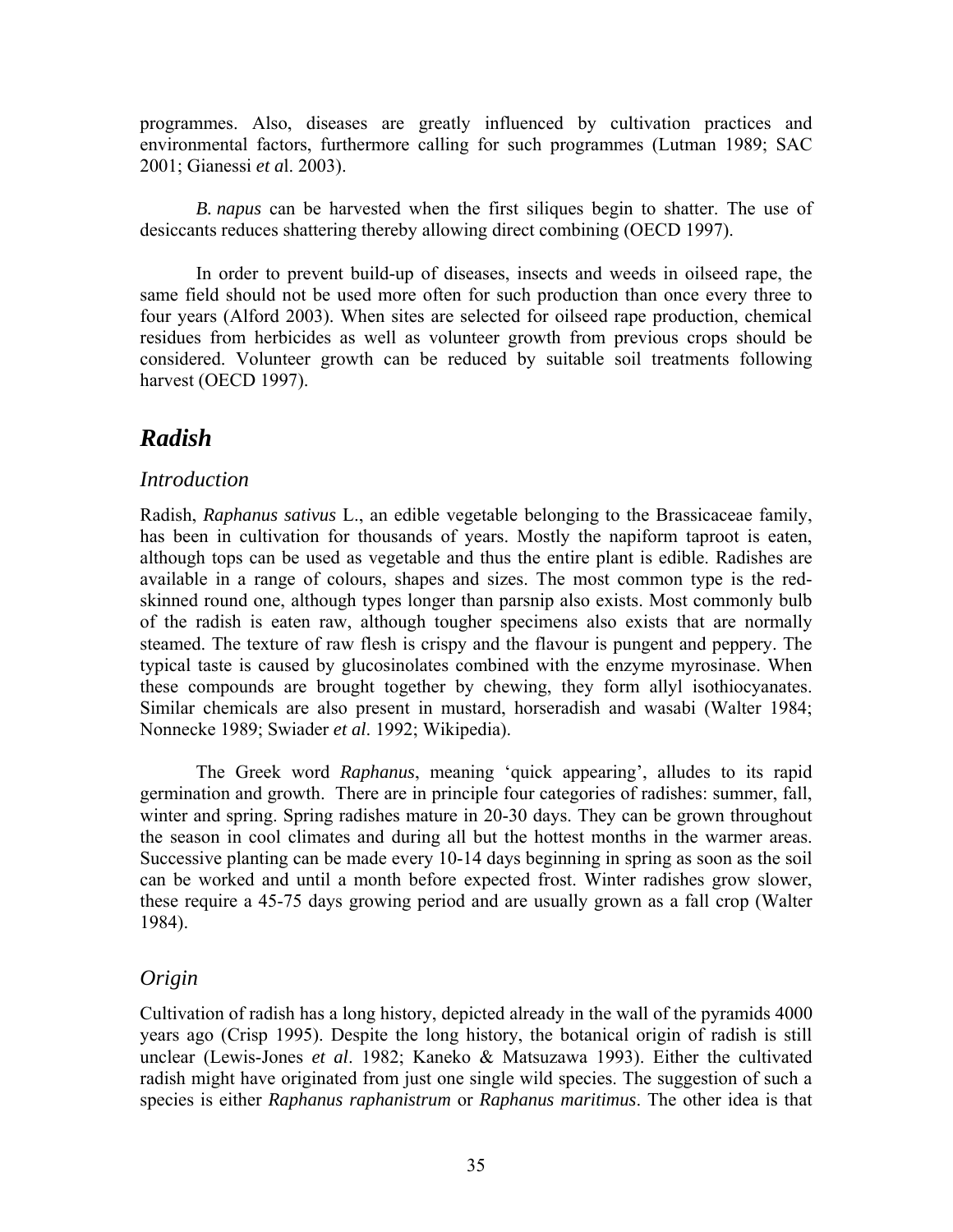radish has originated by an inter-specific hybridization from *Raphanus landra*  $\times$  *R*. *maritimus*, two wild species. A third idea exists that an extinct ancestral species is the common ancestor of both *R. sativus* and *R. raphanistrum*. Anyhow, most of the ideas are based on morphological observations, thereby being no definitive evidence as they are not based on either genetic or cytological or molecular data. There is also the hypothesis that cultivated radish has a multiple origin from several wild progenies of *Raphanus* is, however, the dominating one (Pistrick 1987; Yamagishi & Terachi 2003).

#### *Scientific Classification*

Family: Brassicaceae Kingdom: Plantae Division: Magnoliophyta Class: Magnoliosida Genus: *Raphanus* Species: *R. sativus* L.

#### *Importance*

most common type of radish is a small-rooted and short-season type, mainly produced for salads. In Asia, the large-rooted types eaten raw, after cooking or pickling, fodder type, oil-seed type, and long-pod type are present and bred for various purposes (Kaneko  $\&$ Matsuzawa 1993). Radishes are a popular choice for home garden cultivation in Sweden Radish is cultivated and distributed worldwide. The variation in the cultivated radish is large both in relation to morphological and agro-ecological characters. In Europe, the and abroad, as they are fairly easy to grow. Eating radish is positive for many reasons. Nutritionally, they are rich in vitamin C, folic acid, potassium, vitamin B6, riboflavin, magnesium, copper and calcium. Simultaneously, they are low in calories (One cup  $=$  two servings = provides approximately 20 kilocalories or less). Some sources list radishes as being rich in dietary fiber; and used as an alternative treatment for a variety of medical conditions (USDA 2006; Acharya & Sancheti 2007). In USA area harvested radishes (excluding daikon) totaled 17,056 acres in 2002. Domestic consumption of radishes averaged an estimated 141 million pounds annually during 2001-03 and the USA consumers spend about \$60 million annually to purchase radishes in supermarkets (Lucier & Jerardo 2004). The production of radish in Europe amounts to 120000t from France and Greece. The Netherlands, Italy and Spain are the main producers (Vogel 1996; Muminović 2004).

#### *Management*

With its shallow root system and short life span, the radish is not highly demanding of any specific soil type. It grows well on sandy soils or muck lands and everything in between. However, for the best growth, full sun and moist, fertile, acidic to neutral soil is the best conditions. In Sweden and countries with similar cool climates, radishes are best sown in early until late spring and from late summer until early autumn. The seeds should be planted around 1 cm deep (Nonnecke 1989; Masalkar & Keskar 1998).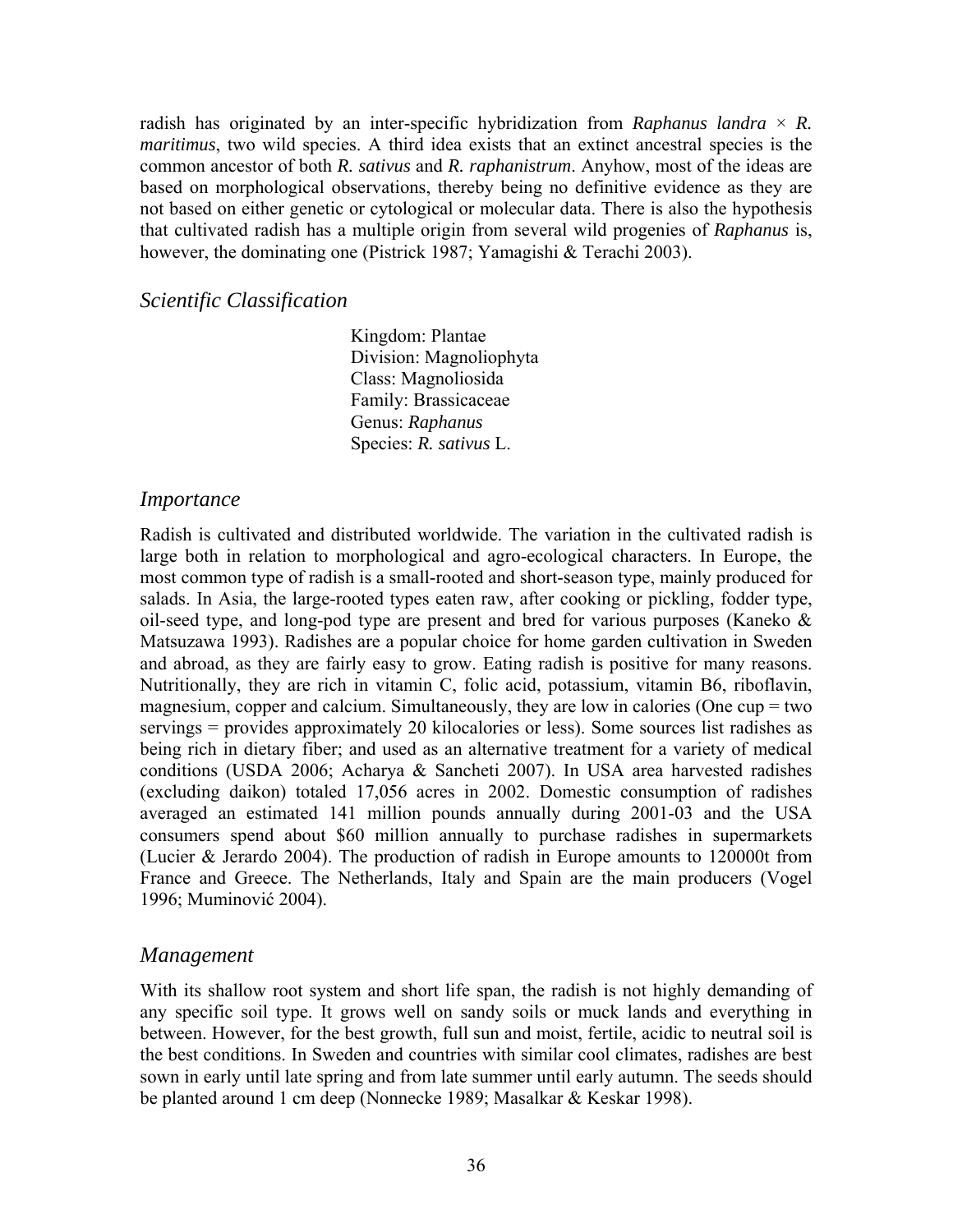Radishes are always grown from seed. The emergence rate is controlled by temperature. At  $20^0C$ , the seeds take about 4-6 days to germinate (Masalkar & Keskar 1998) and that is seen as the optimum germination time (Nonnecke 1989).

Radishes require 35-50kg/ha of N, 70-100kg/ha of P, and 70-100kg/ha of K (Lorenz & Maynard 1980 also cited by Nonnecke 1989). They are sensitive to boron (B) deficiency but tolerant to manganese (Mg) deficiency (Nonnecke 1989).

# *Pests of Oilseed Rape and Radish*

#### *Pests of Oilseed Rape*

insect pests. Of them, some occur virtually wherever the crop is grown, whereas others have a more limited distribution. Several rape pests are brassica or crucifer specialists and attack e.g., seed crops, forage crops, vegetable brassicas and wild hosts such as charlock (*Sinapis arvensis*) (Alford *et al*. 2003). The major insect pests of oilseed rape in Europe *radicum*), peach/potato aphid (*Myzus persicae*), rape winter stem weevil (*Ceutorhynchus* (*Closterotomus norvegicus* and *Lygus rigulipennis*) and click beetle (*Agriotes lineatus*) (Alford *et al.* 2003). The increase in arable areas devoted to the production of *Brassica* oilseeds has provided crucifer specialists with an enormous resource for feeding and reproduction (Lamb, 1989). Presence of spring (annual) and winter (biennial) varieties of the crop in the same area is enhancing the temporal availability of host plants for insect pests. Plant breeding has drastically reduced the glucosinolate levels in the seed. However, these secondary compounds are still occurring in sufficient quantities to act as attractants and stimulants to insects in other plant parts (Ekbom 1995). Oilseed rape is attacked by a wide range of are brassica pod midge (*Dasineura brassicae*), cabbage seed weevil (*Ceutorhynchus assimilis*), cabbage stem flea beetle (*Psylliodes chrysocephala*), cabbage stem weevil (*Ceutorhynchus pallidactylus*), pollen beetle (*Meligethes* spp. especially *M. aeneus*) and rape stem weevil (*Ceutorhynchus napi*). The minor insect pests are cabbage aphid (*Brevicoryne brassicae*), cabbage flea beetle (*Phyllotreta* spp), cabbage root fly (*Delia picitarsis*) and turnip sawfly (*Athalia rosae*) (Alford *et al*. 2003). Additional incidental pests are turnip moth (*Agrotis segetum*), crane flies (*Tipula oleracea*), mirid bugs

(sown in spring); and winter rape has a higher potential to compensate for pests damage as it is more vigorous than the spring type. Spring type oilseed rape is grown in Finland and Sweden mainly due to the regular extreme winter condition in these areas. *Phyllotreta* flea beetles are economically important pests for the spring type oilseed rape (Ekbom 1995; Alford 2003). Cabbage root fly (*Delia radicum*) can be a problem at crop establishment (Alford *et al.* 2003). Depending of the sowing time, cabbage root fly (*Delia* Oilseed rape is either grown as winter rape (sown in late summer) or spring rape *radicum*), slugs, wood pigeons and some foliar diseases might also be important pests of oilseed rape.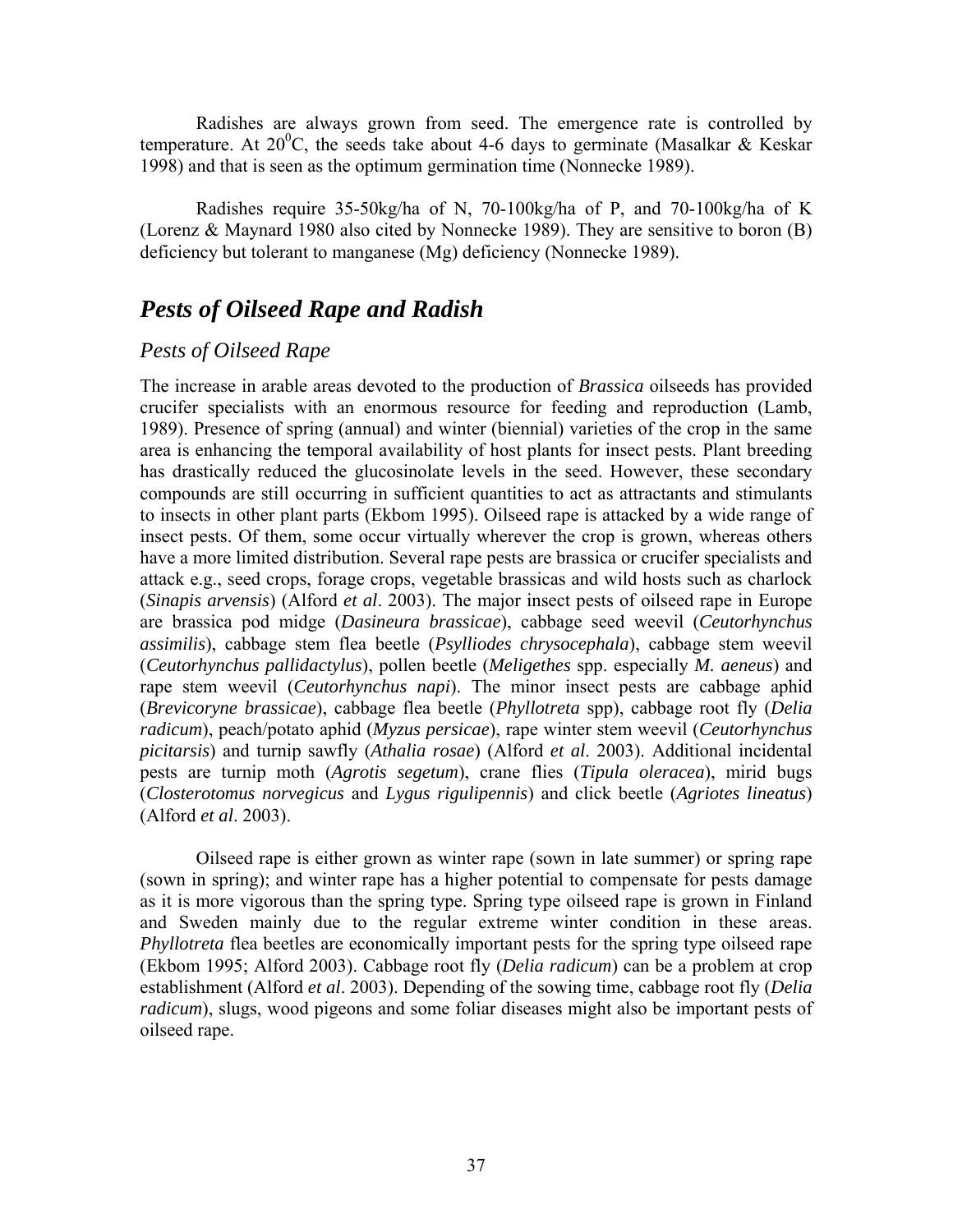#### Management of Oilseed Rape Insect Pests

Well-planned insecticide applications are economically justified, but nevertheless costly. A number of alternative control measures have been investigated for the important pests of oilseed *Brassica* crops e.g., trap cropping, biological control and host plant resistance and used in various parts of the world such as in Finland, Canada and India (Gerber 1978; Lamb 1980; Lamb 1984; Lamb 1988; Turnock & Bilodeau 1984; Hokkanen *et al*. 1986; Wylie 1988, Hokkanen 1989).

Control of pollen beetles is particularly important in northern Europe because the yield reduction by this pest can be as high as 70% in oilseed spring rape and somewhat lower in winter oilseed rape (Nilsson 1987). One main problem with pollen beetles in Denmark and Southern Sweden, in contrast to many other European countries, is the growing of both winter and spring rape. This prolongs the period with green bud stages and the period for pollen beetles to breed (Hansen 2003).

Chemical control of pollen beetles is often necessary to secure yields. Economical thresho lds separate for winter and spring varieties, are used in Scandinavia (Nilsson, 1987). Several parasitoids are common and cultivation methods, such as avoiding ploughing can increase parasitoid numbers (Nilsson 1985). Another possibility to manage pollen beetle is combined application of insecticides and foliar fertilizers to improve tolerance at green bud stage (Seta & Mrowczynski 2004).

### *Pests of Radishes*

The most serious insect problems of radishes are flea beetles, cabbage root fly (Walter 1984; Nonnecke 1989; Finch *et al*. 1989), peach/potato aphid (*Myzus persicae*) and mustard sawfly (*Athalia proxima*) (Swiader *et al*. 1992; Masalkar & Keskar 1998). Major pests of radishes are shown in table 3. Rotation of the planting location in the garden from year to year is one way to help to control many diseases and cabbage root flies (Ohio State University Extension 2000).

### *Common Insect Pests of Oilseed Rape and Radish*

There are many insect pests common to oilseed rape and radish. Among those, flea beetle and cabbage root fly are some of the dominating ones (Drost & Bitner 2004).

| <b>Diseases</b> | <b>Insects</b>       | Weeds                  |
|-----------------|----------------------|------------------------|
| Damping off     | Cabbage root fly     | Annual grasses         |
| Powdery mildew  | Flea beetles         | Annual broadleaf weeds |
| Downy mildew    | Aphids               | Perennial weeds        |
| Club Root       | Wireworms            |                        |
| Rhizoctonia     | Imported cabbageworm |                        |
|                 | Diamondback moth     |                        |
|                 | Cabbage looper       |                        |

Table 3. Major Pests of Radishes in USA

Source: Radish IPM Definitions (Ohio State University Extension 2000)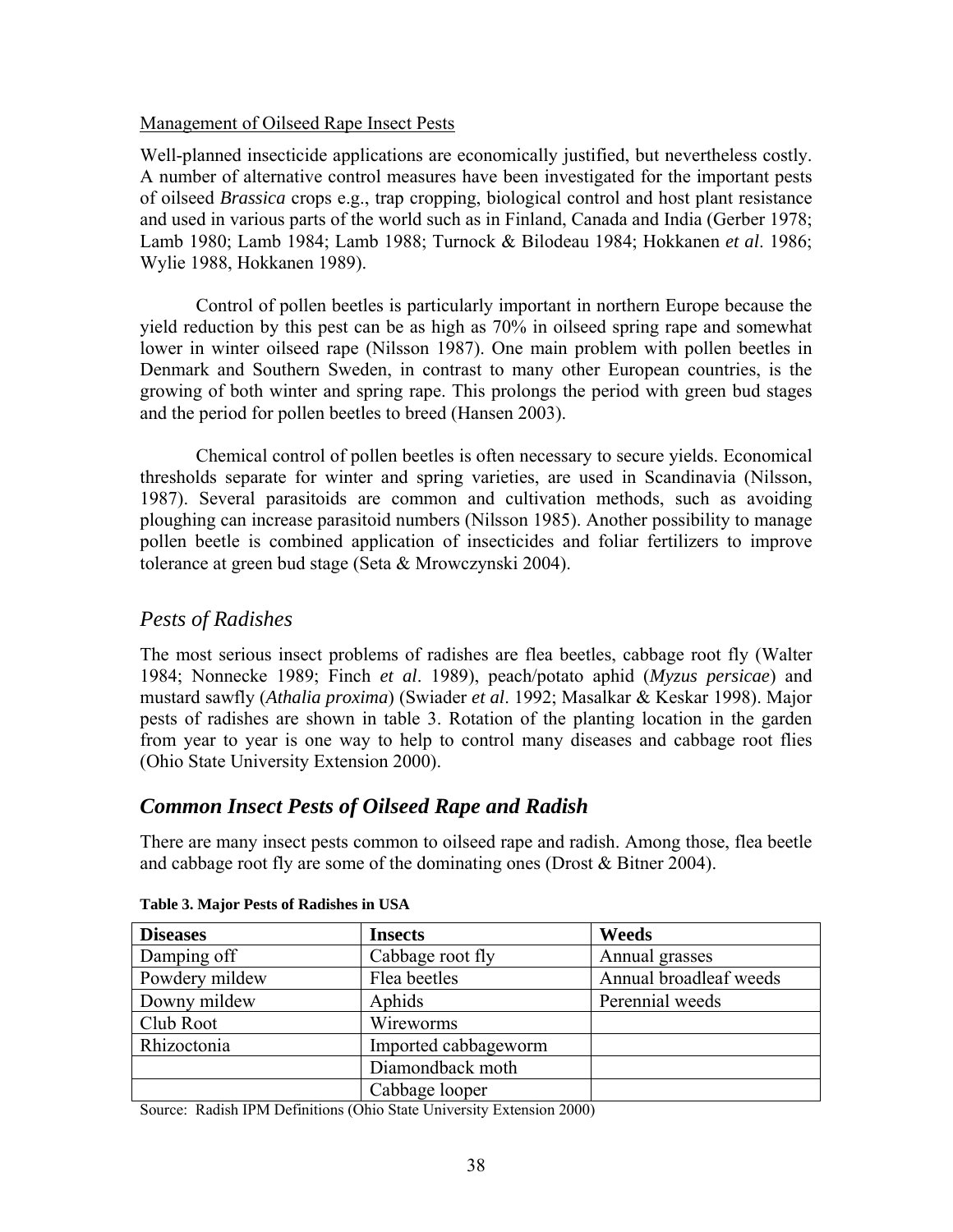#### *Cabbage Root Fly*

The cabbage root fly (*Delia radicum*) is over-wintering in the soil as a pupa. When spring is coming, the adult flies are emerging, starts searching host plants and are able to travel considerable distances during that search. The flies are 5-7mm long rather delicate, hump-backed and grey-brown. The eggs are laid a certain time after beginning of the flight. The eggs are 1/8-inch long, white and torpedo-shaped. Eggs are laid at the base of the stem of cruciferous plants, or close to the stem of young plants in the soil. A damaging population density is likely to be around 1 egg/stem in oilseed rape. Eggs may be more abundant in wetter areas of the field (Jones & Jones 1984; Hazzard 2004; Agriculture & Agri-Food Canada http://www.inra.fr/internet/Produits/HYPPZ/RAVAGEUR/6delrad.htm).

or eat the total roots off. Thereby, it is possible to find tunnels of the maggot in such crops. In other crops, such as broccoli or cauliflower, the first sign of cabbage root fly larvae are wilting during sunny days and thereafter the plant will die (Hazzard 2004). The diseases may suppress the populations. At seasons with cooler temperature e.g. September and October, damage starts occurring again. Several crops e.g. chinese cabbage, mustard, radish, rutabaga and turnip are attractive than cabbage for the cabbage root fly, being more severely injured (Jones & Jones 1984; Hazzard 2004; Agriculture  $\&$ Agri-Food Canada http://www.inra.fr/internet/Produits/HYPPZ/RAVAGEUR/6delrad.htm). Radish damaged by cabbage root fly is shown in figure 14. In the figure also the bacterial rot which is part of the damage by cabbage root fly feeding is clearly visible. In plants belonging with fleshy roots, the cabbage root fly larvae tunnels through cabbage root fly has 3-4 generations during a year. Thus, the flies are present almost the entire growing season. However, in July and August, high temperatures together with



**Picture: N. Ahmed, SLU Picture: N. Ahmed, SLU** 



Cabbage root fly larva comes out from radish root Cabbage root fly larva and damage to radish root

**Figure 14. Cabbage root fly larvae and damage in radish**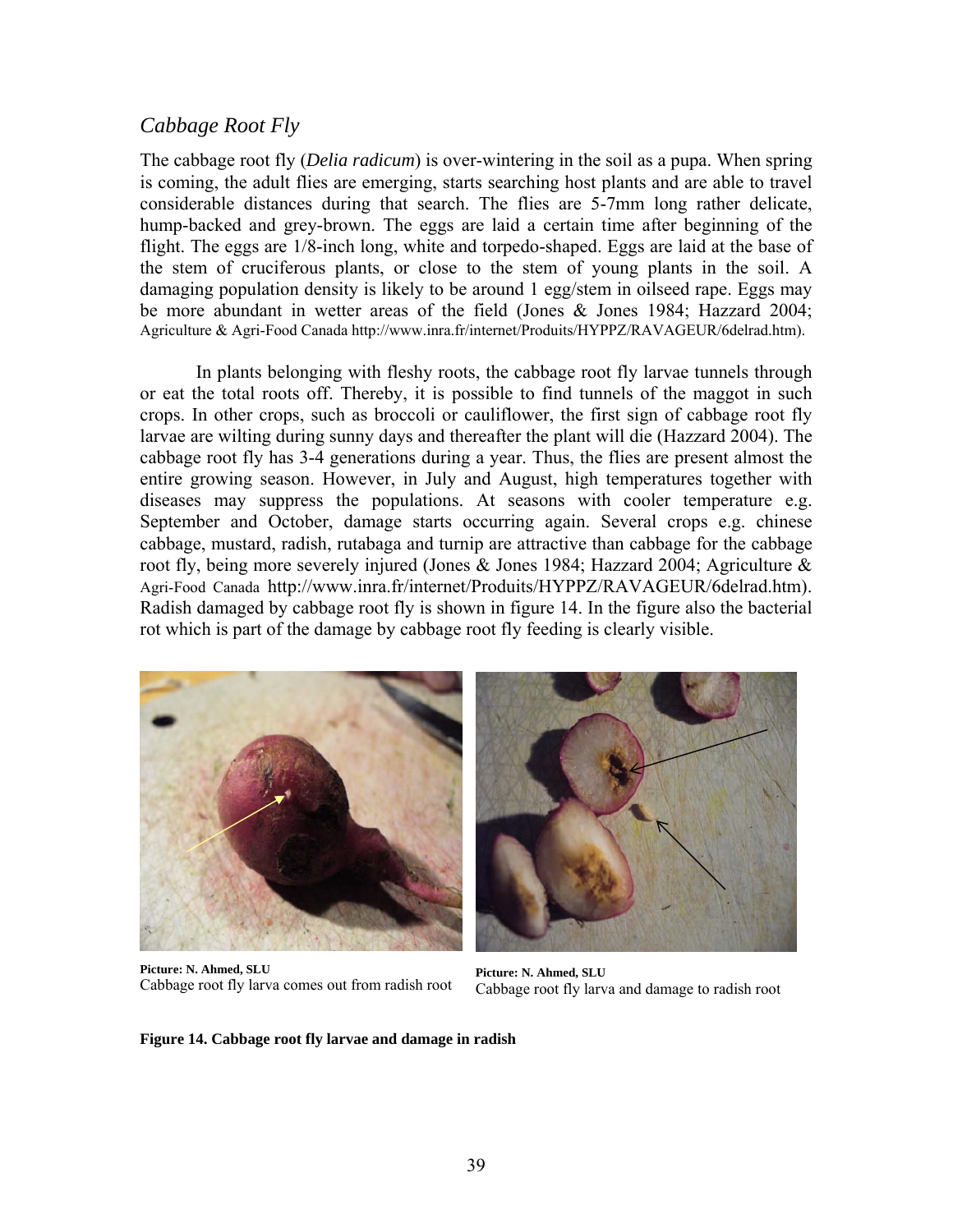Degree days can be used to predict emergence of cabbage root fly. However, degree day accumulations for emergence of cabbage root fly vary greatly across locations (Hazzard, 2004; Agriculture & Agri Food Canada).

In some seasons, cabbage root fly (*D. radicum*) infestations can kill 90% of the plants in untreated *Brassica* crops (King & Forbes 1954; Coaker & Finch 1971) although normally losses are about 25% (Strickland 1965 and also cited by Finch 1989). The different stages of cabbage root fly are shown below figure 15 after Hazzard (2004).



Captured cabbage root fly, *Delia radicum* L. Cabbage root fly (Adult)







Cabbage root fly larvae Cabbage root fly larvae and pupae (brown) with damaged roots and stem

#### **Figure 15. Different stages of cabbage root fly,** *Delia radicum* (With kind permission of R Hazzard, rhazzard@umext.umass.edu, http://www.umassvegetable.org/soil\_crop\_pest\_mgt/insect\_mgt/cabbage\_maggot.html)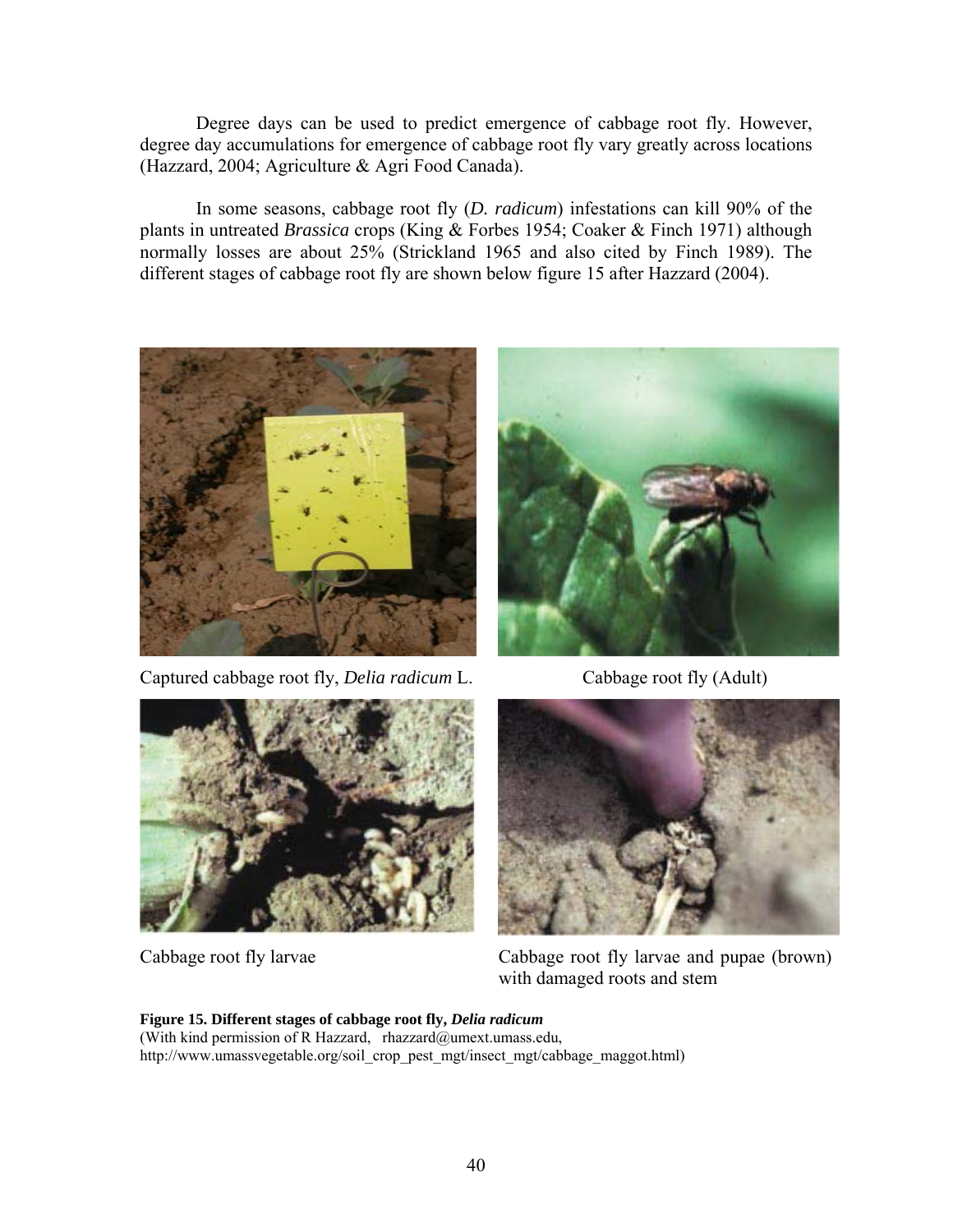#### *Flea Beetle*

Flea beetles of the genus *Phyllotreta* are well-known pests of brassicaceous plants, especially vegetable Brassicas e.g. white turnip, radish, cabbage, swede, kale etc. Several species belonging to *Phyllotreta and Psylliodes chrysocephala* are also known as major pests of oilseed rape in Europe and North America (Newton 1928; Nielsen, 1989; Demirel, 2003). In the UK, Saynor (1985) described several flea beetles life history, morphology and control on field and garden crops. Flea beetle damage to oilseed *Brassica* crops amounts more than \$300 million annually in North America (Knodel & Olson 2002).

Kinoshita *et al*. (1979) described the biology of *Phyllotreta cruciferae* (Goeze) in the laboratory and field in Ontario and reared it for 8 generations in the laboratory on plants of radish, rape and swede (rutabaga). The mean pre-oviposition period ranged from 3.8 days at 32  $\rm{^0C}$  to 22 days at 20  $\rm{^0C}$ , and the duration of development from egg to adult from 24 days at 30  $^{0}$  C to 54 days at 20  $^{0}$  C. Temperature sums of 61 day-degrees above a threshold of about 17<sup>°</sup> C, and 456 day-degrees above a threshold of 11<sup> $\degree$ </sup> C, were needed for oviposition and development. Adults over-wintered in leaf litter in the top 2.5 cm of soil, in windbreaks, fencerows and cultivated areas. Adults appeared in early spring. Peak adult movement occurred at this time, primarily within 2m above the ground. Using temperature sums calculated from soil temperatures, adult emergence from eggs set out in the field at various times was predicted with an accuracy of plus or minus 3.7 days. Population studies and temperature-sum calculations indicated that there was one generation in 1974 and two in 1975. Adults occurred mainly on cruciferous crops, with swede and chinese cabbage as the preferred food-plants. Economic threshold of crucifer flea beetle is 25% defoliation of cotyledons and first true leaves for seedlings of canola (Knodel & Olson, 2002). The life cycle of crucifer flea beetle is shown in figure 16 after Knodel & Olson 2002 and Hazzard *et al*. 2004.

# **Pest Resistance to Insecticides**

Resistance to insecticides was first documented by A. L. Melander in 1914. Additional cases of resistance to inorganic insecticides were recorded between 1914 and 1946. By the development of organic insecticides, such as DDT, the hope grew that insecticide resistance was an issue of the past. However, housefly resistance to DDT was documented in 1947. By introduction of new insecticide classes additional cases of resistance have generally been developed within two to 20 years (www.sripmc.org; Daly *et al*. 1998). A number of 447 species of insects and mites have been shown resistant to at least one insecticide (Georghiou 1986). Of these resistant species, 56% are crop pests, 39% are medical/veterinary pests and 5% are beneficial species (Kazachkova 2007). Genetic variation of the pests and intensive application of insecticides are important for the rapid development of the resistances. Selection by the insecticide allows insects with resistance to survive and the proportion of resistant insects in a population continues to increase as the susceptible insects are eliminated by the insecticide (www.sripmc.org).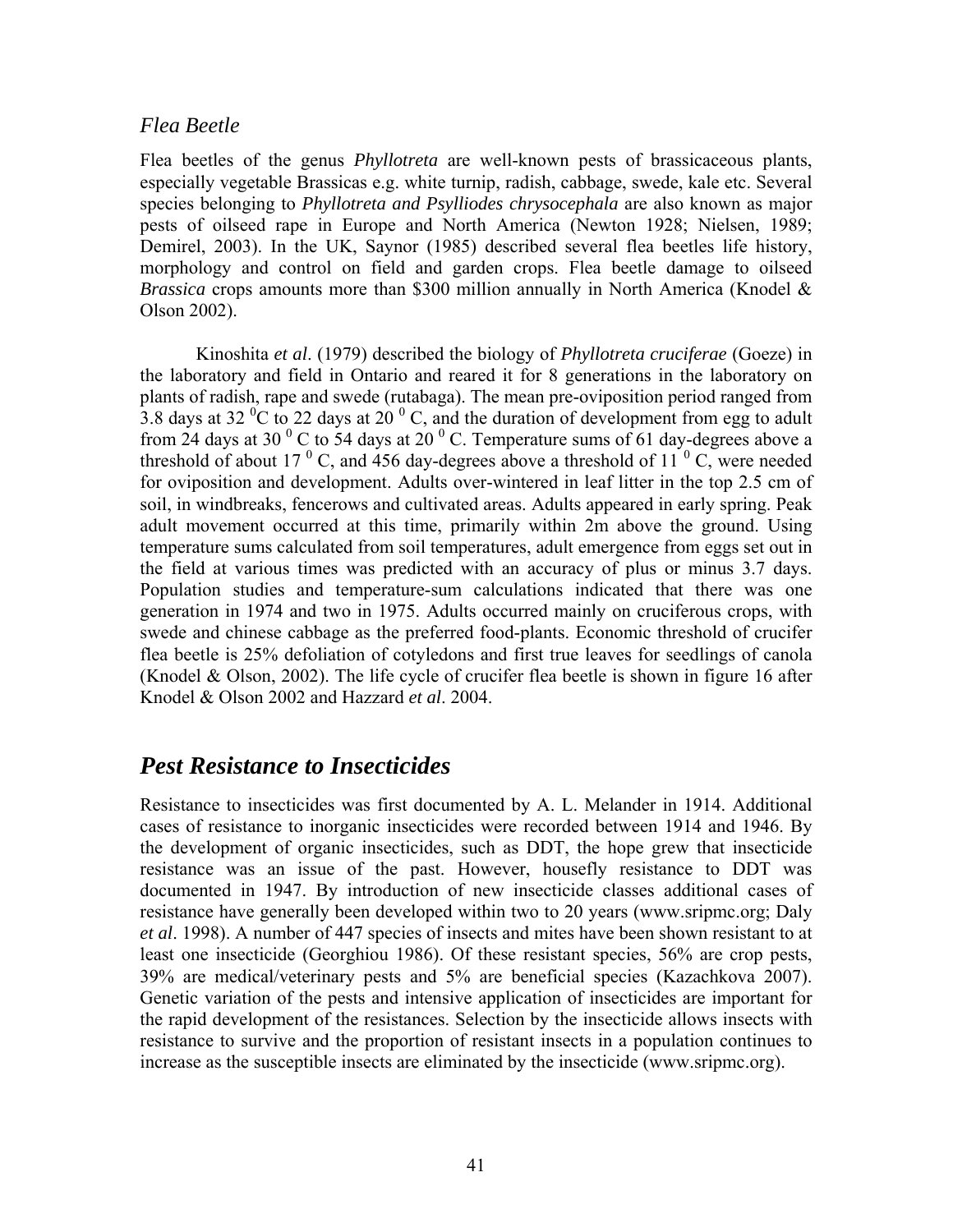

**Figure 16. Life cycle of the crucifer flea beetle (With permission of Ruth Hazzard,**  [rhazzard@umext.umass.edu](http://www.sripmc.org/)**, and Becky Koch,** [becky.koch@ndsu.edu](http://www.sripmc.org/) **and the original photos by**  Syngenta Crop Protection, Inc.**)**

The rate of development of insecticide resistance depends on factors such as how rapidly the insects reproduce, the insects' level of resistance, the migration and host range of the insects, the insecticide's persistence and specificity, and the rate, timing and number of applications of insecticide made. The use of insecticides on a large scale will speed up the selection process for individuals with pesticide resistance, as demonstrated by the development of resistance in such pests as Colorado potato beetle (*Leptinotarsa decemlineata*) and tobacco budworm (*Heliothis virescens*) (Georghiou 1986).

effective through better season-long management of pesticides by growers and the crop experts assisting them (Riley & Spark's 2006). Due to additional treatment costs and lost yields insecticide resistance adds to the total insecticide bill. This bill can be reduced and the use of insecticide products more

In 1977, Lakocy (1977) reported widely distributed insecticide resistance in populations of pollen beetles in Poland against a wide range of chlorinated hydrocarbon, organophosphorus and carbamate insecticides. Until the late 1990s no further insecticide resistance in pollen beetles in either Poland or other European countries has been reported. Thereafter, pyrethroid resistance has been recorded e.g. in France in 1997 and in Sweden in 2000 (Hansen 2003). In 2000, a small pilot test was performed in Denmark on one population of pollen beetles. The result showed about 90% surviving pollen beetles after treated with pyrethroids in Danish standard doses (Hansen 2003).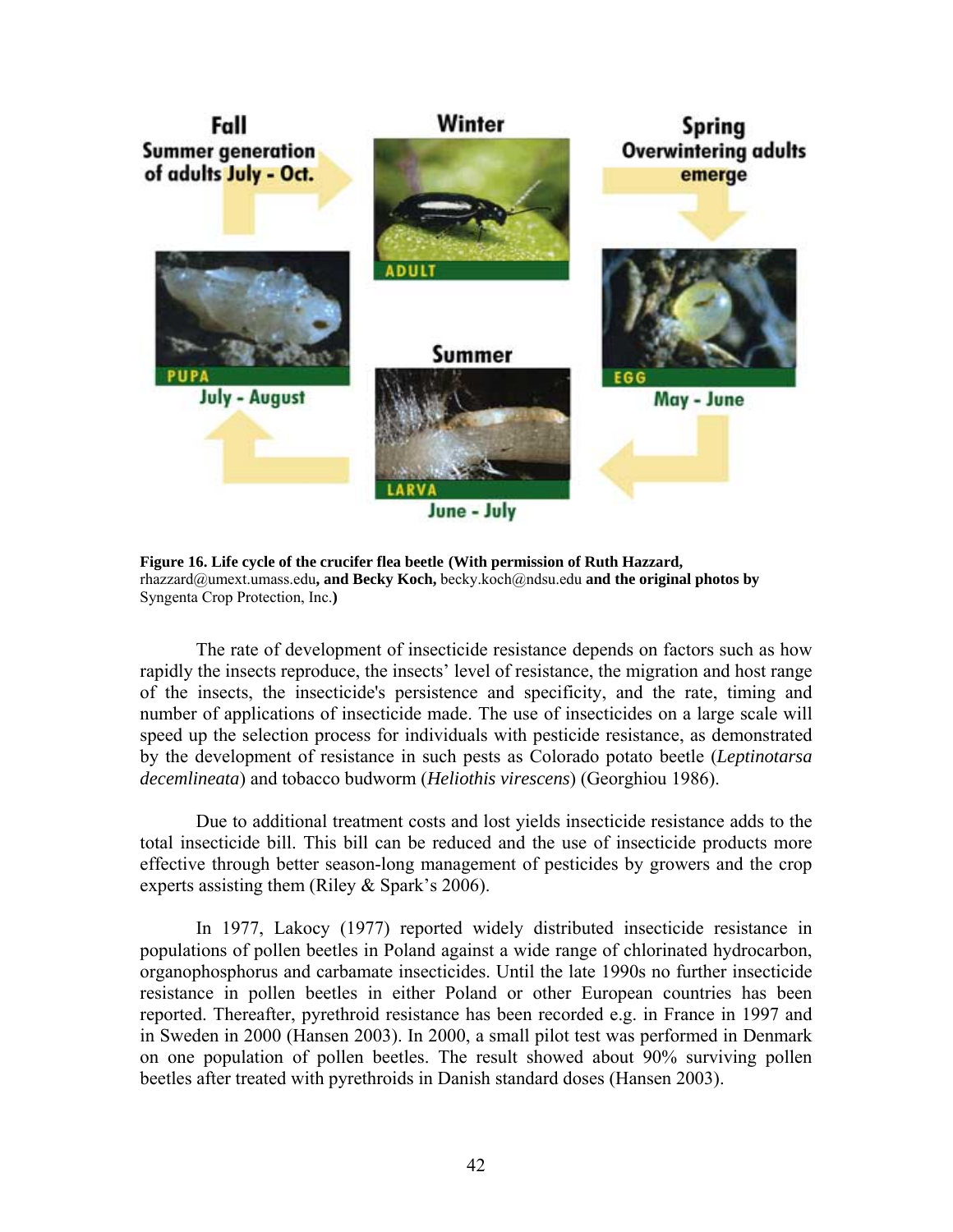In 2001 and 2002 a survey for resistance to pyrethroids in pollen beetles was carried out covering the winter and spring oilseed rape acreage in Sweden. Resistance was widespread in a small area in Central Sweden during 2001 but was lower in this area during 2002. Signs of emerging resistance were observed in most of the other areas surveyed (Nilsson *et al*. 2003).

### *Migration of Insect Pests*

Migration is a key process in the population dynamics of many insects, including some of the most damaging pests. One of the fundamental steps in the formulation of pest management strategies is the development of effective monitoring tools which depends on a comprehensive understanding of the ecology and behavior of the insect pest (Foster & Harris 1997). For example, an important aspect of pest behavior that can be exploited by pest management practitioners is the manner by which a pest approaches natural resources e.g., food, mates, or egg-laying sites (Hausmann *et al*. 2004). The type and timing of movement into an area (immigration) and out of an area (emigration) by a pest individual is also vital for understanding the dynamics of the pest population (Pedigo 2001).

Also, migration is a key process for understanding the epidemic spread of pesttransmitted plant viruses. The timing in relation to host plant age and the quantity of pest migration are thought to be the driving forces in the epidemiological system within field *et al.* 1996). crops (Maelzer 1986; Riley

# *Trap cropping*

are particularly attractive to insect pests and can be used to concentrate the pests in noncrop areas, thus reducing pest incidence in adjacent fields (Hokkanen 1991). When pests are div erted successfully to (and concentrated in) such areas, these can be treated with resulted in  $28.4\%$  to  $80.3\%$  of the total population of pollen beetles in the field being concentrated in the trap crop during the early immigration phase (Büchi 1995). Such strips h ave also contributed to the enhancement of parasitoid numbers in and around the Trap cropping is the planting of a trap crop to protect the main cash crop from a certain pest or several pests. The trap crop can be from the same or different family group as the main crop, as long as it is more attractive to the pest. Certain crop cultivars or wild plants pesticides or other agents, reducing the amount of pest ingredient even further (Walters & Hardwick 2000). Strips of turnip and winter rape established in crop margins have field (Walters *et al*. 2003). Examples of trap crops that have been used are e.g. turnip rape for controlling pollen beetle and cabbage seed weevil in oilseed rape (Cook *et al*., 2004) and alfalfa for controlling the lygus bug (Brown 2004) and radish for controlling nematode in sugar beet (Held *et al*. 2000).

intercropping. PTC means planting the trap around the cash crop field so that it completely surrounds the main cash crop (border trap cropping). It prevents pest attacks There are two types of trap cropping, perimeter trap cropping (PTC) and row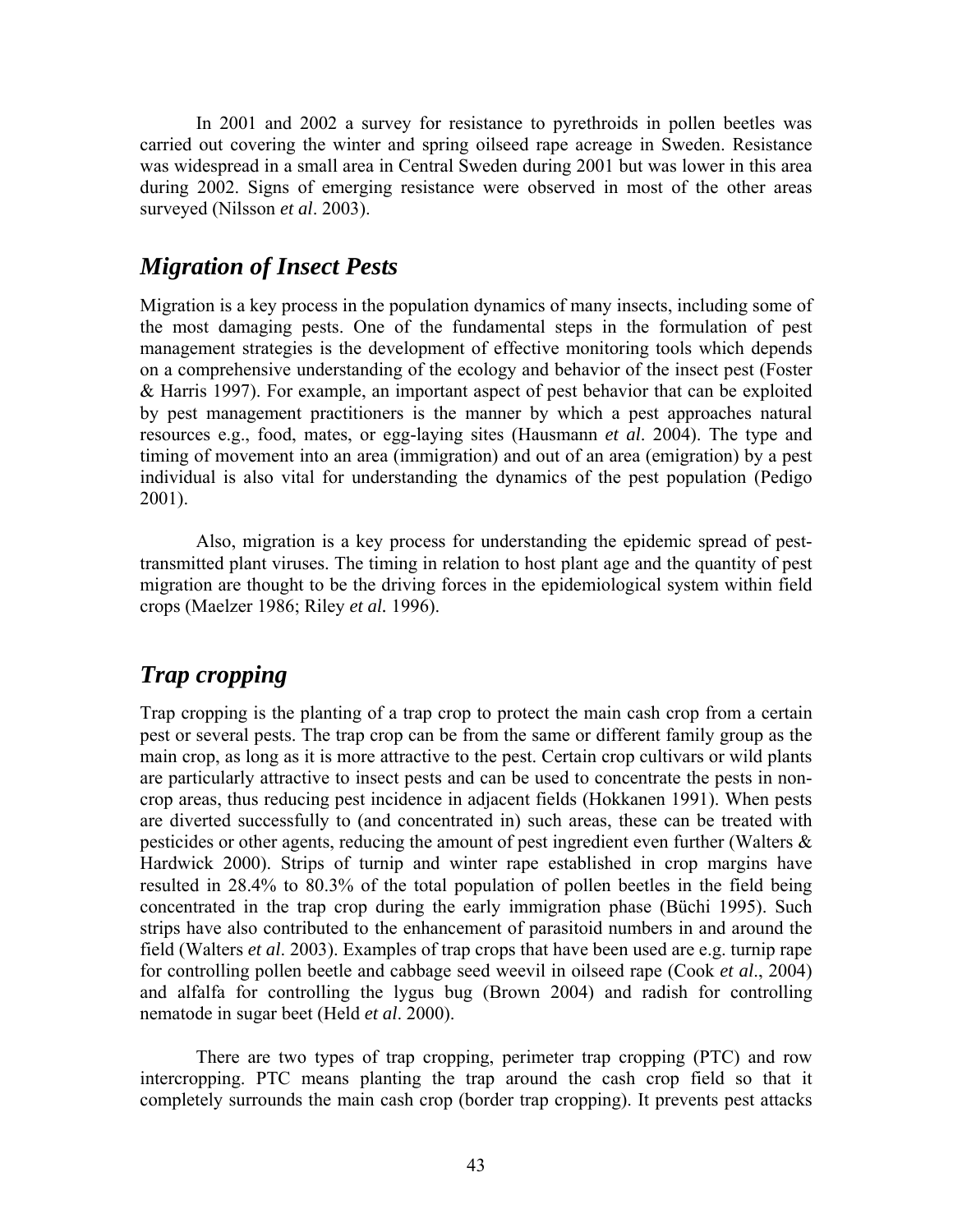coming from all sides of the field. It works best on pests found near the borderline of the conventional programs (Boucher  $&$  Durgy 2004). Others have shown that yield and damage levels were similar in PTC sunflower fields and full sprayed fields, but the trap crop system was more economical (Brewer  $&$  Schmidt 1995). Papaya fruit fly damage was almost eliminated in an unsprayed papaya planting in Mexico by using a PTC system field. Row intercropping means planting the trap crop in alternating rows within the main crop. Growers using PTC have stated that this system improve and simplify pest control, reduce pesticide use (93%) and crop loss, and save time and money compared to (Aluja *et al*. 1997).

Trap crops have been shown to have a potential to contribute to the management of flea beetles on organically-grown crops, e.g. swede (Howard & Parker 2000).

# **Acknowledgements**

Mats Lieberg, who critically reviewed this manuscript. I have used some pictures with the per mission of Ruth Hazzard, rhazzard@umext.umass.edu and Becky Koch, I would like to thanks my supervisors Dr. Eva Johansson, Dr. Inger Åhman and Professor becky.koch@ndsu.edu.

# **eferences R**

- Acharya D & Sancheti G 2007. Kitchen Garden: A Clinic in Your Backyard. *PositiveHealth Magazine*, Issue 140- October 2007.
- Adell G 1999. Theories and models of the peri-urban interface: A changing conceptual landscape. Strategic environmental planning and management for the peri-urban interface research project. University College London. http:// www.ucl.ac.uk/dpu/pui
- Adeyeye A & Osibanjo O 1999. Residues of organochlorine pesticides in fruits, vegetables and tubers from Nigerian markets, *The Science of the Total Environment* **231**, 227–233.
- Agriculture & Agri-Food Canada,

(http://www.gov.mb.ca/agriculture/crops/insects/fad04s00.html)

- Ahmed N, Islam Z, Hasan M & Kamal N Q 2002. Effects of some commonly used insecticides on rice yellow stem borer egg parasitoids. *Bangladesh Journal of Entomology* **12(1&2)**: 37-46.
- Aldington T 1997. Urban and peri-urban agriculture: some thoughts on the issue. *Land Reform, Land Settlement and Co-operatives* **2**: 43-43.
- Alford D V 2003. The oilseed rape crop.  $\underline{\mathbf{In}}$ . Bio-control of oilseed rape pests. Alford DV(ed.). Blackwell Publishing, Oxford OX4 2DQ, UK. 1-8.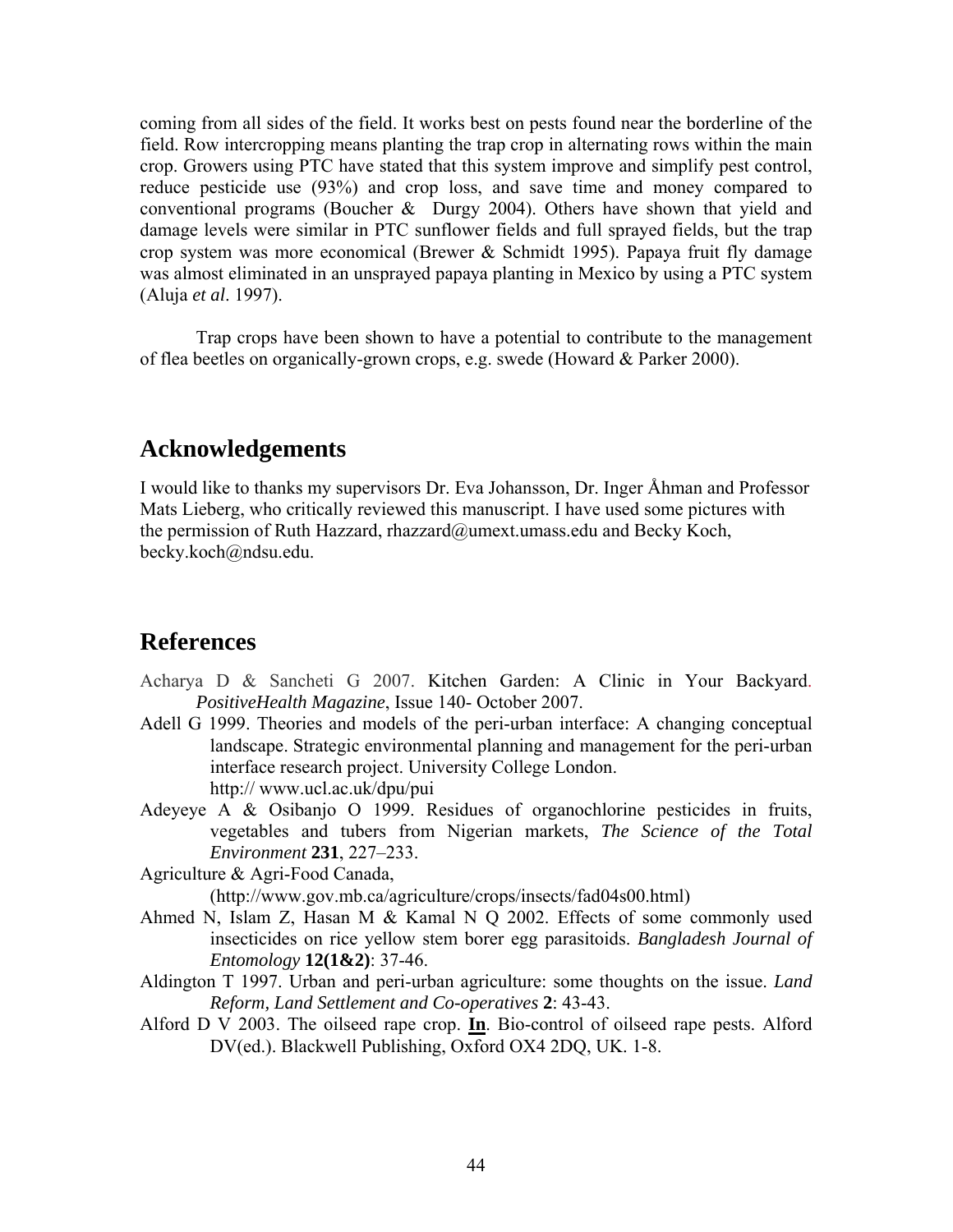- Alford D V, Nilsson C & Ulber B 2003. Inset pests of oilseed rape crops. **In**. Bio-control of oilseed rape pests. Alford DV(ed.). Blackwell Publishing, Oxford OX4 2DQ, UK. 9-41.
- Aluja M, Jimenez A, Camino M, Pinero J, Aldana L, Caserjon V, & Valdes M E 1997. Habitat manipulation to reduce papaya fruit fly (Diptera: Tephritidae) damage: Orchard design, use of trap crops and border trapping. *Journal of Economic Entomology* **90**: 1567-1576.
- Ambrogioni L, Carppo S, Gregori E, Miclaus N & Pelagatti O 1987. Soil biological activity under sugar beet cultivation and pesticide application. *Redia.* **70:** 21-50.
- Anderson R V, Coleman D C & Cole C V 1981. Effect of saprophytic grazing on net mineralization. **In**. Terrestrial Nitrogen Cycles (CLARK, F. E., ROSSWALL, T., Eds.). *Ecological Bulletins* **33:** 201-215.
- Anonymous 1990. Towards a reduction in pesticide use. *Pesticide News* (March).
- Antonious G F & Byers M E 1997. Fate and movement of endosulfan under field conditions. *Environmental Toxicology and Chemistry* **16**: 644–649.
- Antrop M 2000. Changing patterns in the urbanized countryside of Western Europe. **15**: 257-270. *Landscape Ecology*
- Arbetsmiljöverket (Swedish Work Environment Authority) [http://www.av.se/inenglish/index.aspx](mailto:rhazzard@umext.umass.edu)
- [Avery D T 1997. Saving the planet with pesticides, biotechnology and Europ](mailto:rhazzard@umext.umass.edu)ean farm [reform,](mailto:rhazzard@umext.umass.edu) **In**. *Proc Brighton Crop Prot Conf*, BCPC, Farnham, Surrey, UK, pp 3- 18.
- Bakker N, Dubbeling M, Gundel S, Sabel-Koschella U & de Zeeuw H 2000. Growing cities, growing food. Urban agriculture on the policy agenda. Feldafing, Germany, Zentralstelle für Ernahrung und Landwirtschaft (ZEL), Food and Agriculture Development Centre.
- 2003. Frontiers in Agricultural Research: Food, Health, Environment, and BANR/NRC (Board on Agriculture and Natural Resources, National Research Council) Communities. Washington (DC): National Academics Press.
- BCPA (B angladesh Crop Protection Association) 2005. Pesticide Marketing Report. March 20, 2005.
- BCPA (Bangladesh Crop Protection Association) 2006. Pesticide Marketing Report. February 25, 2006.
- BCPA (B angladesh Crop Protection Association) 2007. Pesticide Marketing Report. March 10, 2007.
- Berg L van den & Wintjes A 2000. New 'rural lifestyle estates' in The Netherlands. *Landscape and Urban Planning* **48**:169-176.
- Bergkvist P 2004. Pesticide Risk Indicators at National Level and Farm Level: A Swedish Approach. KEMI, PM Nr 6/04, September 2004.
- Blais J M, Schindler D W, Muir D C G, Kimpe L E, Donald D B & Rosenberg B 1998. Accumulation of Persistent Organochlorine Compounds in Mountains of Western Canada. *Nature* **395**: 585-588.
- Bon de H 2001. Marketing of urban and periurban horticultural products. **In.** *Annotated Bibliography on Urban Agriculture*. ETC-RUAF and CTA, Wageningen, the Netherlands, 2001.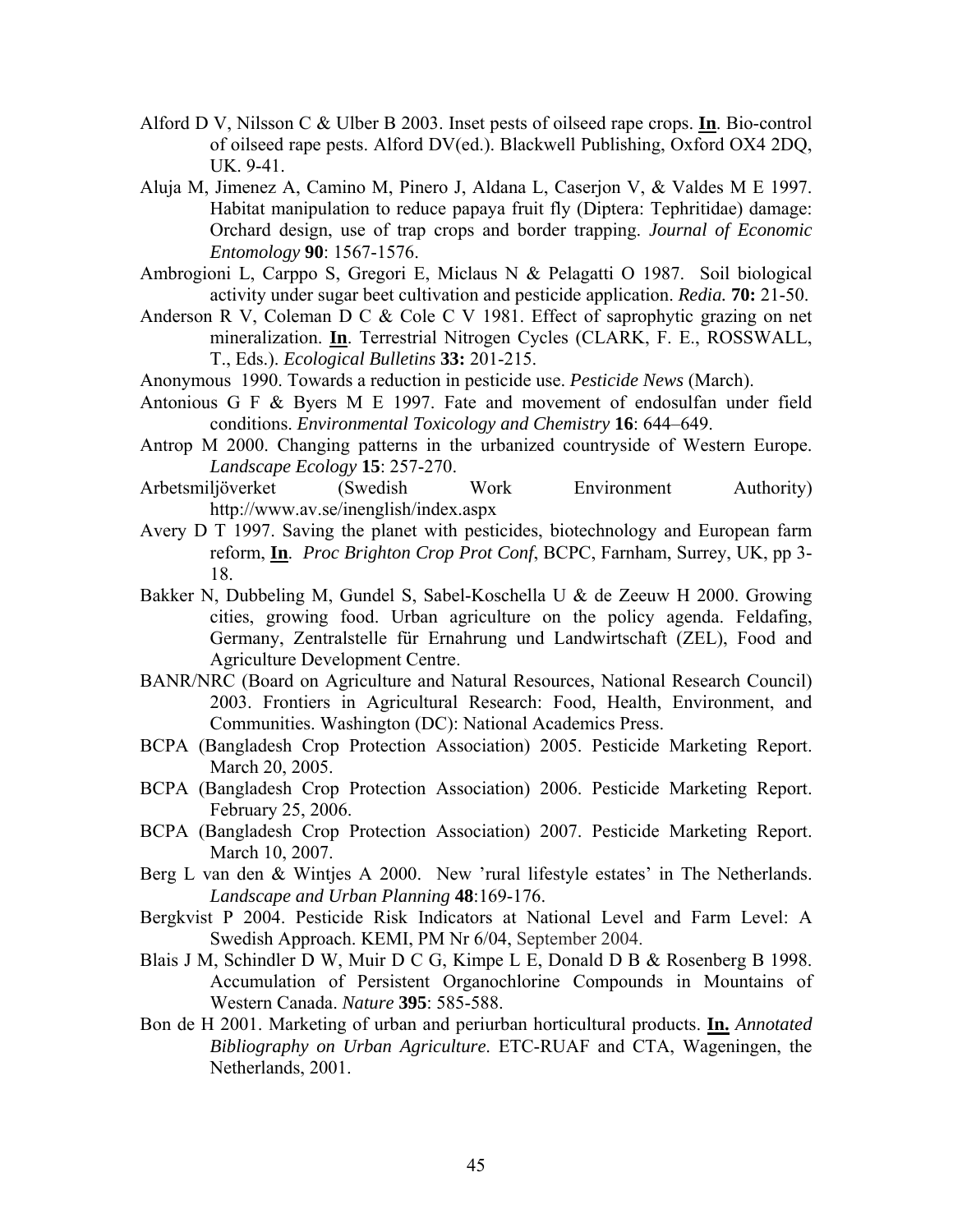- Boucher T J & Durgy R 2004. Demonstrating a Perimeter Trap Crop Approach to Pest Management on Summer Squash in New England. *Journal of Extension* (Online) 42(5). Available at: http://www.joe.org/joe/2004october/rb2.shtml
- Bowles R G & Webster J P G 1995. Some problem associated with the analysis of the costs and benefits of pesticides. *Crop Protection* **14**: 593-600.
- Brewer G J & Schmidt G 1995. Trap cropping to manage the red sunflower seed weevil in oilseed sunflower. American Journal of Alternative Agriculture 10: 184-187.
- Brown M 2004. Trap crops in organic strawberry production. *The Cultivar* **22(1)**:1-3 & 17-18.
- Brunson M W 1993. Socially acceptable forestry: What does it imply for ecosystem management? *Western Journal of Applied Forestry* **8(4)**:116-119.
- Bryant C R & Johnston T R R 1992. Agriculture in the City's Countryside. Belhaven Press, London.
- Büchi R 1995. Combination of trap plants (*Brassica rapa* var. *silvestris*) and insecticide use to control rape pests. *IOBC/wprs Bulletin* **18(4)**: 102-121.
- zur Regulierung tierischer Schaderreger (z. B. Rapsglanzkäfer, Gefleckter [Development of husbandry practices to control pests (e.g. pollen beetle, *IOBC/wprs Bulletin* **27(10)**: 3-16). from Büchs W & Katzur K 2003. Vergleichende Entwicklung und Erprobung von Verfahren Kohltriebrüssler, Kohlschotenmücke) im ökologischen Rapsanbau. cabbage stem weevil, brassica pod midge) in organic oilseed rape cultivation]. Bundesprogramm Ökologischer Landbau, unpublished report, 23pp (also cited
- Busck A G, Kristenson S P, Praestholm S, Reenberg A & Primdahl J 2006. Land system changes in the context of urbanisation: Examples from the peri-urban area of Greater Copenhagen. *Danish Journal of Geography* **106(2)**: 21-34.
- Carson R 1962. *Silent Spring*. Hamish Hamilton: London.
- duration of a pre-harvest interval and post-harvest culinary applications. Food Cengiz M F, Certel M, Karakas B & Gocmen H 2007. Residue contents of captan and procymidone applied on tomatoes grown in greenhouses and their reduction by *Chemistry* **100(4)**: 1611-1619.
- Coaker T H & Finch S 1971. The cabbage root fly, *Erioischia brassicae* (Bouche). **In** . Wellsbourne, UK: *Natl. Veg. Res. Stn.* 139pp. Report of the National Vegetable Research Station 1970, pp 23-42.
- Williams I H 2002. Turnip rape (*Brassica rapa*) as a trap crop to protect oilseed Cook S M, Smart L E, Potting R J P, Bartlet E, Martin J L, Murray D A, Watts N P & rape (*Brassica napus*) from infestation by insect pests: potential and mechanism of action. **In**. *The BCPC Conference: Pests and diseases* **1**: 18-21.
- trap crop on the spatial distribution of *Meligethes aeneus* and *Ceutorhynchus* Cook S M, Watts N P, Hunter F, Smart L E & Williams I H 2004. Effect of a turnip rape *assimilis* in oilseed rape. *IOBC/wprs Bulletin* **27(10)**: 199-206.
- Coppin D M, Eisenhauer B W & Krannich R S. 2002. Is pesticide use socially acceptable? A comparison between urban and rural settings. Social Science *Quarterly* **83(1)**: 379-394.
- Copping  $\overline{L}$  G (ed.) 2001. *The Biopesticide Manual*. 2<sup>nd</sup>ed. British Crop Protection Council: Farnham.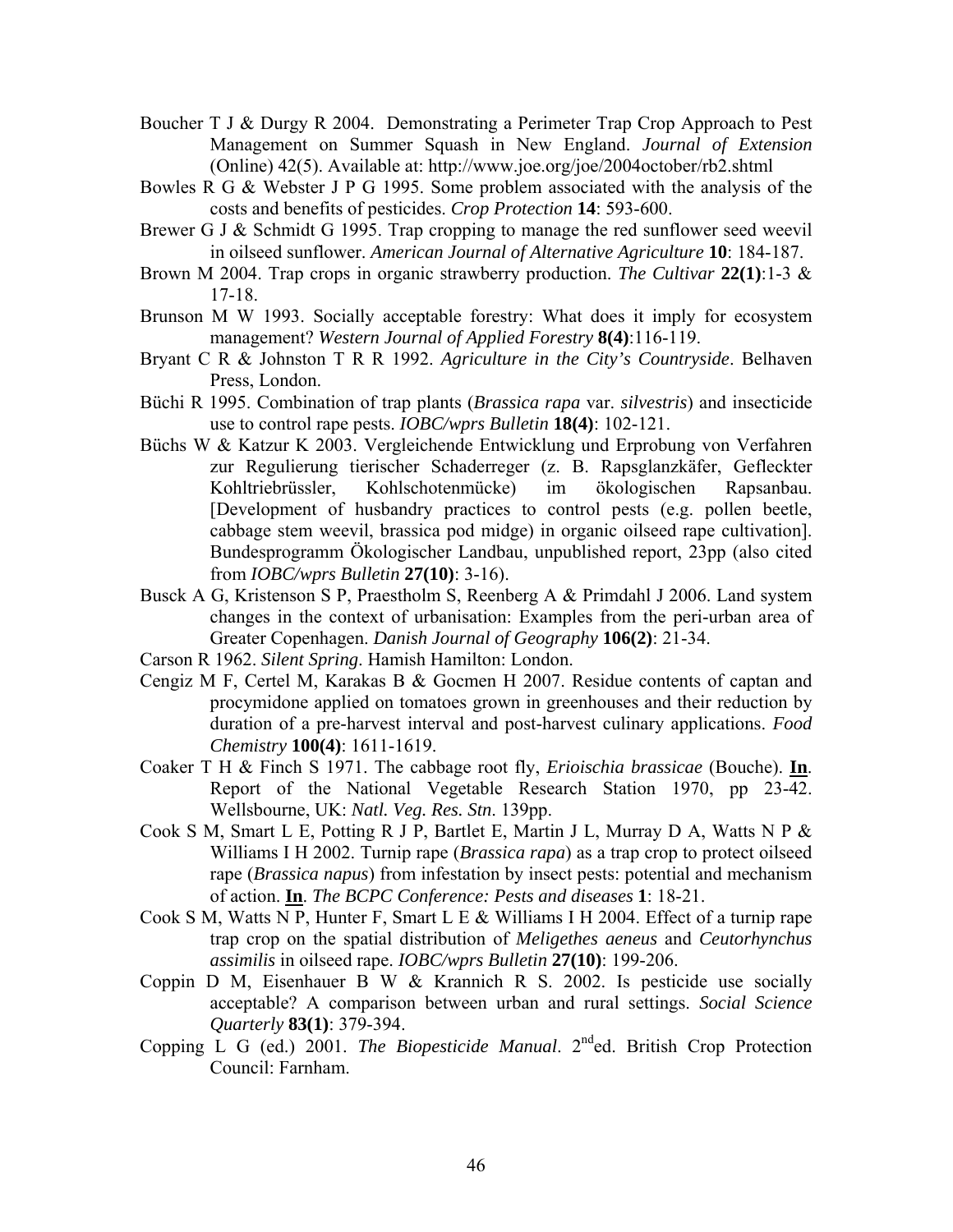- Crane M & Giddings J M 2004. 'Ecologically acceptable concentrations' when assessing the environmental risks of pesticides under European Directive 91/414/EEC. *Human and Ecological Risk Assessment* **10**: 1–15.
- Crane M, Norton A, Leaman J, Chalak A, Bailey A, Yoxon M, Smith J & Fenlon J 2006. Acceptability of pesticide impacts on the environment: what do United Kingdom stakeholders and the public value? *Pest Management Science* **62**: 5– 19.
- Simmonds. Longman Scientific & Technical, Harlow, U.K. pp. 86–88. Crisp D 1995. Radish. *In* Evolution of crop plants. *Edited by* J. Smartt and N.W.
- CropLife International (CropLife) 2007. The pesticide industry global association. www.croplife.org.

ts%20and%20figures%202005). (http://www.croplife.org/website/pages/Facts\_and\_figures\_2005.aspx?wt.ti=Fac

- Crowfoot J E & Wondolleck J M 1990. *Environmental disputes: community involvement in conflict resolution*, Island Press, Washington, DC.
- Cvijanovic G, Milosevic N, Dalovic I & Lalevic B 2006. The dynamics of soil microorganisms related to the applied herbicides. *Herbologia* **7 (2)**: 49-56.
- Daines R H 1952. 2, 4-D as an air pollutant and its effects on various species of plants. Air Pollution, Proceedings of the US Technical Conference on Air Pollution. McGraw-Hill Book Co. Inc., New York, USA, pp. 140–143.
- Daly H, Doyen J T & Purcell A H III 1998. *Introduction to insect biology and diversity*, (2nd edition). Oxford University Press. New York. p. 279-300.
- Dasgupta S, Meisner C & Haq M 2005a. Health Effects and Pesticide Perception as Determinants of Pesticide Use: Evidence from Bangladesh. World Bank Policy Research Working Paper 3776, November 2005. 19p.
- Dasgupta S, Meisner C & Nlandu M 2005b. Pesticide Traders' Perception of Health Risks: Evidence from Bangladesh. World Bank Policy Research Working Paper 3777, November 2005.22p.
- Daun J K 1984. Composition and use of Canola seed, oil and meal. *Cereal Foods world* **29**: 291-96.
- Demirel N 2003. Integrated pest management studies of the insects affecting oilseed brassicas in colorado. Dissertation Colorado State University Fort Collins, Colorado Fall.
- Dennis D T 1998. Plague as an emerging disease. **In:** Scheld WM, Craig WA, Hughes JM, eds. *Emerging Infections.* Vol 2. Washington, DC: ASM Press; 169-183.
- Dich J & Wiklund K 1998. Prostate Cancer in Pesticide Applicators in Swedish Agriculture. *The Prostate* **34**:100–112.
- East Greenland polar bears (*Ursus maritimus*), 1990–2001. *Science of the Total* Dietz R, Riget F F, Sonne C, Letcher R, Born E W & Muir D C G 2004. Seasonal and temporal trends in polychlorinated biphenyls and organochlorine pesticides in *Environment* **331**: 107–124.
- Doetsch R N & Cook T M 1973. Introduction to Bacteria and their ecobiology. Univ. Park Press, Baltimore, Maryland.
- apples from Slovakia for baby food production. *Czech Journal of Food Sciences* **24 (2)**: 84-92 2006. Domotorova M, Hercegova A & Matisova E 2006. Monitoring of pesticide residues in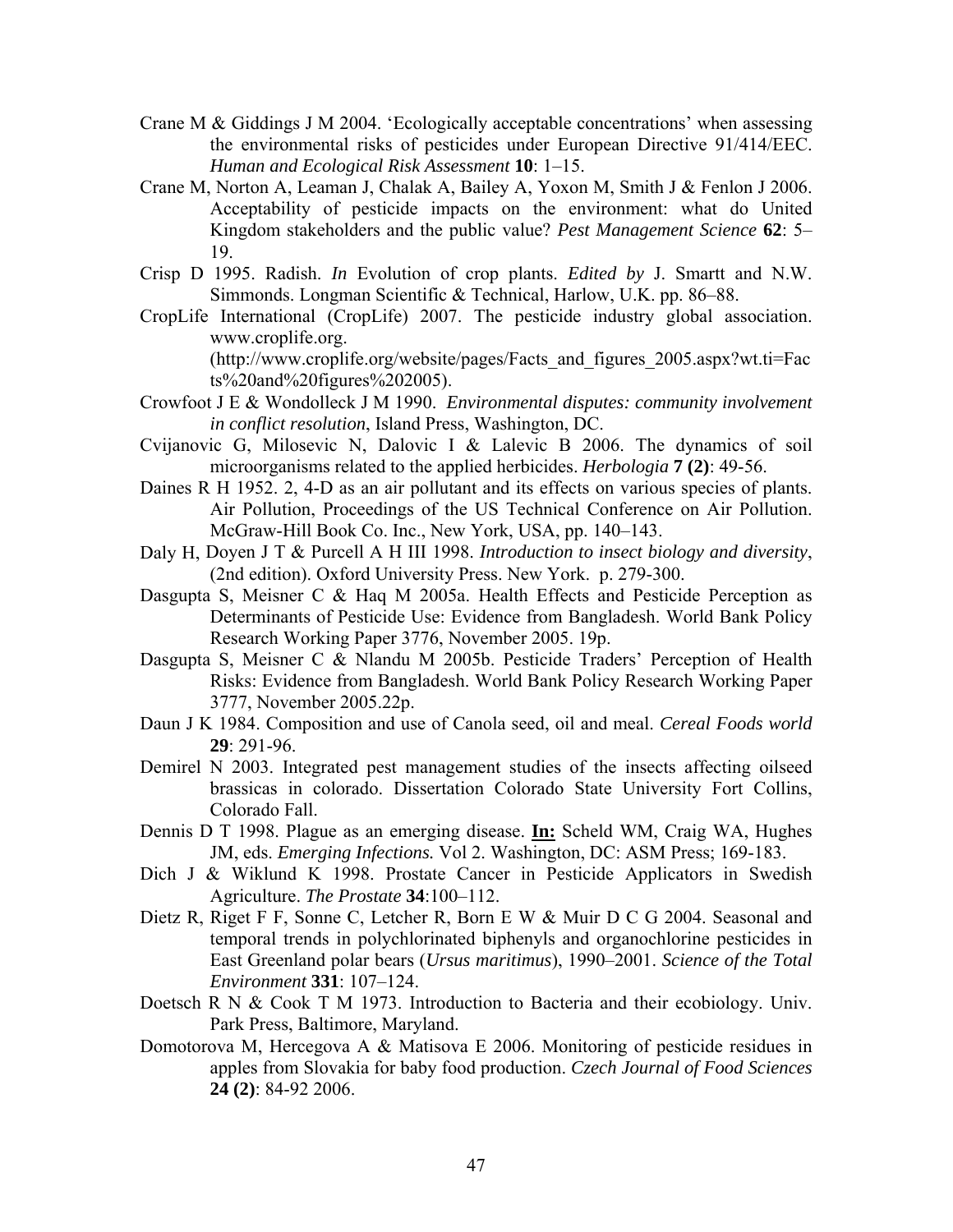- Douglas H 2000. Inductive risk and values in science. *Philosophy of Science* **67**:559– 579.
- Downey R K 1983. The origin and description of the *Brassica* oilseed crops. **In**: *High and Low Euric Acid Rapeseed oils : Production, Usage, Chemistry, and Toxicological Evaluation,* ed. J K G Kramer, F D Sauer, W J Pigden, pp. 1-20. New York : Academic. 582pp.
- Drost D & Bitner W 2004. Radishes in the garden. HG/2004-14. Utah State University, USA, November 2004 (https://extension.usu.edu/files/publications/radishpr.html).
- EC 1990. EC Council Directive 90/642/EEC of 27 November 1990 on the fixing of maximum levels for pesticide residues in and on fruit and vegetables. **In**: *Official Journal of the European Communities*, Vol. L350, European Community, Brussels, 1990, p. 0071.
- EC 1993. Directive 91/414/EEC, European Commission, Brussels.
- Ekbom B 1995. Insect Pests. **In**: Brassica oilseeds: Production and Utilization. Kinber DS & DJ McGregor (Ed.). CAB International, Wallingford. 1995. 141-152.
- Elkin B T & Bethke R W 1995. Environmental contaminants in Caribou in the northwest territories, Canada. *Science of the Total Environment* **160/161**: 307–321.
- EU 2002a. Agricultural Statistical Yearbook, 2002 Edition, ISSN 1681- 4711.
- EU 2002 b. Agricultural Prices, Price Indices and Absolute Prices, 1989-2001.
- FAO 1988. Addendum to guidelines for the registration and control of pesticides. FAO, http://www.fao.org/ag/AGP/AGPP/Pesticid/Code/Download/regaden.pdf Rome October 1988. Available at:
- at: ftp://ftp.fao.org/docrep/fao/009/a0220e/a0220e00.pdf FAO 2002. International code of conduct on the distribution and use of pesticides (revised version). FAO council resolution 1/123, November 1, 2002. Available
- the Distribution and Use of Pesticides. Bangkok, Thailand. 26-28 July 2005. FAO 2005a. Country report for Bangladesh. In. Proceedings Asia Regional Workshop, Implementation, Monitoring and Observance, International Code of Conduct on RAP Publication 2005/29.
- FAO 2005b. Report of the First Session of the Panel of Experts on Pesticide Management. Available at: http://www.fao.org/AG/AGP/AGPP/Pesticid/
- FAO 2005c. Food Outlook. No. 4. December 2005. (http://www.fao.org/docrep/008/j6801e/j6801e08.htm)
- Dubai Declaration on International Chemicals Management, the Overarching http://www.fao.org/AG/AGP/AGPP/Pesticid/ FAO 2006. Strategic Approach to International Chemicals Management: Comprising the Policy Strategy and the Global Plan of Action. June 6, 2006. Available at:
- FAO & WHO 1998. Guidelines for predicting the dietary intake of pesticide residues. *Bulletin of the World Health Organisation* **66**: 429-434*.*
- FAO & WHO 2006a. Manual on development and use of FAO and WHO specifications for pesticides (revised version). Prepared by the FAO/WHO Joint Meeting on http://www.fao.org/AG/AGP/AGPP/Pesticid/ Pesticide Specifications (JMPS). March 2006. Available at:
- FAO & WHO 2006b. Updating the Principles and Methods of Risk Assessment: MRLs for Pesticides and Veterinary Drugs. FAO/WHO, Rome, 2006. Available at: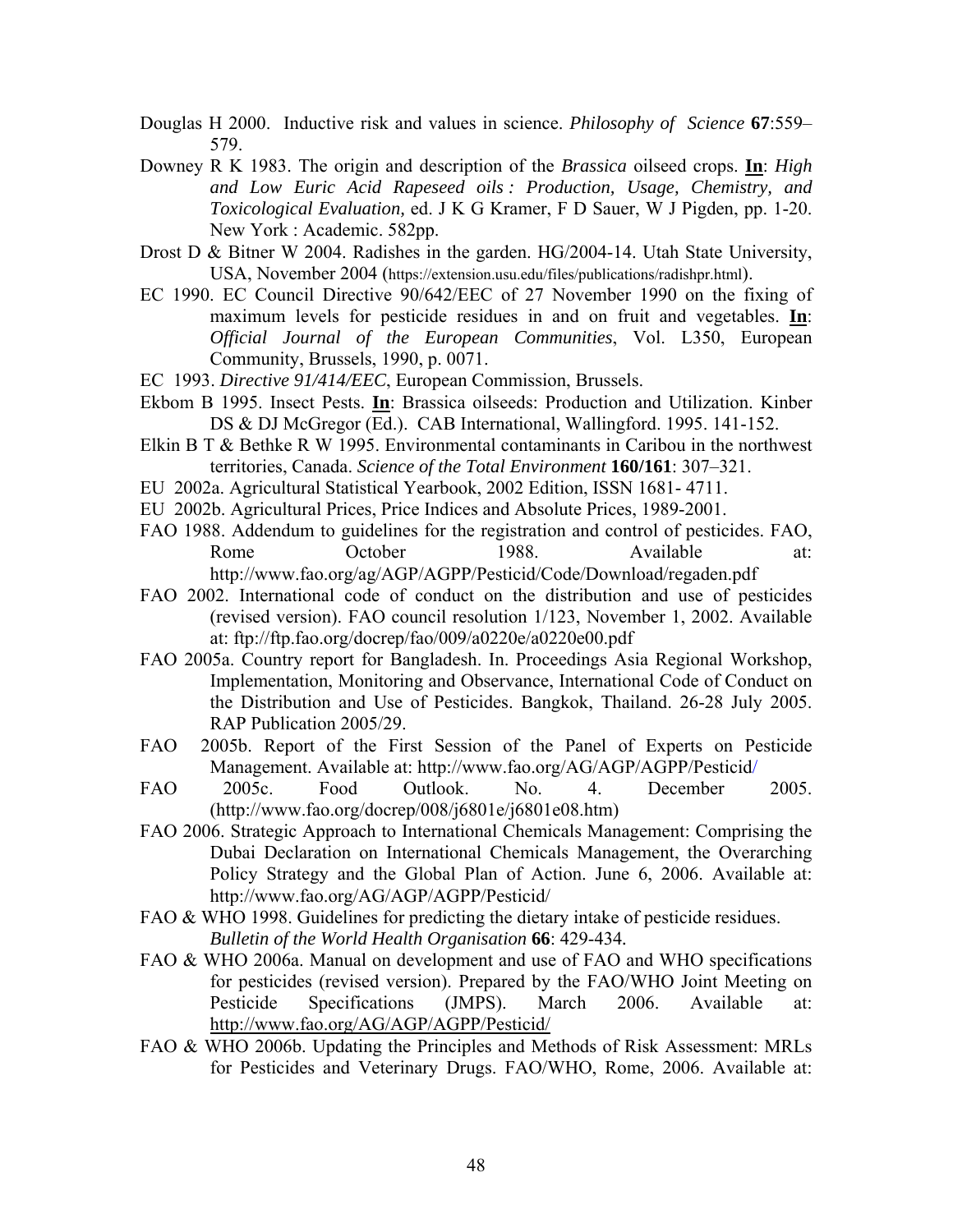http://www.fao.org/ag/AGP/AGPP/Pesticid/JMPR/DOWNLOAD/bilthoven\_20 05.pdf

- Feeny P 1977. Defensive ecology of the Cruciferae. *Annals of the Missouri Botanical Garden*. **64**: 221-34.
- Ferrier H, Shaw G, Nieuwenhuijsen M, Boobis A & Elliott P 2006. Assessment of uncertainty in a probabilistic model of consumer exposure to pesticide residues in food. *Food Additives & contaminants* **23 (6)**:601-615.
- Finch S 1989. Ecological considerations in the management of Delia pest species in vegetable crops. *Annual Review of Entomology* **34**: 117-137.
- Finch S, Hartfield C & Brunel E 1999. Pests of winter radish (*Raphanus sativus* L.) and their control. *Bulletin OILB/SROP* **22 (5)**: 223-227.
- Fitter A 2003. Making allelopathy respectable. *Science* 301: 1337–1338.
- Flynn D J 2002. Herbicide Legislation and Regulation. **In**: *Weed Management Handbook*. Robert E L Naylor (ed.) Blackwell Science Ltd. Uk.114-133.
- Foster S P  $&$  Harris M O 1997. Behavioral manipulation methods for insect pest management. *Annual Review of Entomology* **42**: 123-146.
- Frearson D, Ferguson A W, Campbell J & Williams I H 2004. Spatial dynamics of pollen beetle (*Meligethes aeneus*) in relation to inflorescence growth within a simulated trap crop system for oilseed rape. *IOBS/wprs Bulletin* 27(10): 207-214.
- Frewer L 2003. Societal issues and public attitudes towards genetically modified foods. *Trends Food Science Technology* **14**:319–332.
- Frewer L 2004. The public and effective risk communication. *Toxicological Letter* **149**: 391–397.
- Frewer L, Lassen J, Kettlitz B, Scholderer J, BeekmanV & Berdal K G 2004. Societal aspects of genetically modified foods. *Food Chemical Toxicology* **42**:1181– 1193.
- Garbarin o J R, Snyder-Conn E, Leiker T J & Hoffman G L 2002. Contaminants in Arctic snow collected over northwest Alaskan sea ice. Water, Air and Soil Pollution **139**: 183–214.
- Garcia Castillo R 2005. Allelopathic potentials of maize, sorghum and sunflower for weed control. *Fitosanidad* **9 (3)**: 23-26 (in English summary).
- Georghio u G P 1986. The magnitude of the resistance problem. In Pesticide Resistance: Strategies and Tactics for Management (ed N.R. Council), pp. 471. National Academy Press, Washington, D.C.
- Gerber G H 1978. Effects of burying the eggs in soil on survival in the red turnip beetle, ). *Manitoba Entomology* **12**: 49- *Entomoscelis americana* (Col.: Chrysomelidae 51.
- Gianessi L, Sankula S & Reigner N 2003. Plant Biotechnology: Potential Impact for Improving Pest Management in European Agriculture: NCFAP, Washington, DC. 18p. December 2003 ([www.ncfap.org\)](http://www.fao.org/AG/AGP/AGPP/Pesticid/).
- Goddard J 2002. Public health benefits of pesticides. *Infections in Medicine* **19(2)**:58-62.
- Goldman L R  $&$  Koduru S. 2000. Chemical in the environment and developmental toxicity to children: A public health and policy perspective. *Environmental Health Perspective Supplements* **108(3)**:443-50.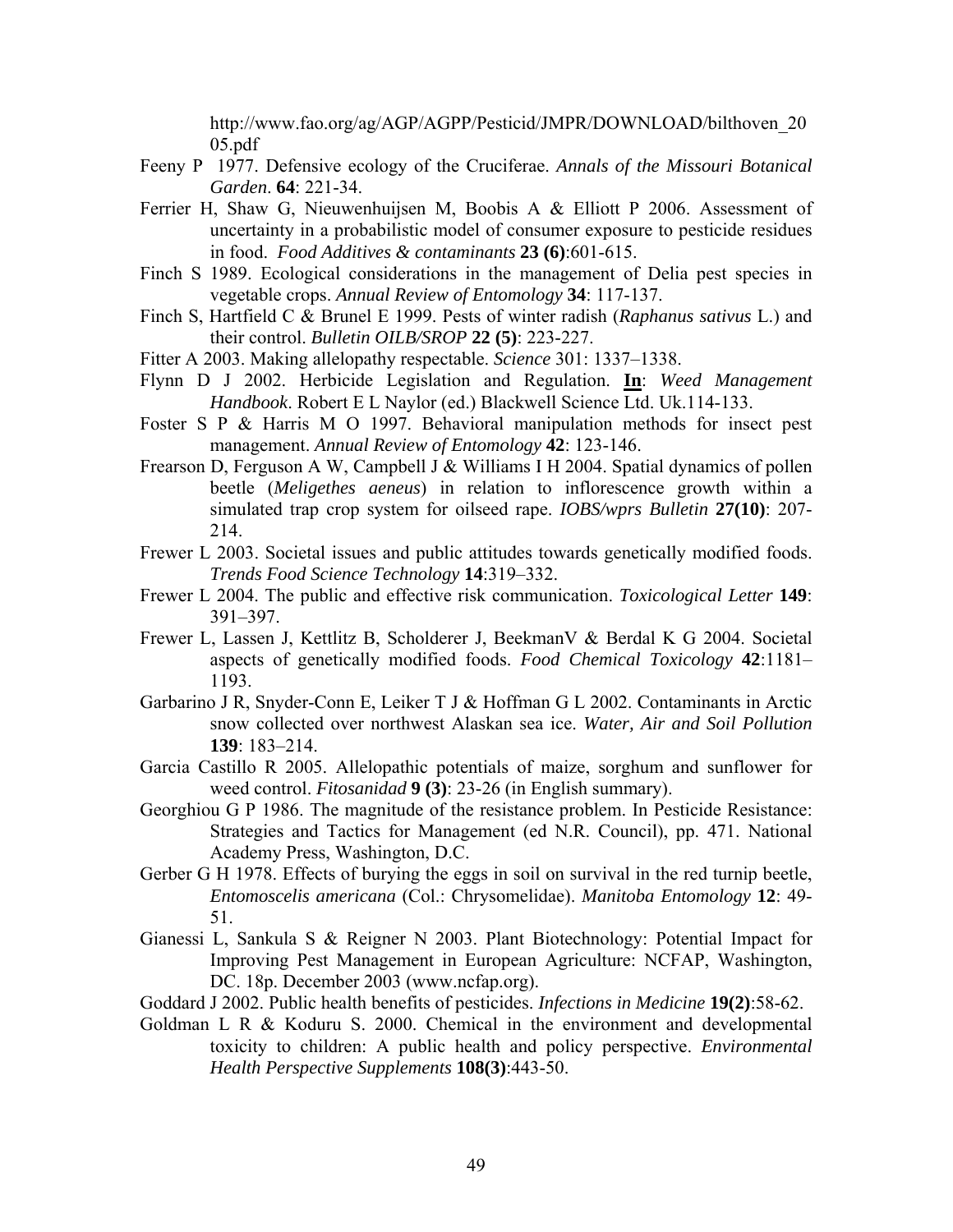- Gouin T , Mackay D, Jones K C, Harner T & Meijer S N 2004. Evidence for the grasshopper effect and fractionation during long range atmospheric transport of organic contaminants. *Environmental Pollution* **128**: 139–148.
- Gouin T, Harner T, Blanchard P & Mackay D 2005. Passive and active air samplers as complementary methods for investigating persistent organic pollutants in the Great Lakes basin. *Environmental Science & Technology* **39 (23)**: 9115-9122.
- Gratz N G 1999. Emerging and resurging vector-borne diseases. Annual Review of *Entomology* **44**:51-75.
- Green D B, Bennison J, Emmett B & Walters K F A 1991. Evaluation of alpharape. Tests of Agrochemicals and Cultivars, No 12. Annals of Applied Biology cypermethrin and phorate against cabbage stem weevil in autumn-sown oilseed **118** (Supplement): 4-5.
- focus groups in the development of place-specific materials for a community Green L, Fullilove M T, Evans D & Shepard P 2002. "Hey, Mom, Thanks!": Use of environmental action campaign. *Environmental Health Perspectives* **110**:265–9.
- Greene Jan 1994. Pesticide Regulation Handbook: A Guide For Users. Boca Raton, Fla.: Lewis.
- Greig-Sm ith P W 1990. Investigation of honeybee poisoning by pesticides in the UK 1981-1989. **In**: Proceedings of the  $4<sup>th</sup>$  international symposium on methods for testing the toxicity of pesticides to bee. *Czechoslovakia*: 29-34.
- GRO (www.gro.se)
- Gubler D J 1998. Epidemic dengue and dengue hemorrhagic fever: a global public health problem in the 21st century. **In:** Scheld WM, Armstrong D, Hughes JM, (eds.) *Emerging Infections.* Vol 1. Washington, DC: ASM Press.1-14.
- Gumbor D J & Ndiripo T W 1996. Open space cultivation in Zimbabwe: case study of Greater Harare, Zimbabwe. *Urban Agriculture Quarterly* **11 (2-3)**: 210-216.
- Hansen J, Holm L, Frewer L, Robinson P  $&$  Sandoe P 2003. Beyond the knowledge deficit: recent research into lay and expert attitudes to food risks. *Appetite*  **41**:111–121.
- Hansen L M 2003. Insecticide-resistant pollen beetles (*Meligethes aeneus* F) found in Danish oilseed rape (*Brassica napus* L) fields. *Pest Management Science* **59**:1057–1059.
- Hardwick N V 1998. Disease forecasting. **In:** *The Epidemiology of Plant Diseases*. DG Jones (ed.) Kluwer: Dordrecht.
- Hausmann C, Samietz J & Dorn S 2004. Monitoring the dynamics of orchard colonisation by *Anthonomus pomorum* in spring. *Entomologia Experimentalis et Applicata* **110**: 207-216.
- Hazzard R 2004. The website of University of Massachusetts Amherst. Site Policies. This site is maintained by [UMass Extension and USDA's Cooperative State](http://www.ncfap.org/)  [Research, Education,and Extension Service \(CSREES\).](http://www.ncfap.org/)
- Hazzard R, Andersen C, Driesche V R & Mangan F 2004. The website of University of Massachusetts Amherst. Site Policies. This site is maintained by UMass Extension and USDA's Cooperative State Research, Education,and Extension Service (CSREES).
- He YongHua, Shen DongSheng, Fang ChengRan, He Ruo & Zhu YinMei 2006. Effects of metsulfuron-methyl on the microbial population and enzyme activities in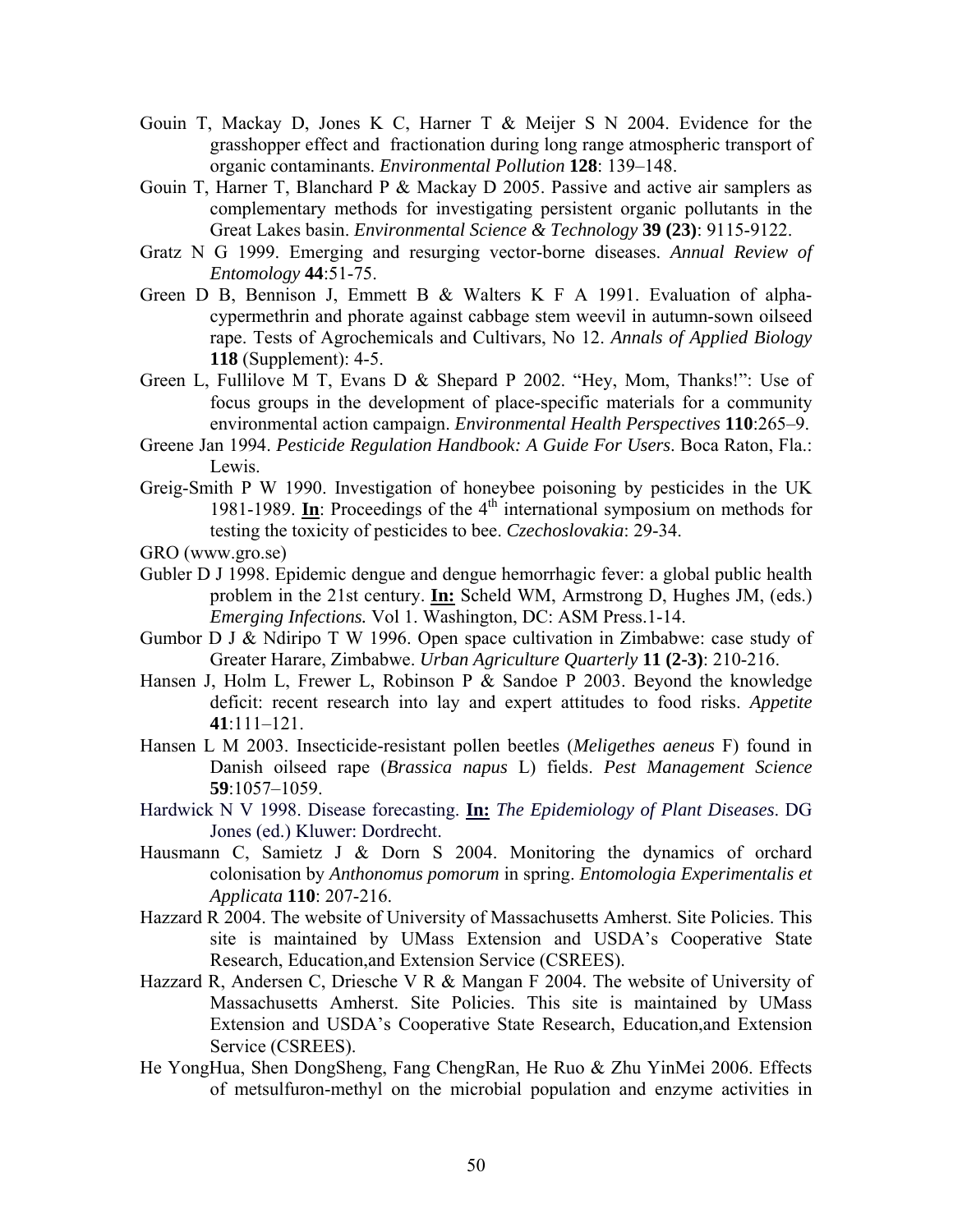wheat rhizosphere soil. *Journal of Environmental Science and Health*. Part B, *Pesticides, Food Contaminants, and Agricultural Wastes* **41 (3)**: 269-284.

- Head J, Walters K F A & Langton S 2000. The compatibility of the entomopathogenic nematode *Steinernema feltiae* and chemical insecticides for the control of the South American leafminer, *Liriomyza huidobrensis*. *BioControl* **45**: 345-53.
- Heinonen-Tanski H, Rosenberg C, Siltanen H, Kilpi, S & Simojoki, P 1985. The effects soil and barley yields. Pesticide Science 16(4): 341-348. of the annual use of pesticides on soil microorganisms, pesticide residues in the
- Held L J, Jennings J W, Koch D W & Gray F A 2000. Trap Crop Radish: A Sustainable Alternative for Nematicide in Sugar Beets. *Journal of the ASFMRA* **63(1)**: 118- 126 (www.asfmra.org).
- Hokkanen H M T 1989. Biological and Agro-technical Control of the rape Blossom beetle, *Meligethe aeneus*. *Acta Entomologica Fennica* **53**: 25-29.
- Hokkane n H M T 1991. Trap cropping in pest management. *Annual Review of Entomology* **36**: 119-138.
- Hokkanen I M. 2006. Socioeconomic significance of biological control. **In**: An Ecological and Societal Approach to Biological Control. Eilenberg J & Hokkanen H M T (Ed.). Springer, Dordrecht, The Netherlands.
- Hokkane n H M T & Hajek A E (eds.) 2003. *Environmental Impact for Microbial*  Insceticides: Need and Methods for Risk Assessment. Kluwer Academic Publishers, Dordrecht, the Netherlands.
- Hokkanen H, Granlund H, Husberg G B & Markkula M. 1986. Trap crops used successfully to control *Meligethes aeneus* (Coleopter: Nitidulidae) the rape blossom beetle. *Annal. Entomol. Fenn.* **52**:115-120.
- Holmes M R J 1980. Nutrition of the oilseed rape crop. Applied science publishers LTD London (also *IPI Bulletin* No. 16).
- Horowitz J. 1994. Preferences for pesticide regulation. *American Journal of Agricultural Economics* **76 (3)**: 396 - 408.
- Hossain M. 1988. Nature and Impact of the Green Revolution in Bangladesh. Research Report No. 67. International Food Policy Research Institute: Washington DC.
- Houndek on V A, Groote H de & Lomer C 2006. Health costs and externalities of pesticide use in the Sahel. *Outlook on Agriculture* 35 (1): 25-31.
- Phyllotreta flea beetles on brassicas. The BCPC Conference: Pests and diseases, Howard J J & Parker W E 2000. Evaluation of trap crops for the management of Volume 3. **In**: Proceedings of an international conference held at the Brighton Hilton Metropole Hotel, Brighton, UK, 13-16 November 2000: 975-980.
- http://www.fao.org/world/regional/rap/meetings/2005/Jul26/Documents/Bangladesh%20 Presentation.ppt[.](http://www.umass.edu/umhome/policies/)
- http://ww [w.inra.fr/internet/Produits/HYPPZ/RAVAGEUR/6delrad.htm](http://www.umass.edu/umhome/policies/)
- http://www.umassvegetable.org/soil\_crop\_pest\_mgt/insect\_mgt/cabbage\_maggot.html http://en.wikipedia.org/wiki/Triangle\_of\_U
- Hung H,  [Halsall C J, Blanchard P, Li H H, Fellin P, Stern G & Rosenberg B 2002.](http://www.umass.edu/)  [atmosphere.](http://www.umass.edu/) *Environmental Science and Technology* 36: 862–868. [Temporal trends of organochlorine pesticides in the Canadian arctic](http://www.umass.edu/)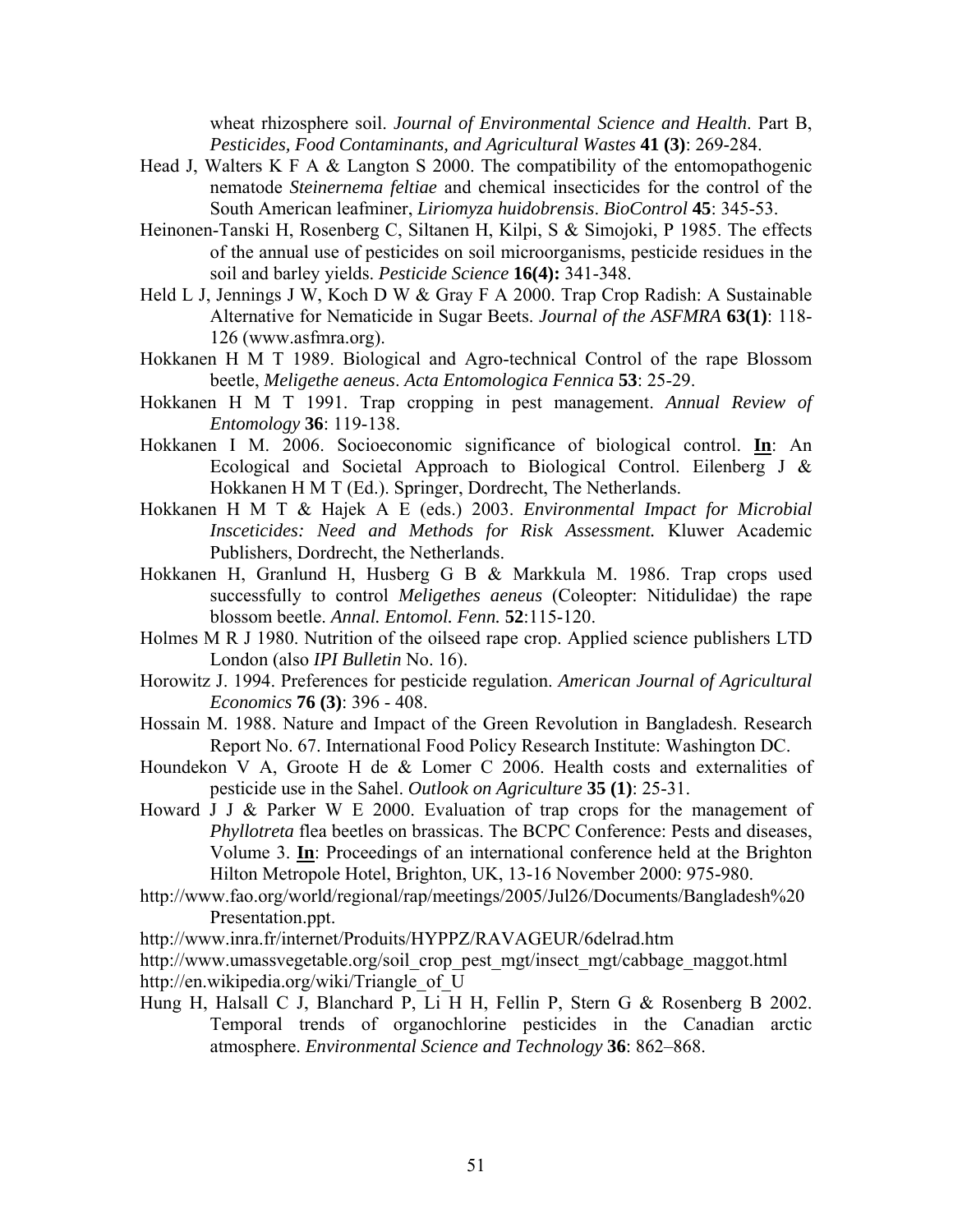- Hura C, Leanca M, Rusu L & Hura B A 1999. Risk assessment of pollution with pesticides in food in the Eastern Romania area (1996–1997). *Toxicology Letters* **107**: 103–107.
- Hurst P 1 992. Pesticide reduction programme in Denmark, the Netherlands and Sweden. Published by WWF Gland, Switzerland. ISBN 2-88085-102-5
- the Bio fortification Challenge Program Rice Crop Meeting, 6-8 October 2003, Husain A M M, Bose M L & Hussain M 2003. Knowledge, Attitude and Perceptions of Bangladesh Civil Society on Rice Biotechnology Research. Paper presented at IRRI, Los Banos, Philippines.

Hushålln ingssällskapet (Rural Economy and Agricultural Societies) [www.hush.se](http://www.asfmra.org/).

- IFC/WB 2007. Environmental, Health, and Safety Guidelines for Plantation Crop http://www.ifc.org/ifcext/enviro.nsf/AttachmentsByTitle/gui\_EHSGuidelines20 Production. April 30, 2007. Available at: 07 PlantationCropProd/\$FILE/Final+-+Plantation+Crop+Production.pdf
- Inderjit S & Duke S O 2003. Ecophysiological aspects of allelopathy. *Planta* **217**:529– 639.
- Ishihara S, Horio T, Kobara T, Endo S, Ohtsu K, Ishizaka M 2005. Concentrations of herbicides used in rice paddy fields in river water and impact on algal production, in *Environmental Fate and Safety Management of Agrochemicals*, ed. By Marshall Clark and Hideo Ohkawa. American Chemical Society, Washington, DC, pp. 112–123.
- Jaga K & Dharmani C 2006. Ocular toxicity from pesticide exposure: a recent review. *Environmental Health and Preventive Medicine* **11 (3)**: 102-107.
- James E C  $\&$  Ronald D L 1974. Regional and aggregate economic impact of withdrawing alternative pesticides from cotton production. *The Annals of Regional Science*  **8(2)**: 59-71.
- 2005. Passive air sampling of polychlorinated biphenyls, organochlorine Jaward F M, Zhang Gan, Nam JaeJak, Sweetman A J, Obbard J P, Kobara Y& Jones K C compounds, and polybrominated diphenyl ethers across Asia. *Environmental Science & Technology* **39 (22)**: 8638-8645.

Jones F G W & Jones M G 1984. *Pests of Field Crops*. London: Arnold. 392pp. 3rd ed.

- Jordbruk sverket (Swedish Board of Agriculture) (Swedish http://www.sjv.se/home.4.7502f61001ea08a0c7fff125607.html)
- Kamel F , Engel L S, Gladen B C, Hoppin J A, Alavanja M C R & Sandler D P 2005. Agricultural Health Study. *Environmental Health Perspectives* 113(7): 877-882. Neurologic Symptoms in Licensed Private Pesticide Applicators in the
- Kaneko Y & Matsuzawa Y 1993. Radish. *In* Genetic improvement of vegetable crops. Edited by G. Kalloo and B.O. Bergh. Pergamon Press, Oxford, U.K. pp. 487– 510.
- Karlson P & Lüscher M. 1959. Pheromones: a new term for a class of biologically active substances. *Nature* **183**: 55-56.
- Doctoral thesis no. 2007:11, Swedish University of Agricultural Sciences, Uppsala. Kazachkova N I 2007. Genotype analysis and studies of pyrethroid resistance of the oilseed rape (*Brassica napus*) insect pest pollen beetle (*Meligethes aeneus*).
- KEMI 2002. Chemicals in articles- where is the knowledge? PM Nr 2/02 March 2002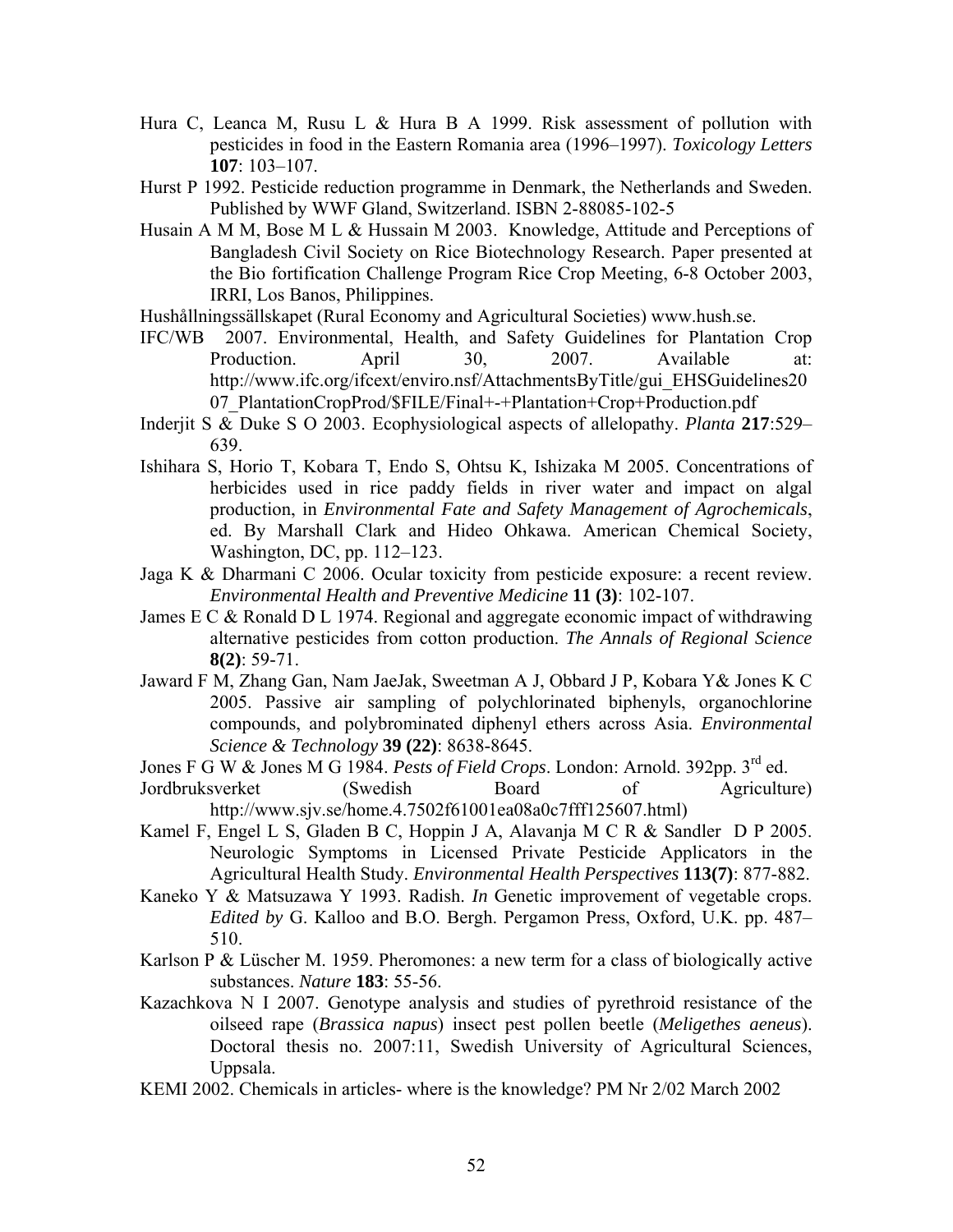- KEMI 2006. Sold Quantities of Pesticides 2005. ISSN 1401-4251, June 2006 (kemi@cm.se).
- Kemikalieinspektionen (Swedish Chemicals Inspectorate) www.kemi.se
- King K M & Forbes A R 1954. Control of root maggots in rutabagas. *Journal of Economic Entomology* **47**: 607-15.
- Kinoshita G B, Svec H J, Harris C R & McEwen F L 1979. Biology of the crucifer flea beetle, *Phyllotreta cruciferae* (Coleoptera: Chrysomelidae), in southwestern Ontario. *Canadian Entomologist* **111(12)**: 1395-1407.
- Kishi M, Hirschhorn N, Qjajadisastra M, Satterlee L N, Strowman S & Dilts R 1995. Relationship of Pesticide Spraying to Signs and Symptoms in Indonesian Farmers. *Scandinavian Journal of Work & Environmental Health* **21**: 124-133.
- Knodel J J & Olson L D. 2002. Crucifer Flea Beetle: Biology and Integrated Pest Management in Canola. NDSU. [www.ag.ndsu.ed & www.ag.ndsu.nodak.edu](http://www.ifc.org/ifcext/enviro.nsf/AttachmentsByTitle/gui_EHSGuidelines2007_PlantationCropProd/$FILE/Final+-+Plantation+Crop+Production.pdf)
- Knutson [R A, Taylor C R, Penson J B & Smith E G 1990.](http://www.ifc.org/ifcext/enviro.nsf/AttachmentsByTitle/gui_EHSGuidelines2007_PlantationCropProd/$FILE/Final+-+Plantation+Crop+Production.pdf) *Economic Impacts of Reduced Chemical Use*. Knutson and Associates, College Station, Texas.
- Kreuger J & Brink N 1988. Losses of pesticides from agriculture. **In** : *Pesticides: Food and Environmental Implications*. IAEA/FAO International Symposium on Changing Perspectives in Agrochemicals, 24-27 Nov. 1987, pp. 101-112. IAEA: Vienna.
- Kreuger J & Nilsson E 2001. Catchment scale risk-mitigation experiences key issues for reducing pesticide transport to surface waters. **In**: Pesticide Behaviour in *Soil and Water*. 2001 BCPC Symposium Proceedings NO. **78**: 319-324.
- Kromp B 1999. Carabid beetles in sustainable agriculture: a review on pest control efficacy, cultivation impacts and enhancement. *Agriculture, Ecosystem and Environment* **74**: 187-228.
- Lakocy A 1977. The influence of some biological and ecological factors on the development of resistance to insecticides and on the course of chemical control of *Meligethes aeneus* F in the Voivodships of Poznan and Wroclaw. *Prace Naukowe Instytutu Ochrony Roslin* **19(1)**:123–181 (also cited by Hansen 2003).
- Lamb R J 1980. Hairs protect pods of mustard (*Brassica hirta* Gisilba) from flea beetle feeding damage. *Canadian Journal of Plant Science* **60**:1439-40.
- the survival, growth, seed yield and quality of Canola, rape and yellow mustard. Lamb R J 1984. Effect of flea beetles, *Phyllotreta* spp. (Chrysomelidae: Coleoptera) on *Canadian Entomology* **116**: 269-80.
- Lamb R J 1988. Assessing the susceptibility of crucifer seedlings to flea beetle (Phyllotreta spp.) damage. *Canadian Journal of Plant Science* **68**: 85-93.
- Lamb R J 1989. Entomology of Oilseed *Brassica* Crops. *Annual Review of Entomology* **34**: 211-229.
- Lantmännen http://www.lantmannen.com/Default.aspx.
- system, oilseed species, and insecticidal seed treatment on flea beetle Lenssen A W, Johanson G D, Blodgett S L & Gossey H B. 2007. Influence of tillage (Coleoptera: Chrysomelidae) damage, oilseed production and postharvest residue cover. *Journal of Entomological Science* **42(1)**:1-10.
- **Livsmedelsverket** http://www.internat.naturvardsverket.se/. (National Food Administration)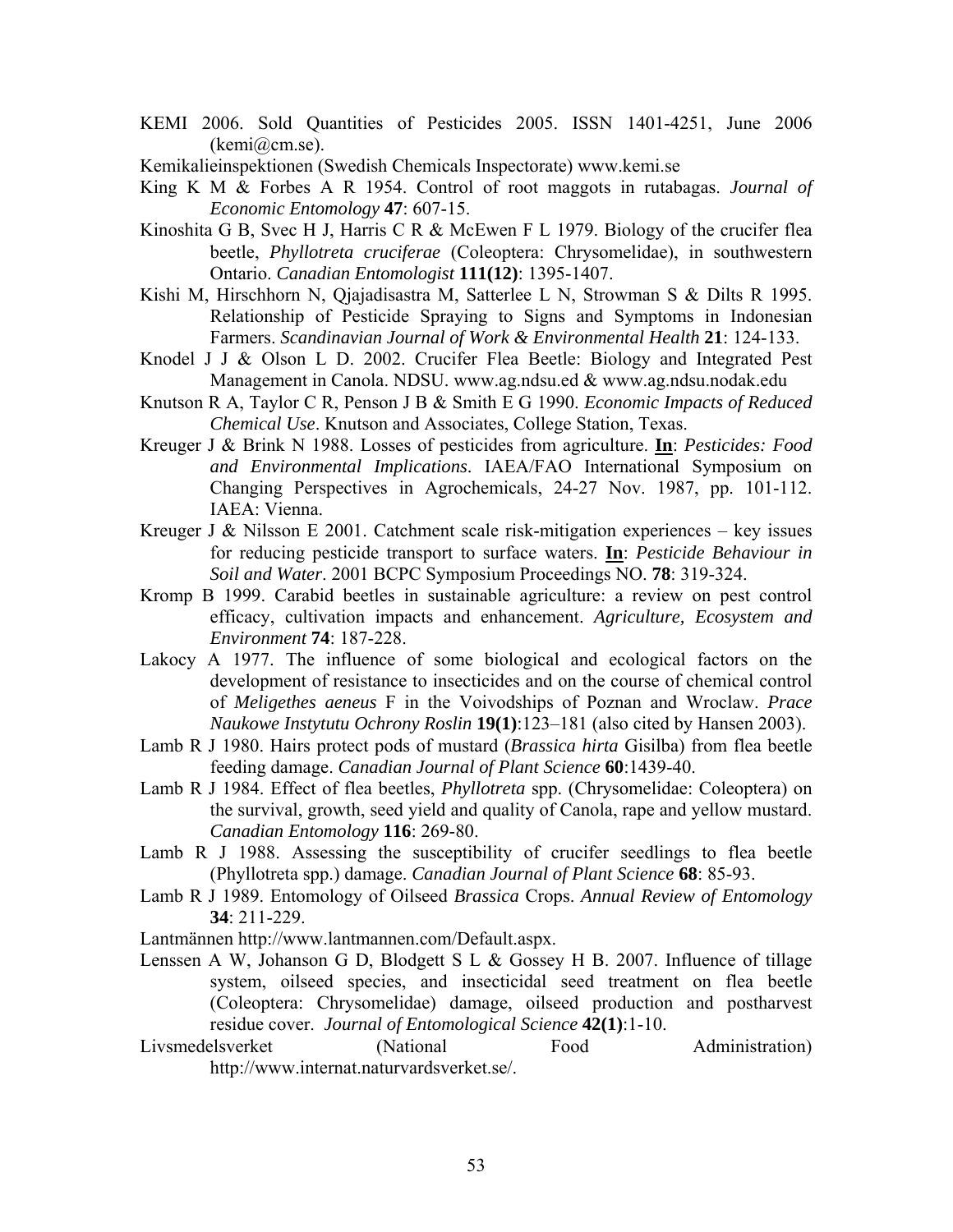- Lewis-Jones L J, Thorpe J P & Wallis G P 1982. Genetic divergence in four species of the genus *Raphanus*: implications for the ancestry of the domestic radish *R. sativus*. *Biological Journal of Linnean Society* **18**: 35–48.
- with  $1/61$  1/41 latitude and longitude resolution. Atmospheric Environment 38: Li Y F, Struger J, Waite D & Ma J 2004. Gridded Canadian lindane usage inventories 1117–1121.
- Lintelo D Te, Marshall F & Bhupal D S 2001. Peri-urban agriculture in Delhi, India. *Food, Nutrition and Agriculture* **29**: 4-13.
- Lobe J 2006. WHO urges DDT for malaria control strategies. Inter Press Service, September 16 2006.
- Lorenz O A & Maynard D N 1980. *Knott's Handbook for Vegetable Grower*. 2<sup>nd</sup>ed. Wiley Interscience.
- Losada H, Martinez H, Vieyra J, Pealing R  $&$  Cortes J 1998. Urban agriculture in the metropolitan zone of Mexico: changes over time in urban sub-urban and periurban areas. *Environment and Urbanization* **10(2)**: 37-54.
- Harare, 30-31 August 1995. Lourenco-Lindell I 1995. Food for the poor, food for the city: the role of urban agriculture in Bissau. Paper presented at ODA Workshop on The Social and Environmental Implications of Urban Agriculture, University of Zimbabwe,
- LRF (www.lrf.se).
- Lucier G & Jerardo A 2004. Vegetables and Melons Outlook. Economic Research Service-USDA, VGS-305, October 21 2004 (www.ers.usda.gov).
- Cereals Authority, London, UK. Lunn G D, Spink J H, Stokes D T, Wade A, Clare R W & Scott R K 2001. Canopy management in winter oilseed rape. HGCA Project Report. Home Grown
- Lutman P J W 1989. Objectives of Weed Control in Oilseed Rape. *Aspects of Applied Biology* (also cited by Gianessi *et al*., 2003)
- Ma JianM in, Srinivasan Venkatesh, Li YiFan, Sreerama Daggupaty 2005. Tracking toxaphene in the North American Great Lakes basin. 1. Impact of toxaphene residues in United States soils. *Environmental Science & Technology* **39(21)**: 8123-8131.
- McLean, R G Garrett & W G Ruesink ), pp. 483-512. Academic Press, Maelzer D A 1986. Integrated control of insect vectors of plant virus diseases. *Plant Virus Epidemics, Monitoring, Modeling and Predicting Outbreaks* (ed. by G D Australia.
- Majewski M S & Capel P D 1995. Pesticides in the Atmosphere-Distribution, Trends, and Governing Factors. *Ann Arbor Press*, Chelsea, USA.
- Malkomes H P  $&$  Wohler B. 1983. Testing and evaluting some methods to investigate soil effects of environmental chemicals on soil microorganisms. *Ecotox. and Environ. Safety* **7:** 284-294.
- Mary L G 1996. Why use pesticides? Louisiana Cooperative Extension Service. U.S. Department of Agriculture Extension Service National Agricultural Pesticide Impact Assessment Program special project 93-EPIX-1-145.
- Masalkar S D & Keskar B G 1998. Other roots, tubers, and rhizomes. **In:** Handbook of vegetable science and technology: production, composition, storage, and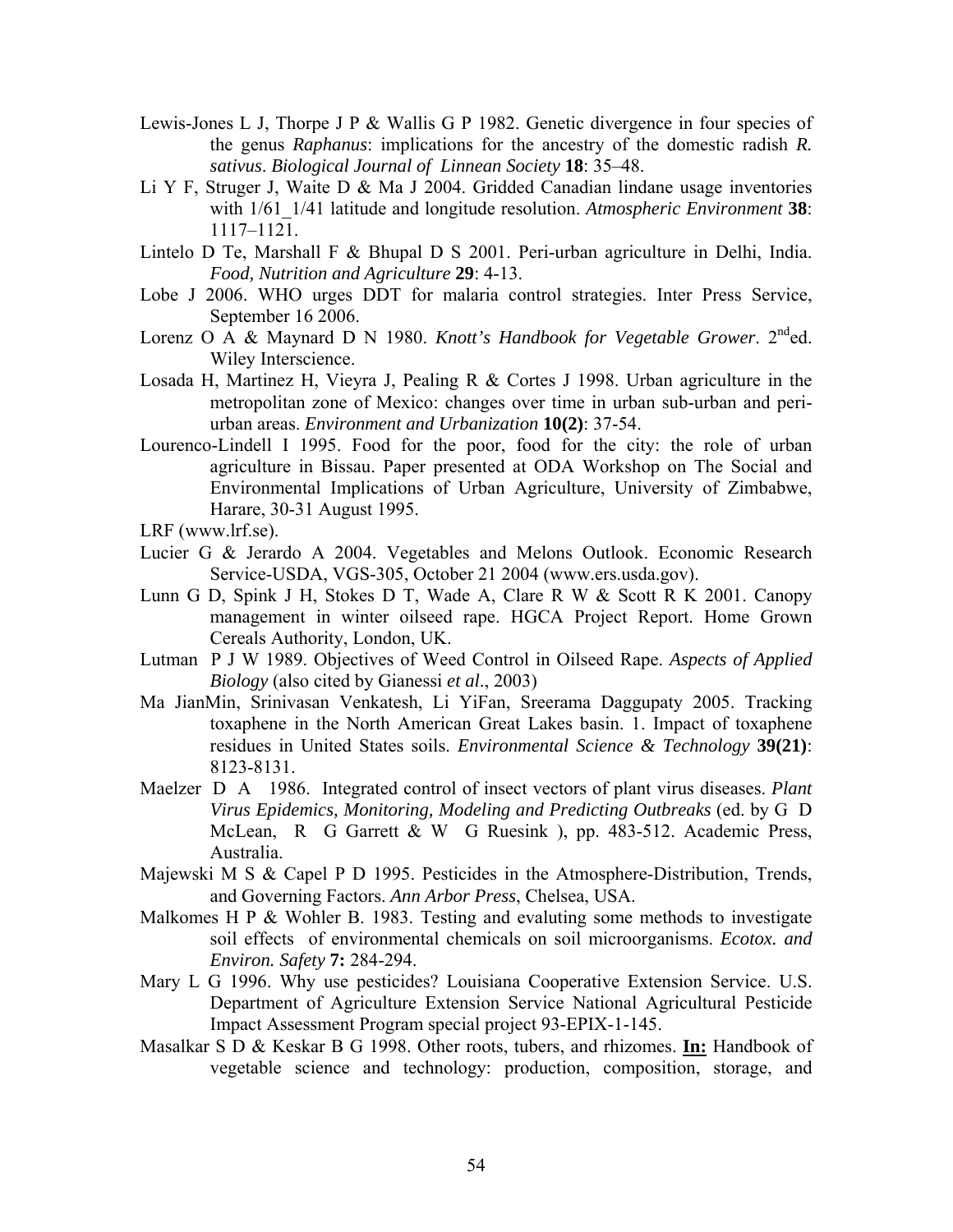processing. D.K Salunkhe & S.S Kadam (ed.). Marcel Dekker, Inc. New York, USA.

- Matthews G A & Thomas N 2000. Working towards more efficient application of Pesticides. *Pest Management Science* **56**:974- 976.
- Maxwell D & Armar-Klemesu M 1998. Urban agriculture: introduction and review of literature. Accra: Noguchi Memorial Institute for Medical Research.
- prohibitive or accommodative? *Environment and Urbanization* 6(1):188-202. Mbiba B 1994. Institutional responses to uncontrolled urban cultivation in Harare:
- application to onion maggot control. *Journal of Chemical Ecology* 16:3197-Miller J R & Cowles R S 1990. Stimulo-deterrent Division: A concept and its possible 3212.
- Miller G & Tyler Jr 2002. Living in the Environment (12th Ed.). Belmont: Wadsworth/Thomson Learning.
- Miller G & Tyler Jr 2004. *Sustaining the Earth*. (6th edition) Thompson Learning, Inc. Pacific Grove, California. p. 211-216.
- Milosevic N, Cvijanovic G & Tintor B 2006. Herbicides effects on microbial activity in agricultural soil. *Herbologia* **7(2)**: 57-70.
- Misra H P 2005. Field evaluation of some new molecules against brown plant hopper *Nilaparvata lugens* (Stal.) infesting rice. *Indian Journal of Entomology* 67(2): 137-139.
- support system for insect pests of rape. *OEPP/EPPO Bulletin* 30. 155-58. Morgan D, Walters K F A, Oakley J N & Lane A 2000. An internet-based decision-
- Morinaga, T. 1934. Inter-specific hybridization in *Brassica*. The cytology of F1 hybrids of *B. juncea* and *B. nigra*. *Cytologia* **6**:62–67 (Also cited by Raymer 2002).
- Mougeot Luc J A 2000. Urban agriculture: concept and definition. **In**: UA Magazine no. 1 - Maiden issue. Urban Agriculture Magazine. July 2000 **1(1)**: 3pp
- Moustier P 1998. La complémentarité entre agriculture urbain et agriculture rurale. **In**: Olanrewaju B Smith (ed.), Agriculture urbaine en Afrique de l'Ouest: Une constribution à la sécurité alimentaire et à l'assinissement des villes (Wageningen:CTA/Ottawa:IDRC) (also cited by Mougeot L J A 2000).
- Moustier P 1999. Définitions et contours de l'agriculture périurbaine en Afrique subsaharienne. **In**: P. Moustier, A. Mbaye, H. de Bon, H. Guérin, J. Pagès (eds), Agriculture périurbaine en Afrique subsaharienne, CIRAD, Colloques, pp. 17- 29 (also cited by Mougeot L J A 2000).
- Muir P 2004. Trends in pesticide use. Oregon State University. http://oregonstate.edu/~muirp/pesttren.htm.
- Muminović J 2004. Genetic diversity in germplasm of cornsalad (Valerianella locusta the Faculty of Agricultural Sciences at the University of Hohenheim, on July 29 L.), radish (*Raphanus sativus* L.) and celeriac (*Apium graveolens* L. var. *rapaceum*) investigated with PCR-based molecular markers. PhD Dissertation, 2004.
- Nagaharu U 1935. Genome analysis in *Brassica* with special reference to the experimental formation of *B. napus* and peculiar mode of fertilization. Japanese *Journal of Botany* **7**: 389-452 (http://en.wikipedia.org/wiki/Triangle\_of\_U)
- Naturvårdsverket http://www.kemi.se/default\_\_\_\_550.aspx). (Swedish Environment Protection Authority)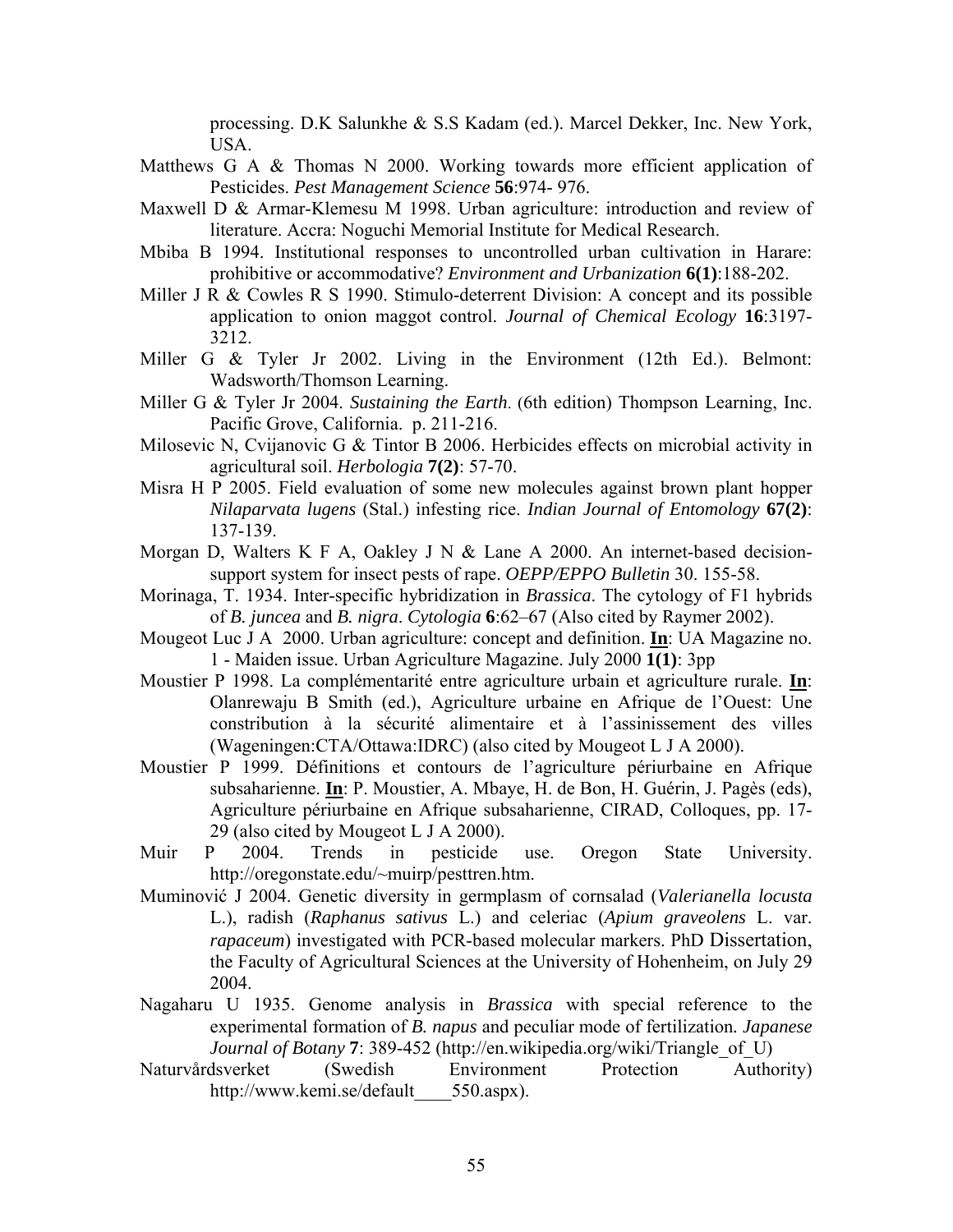- Newton H C F 1928. The biology of flea beetles (*Phyllotreta*) attacking cultivated Cruciferae. Journal of South-East Agriculture College, Wye UK 25: 90-115.
- *nemorum* larvae to non-host plants. *Entmologia experimentalis et Applicata* 51: Nielsen J K 1989. The effect of glucosinolates on responses of young *Phyllotreta*  249-259.
- Nilsson C 1985. Impact of ploughing in emergence of pollen beetle parasitoids after hibernation. *Zeitschrift fur Angewandte entomologie* **100**:302-308.
- Nilsson C 1987. Yield losses in summer rape caused by pollen beetles (*Meligethes* spp). *Swedish Journal of Agriculture Research* **17**:105–111.
- Nilsson C 2004. Trap plants to avoid insecticide application against pollen beetle in oilseed rape. *IOBC/wprs Bulletin* 27(10): 215-221.
- beetles (*Meligethes* sp.). DJF Rapport, Markbrug (No.89): 143-149.20th Danish February 2003. (Danish, English summary). Nilsson C, Ahman B, Gustafsson G & Djurberg A 2003. Pyrethroid resistance in pollen Plant Protection Conference 'Cereal, potatoes, pests, environment and posters',
- Nonnecke I L 1989. *Vegetable production*. AVI Book Published by Van Nostrand Reinhold, New York, USA.
- Nosal B & Pellizzari R 2003. West Nile virus. Published at www.cmaj.ca on May 6, 2003
- OECD (O rganization for Economic Co-Operation and Development) 1997. Consensus Document on the Biology of *Brassica napus* L. (Oilseed Rape). Series on OCDE/GD(97)63. Head of Publications Service, OECD, 2 rue André-Pascal, Harmonization of Regulatory Oversight in Biotechnology No.7. 75775 Paris Cedex 16, France. 32p.
- OECD 1999. Swedish Risk Reduction Indicator. Results of the OECD Survey of National Pesticide Risk Indicators., 2nd OECD Workshop on Pesticide Risk Indicators, Braunschweig, Germany 1-3 June 1999.
- OECD 2004. A Global Approach to the Regulation of Agricultural Pesticides. A Vision for the Future. October 4, 2004. Available at: http://www.epa.gov/oppfead1/international/oecdfuture.pdf.
- Ohio State University Extension 2000. Radish IPM Definitions, Revised April, 2000 http://ipm.osu.edu/element/radish.htm.
- Orlovius K 2003. Fertilizing for High Yield and Quality: Oilseed Rape. (Ed. E.A. Kirkby) *IPI Bulletin* No. **16**:130pp.
- Page B L & Shapiro R Y. 1983. Effect of public opinion on policy. *American Political Science Review* **77(1)**:175-90.
- Pedigo L H 2001. Entomology and pest management. 4<sup>th</sup> ed. Prentice Hall. Upper Saddle River, NJ.
- Pesticide Ordinance 1985. The Pesticide Ordinance 1971 (Ordinance No.II of 1971). As modified up to 30<sup>th</sup> June 1984. Government Printing Press, Dhaka 1985.
- Petry F 1 999. The opinion-policy relationship in Canada. *Journal of Politics* **61(2)**: 540- 51.
- Phillips McDougall 2006. The Global Crop Protection Market- Industry Prospects. Presentation at the CPDA conference held in 17 July 2006 Salt Lake City.
- Pimentel D 1978. Benefits and costs of pesticides use in the US food production. *BioScience* **42(10)**: 750– 760.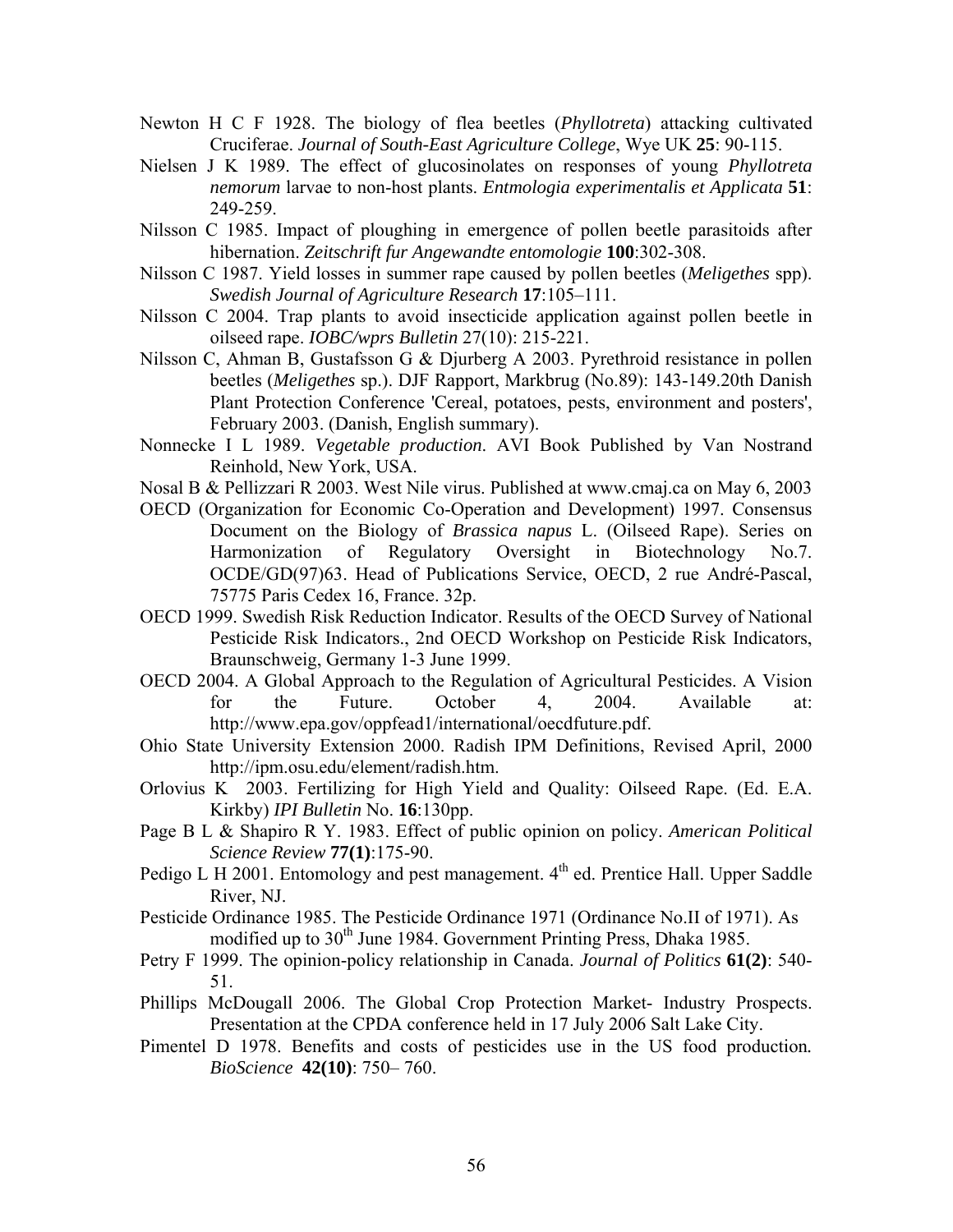- Pimentel D 1991. Environmental and economic impacts of reducing US agricultural pesticide use. **In**: Pimentel, D. (Ed.), Handbook on Pest Management in Agriculture. CRC Press, Boca Raton, FL, pp. 679–718.
- Pimentel D & Greiner A 1997. Environmental and socio-economic cost of pesticide use. **In**: Pimentel, D. (Ed.), Techniques for Reducing Pesticide Use. John Wiley & Sons, pp. 51– 78.
- Pimentel D & Lehman D (ed.) 1993. *The Pesticide Question: Environment*, *Economics*, *and Ethics*. New York: Chapman and Hall.
- Pimentel D & Pimentel M 1996. Food, Energy and Society. Niwot: Colorado University Press.
- Pimentel D, Acquay H & Biltonen M 1992. Environmental and Economic Costs of Pesticide Use. *Bioscience* **42**:750-60.
- Pimentel D, Mclaughlin L, Zepp A, Kakitan B, Kraus T, Kleinman P, Vancini F, Roach effects of reducing pesticide use in agriculture. Agriculture, Ecosystems and W J, Grapp E, Keeton W S & Selig G 1993. Environmental and economic *Environment* **46**:273-288.
- Pimentel D, Hepperly P, Hanson J, Douds D & Siedel R 2005. Environmental, energetic, and economic comparisons of organic and conventional farming systems. *BioScience* **55(7)**: 573-582.
- Pistrick K 1987. Untersuchungen zur Systematik der Gattung *Raphanus* L. Kulturpflanze, **35**: 225–321 (also cited by Yamagishi & Terachi 2003)
- Plimmer J R 1992. Dissipation of pesticides to the environment. **In**. Fate of pesticides & chemicals in the environment. J L Schnoor (Ed.). John Wiley & Sons Inc. 431.
- Prakash S & Hinata K 1980. Taxonomy, cytogentics and origin of crop brassicas, a review. *Opera Botanica* **55**:1-57.
- Public Authority (http://www.sverige.se/sverige/templates/OrgTypePage\_\_\_\_9642.aspx).
- Rasul G & Thapa G 2003. Sustainability Analysis of Ecological and Conventional Agricultural Systems in Bangladesh. *World Development* **31(10)**: 1721-1741.
- Raymer P L 2002. Canola: An Emerging Oilseed Crop. **In**: Trends in new crops and new uses. J. Janick & A. Whipkey (eds.). ASHS Press, Alexandria, VA.
- Riley D G  $&$  Spark's Jr A S 2006. Insecticide resistance management for diamondblack moth in Georgia. The University of Georgia, May 2006.
- Riley D, Nava-Cameros U & Allen J 1996. Population dynamics of *Bemisia* in agricultural system. **In**: *Bemisia: 1995. Taxonomy, Biology, Damage, Control and Management* (ed. by D Gerling & R T Mayer), Intercept, UK. pp. 93 – 109.
- Robbelen G  $&$  Thies W 1980. Variation in rapeseed glucosinolates and breeding for improved meal quality. **In**: Brassica crops and Wild Allies, Biology and Breeding, ed. S. Tsunoda, K. Hinata, C. Gomez-Campo. pp 185-99.Tokoya: *Japanese Science Society* 354p.
- Rosenstock L, Keifer M, Daniell W E, McConnell R & Claypoole K 1991. Chronic Central Nervous System Effects of Acute Organophosphate Pesticide Intoxication. *Lancet* **338**: 223-227.
- Crop Production'. Bangladesh Agricultural University, Mymensingh, Bangladesh (mimeo). Sabur S A & Molla A R 2000. 'Marketing and Economic Use of Pesticides: Impact on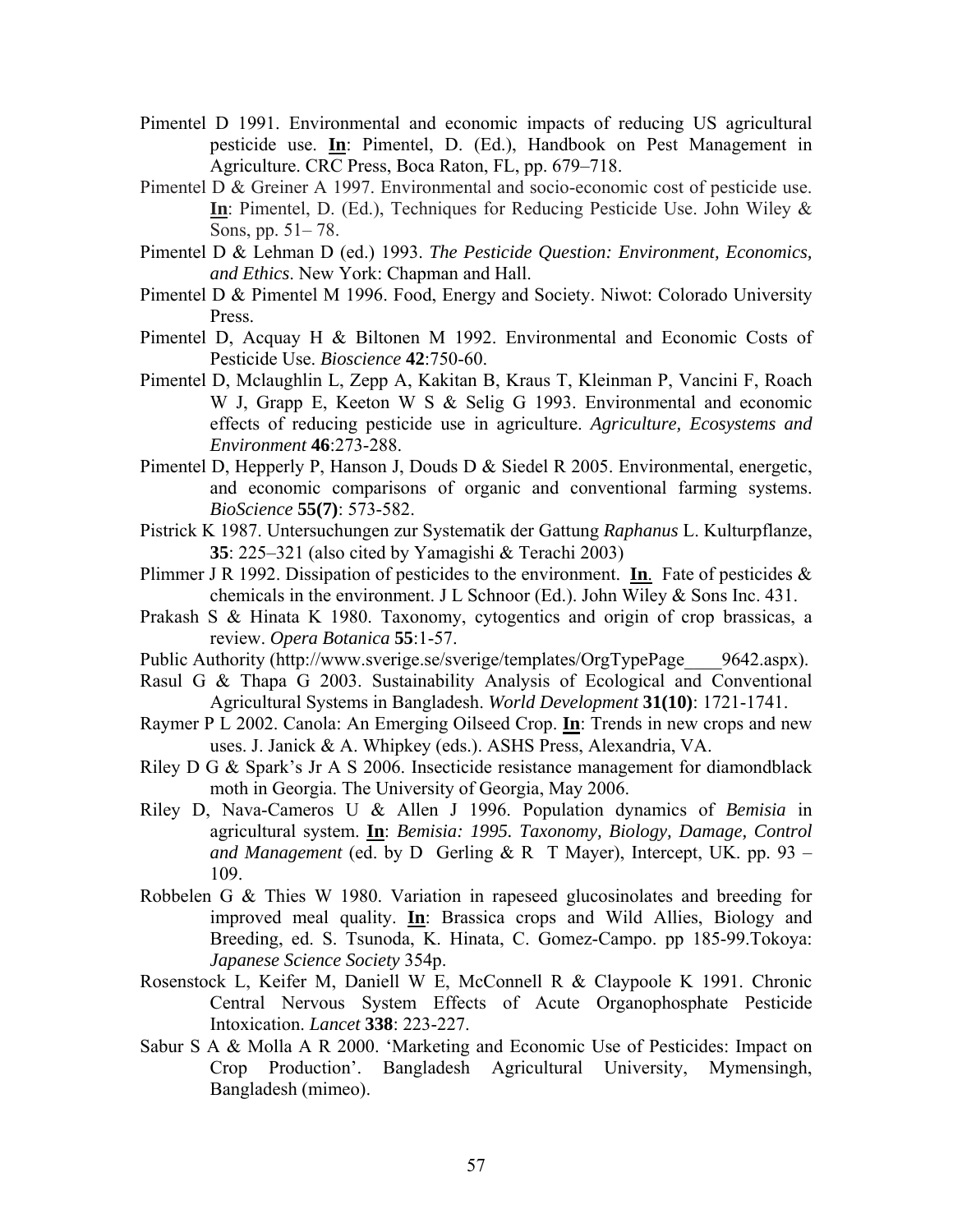- SAC 2001. Weed Management in Winter Oilseed Rape. Technical Note: T509, 2001 (also cited by Gianessi *et al*. 2003)
- Sachs C E 1993. Growing public concern over pesticides in food and water. Pp 380-89. **In**: D Pimentel & H Lehman (ed.). *The pesticide question: Environment, Economics and Ethics*. New York: Chapman and hall.
- Sandrup A 2005. The Swedish Farmers' and EU's strategy on pesticides. *Lecture given in Pesticide Management and risk analysis course by SIDA*, Stockholm May 4, 2005.
- No. 109: 5 pp. Saynor M 1985. Flea beetles. Leaflet, Ministry of Agriculture, Fisheries and Food, UK,
- "Informed Decision-making in Cosmetic Pesticide Use Conference", University Schönning M 2005. Sweden's work towards reducing it's use of pesticides. Presented at of Ottawa, September 24, 2005.
- Schuster E & Schroder D 1990. Side-effects of sequentially-applied pesticides on non target soil microorganisms: Field experiments. *Soil Biology & Biochemistry* **22:**  367-373.
- yielding. *Progress in Plant Protection* 44 (2): 1078-1081 (English summary). Seta G & Mrowczynski M 2004. Effect of using combined application of insecticides and foliar fertilizers in winter oilseed rape pests control and their influence on
- and long range transport behavior of organochlorine pesticides in North Shen L, Wania F, Lei Y D, Muir D C G & Bidleman T F 2005. Atmospheric distribution America. *Environmental Science and Technology* **39**: 409–420.
- Sherwood J L, Fletcher J & Swyers J 2003. Crop Insecurity: Are We Prepared? White Paper developed by the Public Policy Board of the American Phytopathological Society (APS). May 2003.
- SLU (Swedish University of Agricultural Sciences) [http://vv.mv.slu.se.](http://www.sverige.se/sverige/templates/OrgTypePage____9642.aspx)
- *a Rhyzobius lophanthae* (Coleoptera: Cybocephalidae, Coccinellidae). *Florid* Smith T R & Cave R D 2006. Pesticide susceptibility of *Cybocephalus nipponicus* and *Entomologist* **89(4)**: 502 -507.
- Smith T T, Macrory Jr,  $\&$  Macrory R 1998. Legal and political consideration, pollution risk assessment and management. Douben, P.E.T. John Wiley & Sons, Chichester.
- SNFS 97:2 1997**.** Statens naturvårdsverks föreskrifter om spridning av kemiska bekämpningsmedel. Naturvårdsverket (in Swedish: Regulations for spreading of agrochemicals).
- Solomon G, Ogunseitan O A & Kirsch J 2000. Pesticides and human health. A resource for health care professionals. Physicians for social responsibility and Californians for pesticide reform.
- Sridhar R P & Suganthy M 2006. Evaluation of bioactivity of neem formulations against the major pests of cotton. *Journal of Ecotoxicology & Environmental Monitoring* **16(3)**: 227-233.
- Stricklan d A H 1965. Pest control and productivity in British Agriculture. *J.R. Soc. Arts*  113: 62-81.
- Sun F 2006. Risk assessment of carbamate pesticides for aquatic organisms. *Plant Protection Bulletin* (Taipei) **48 (2)**: 153-162.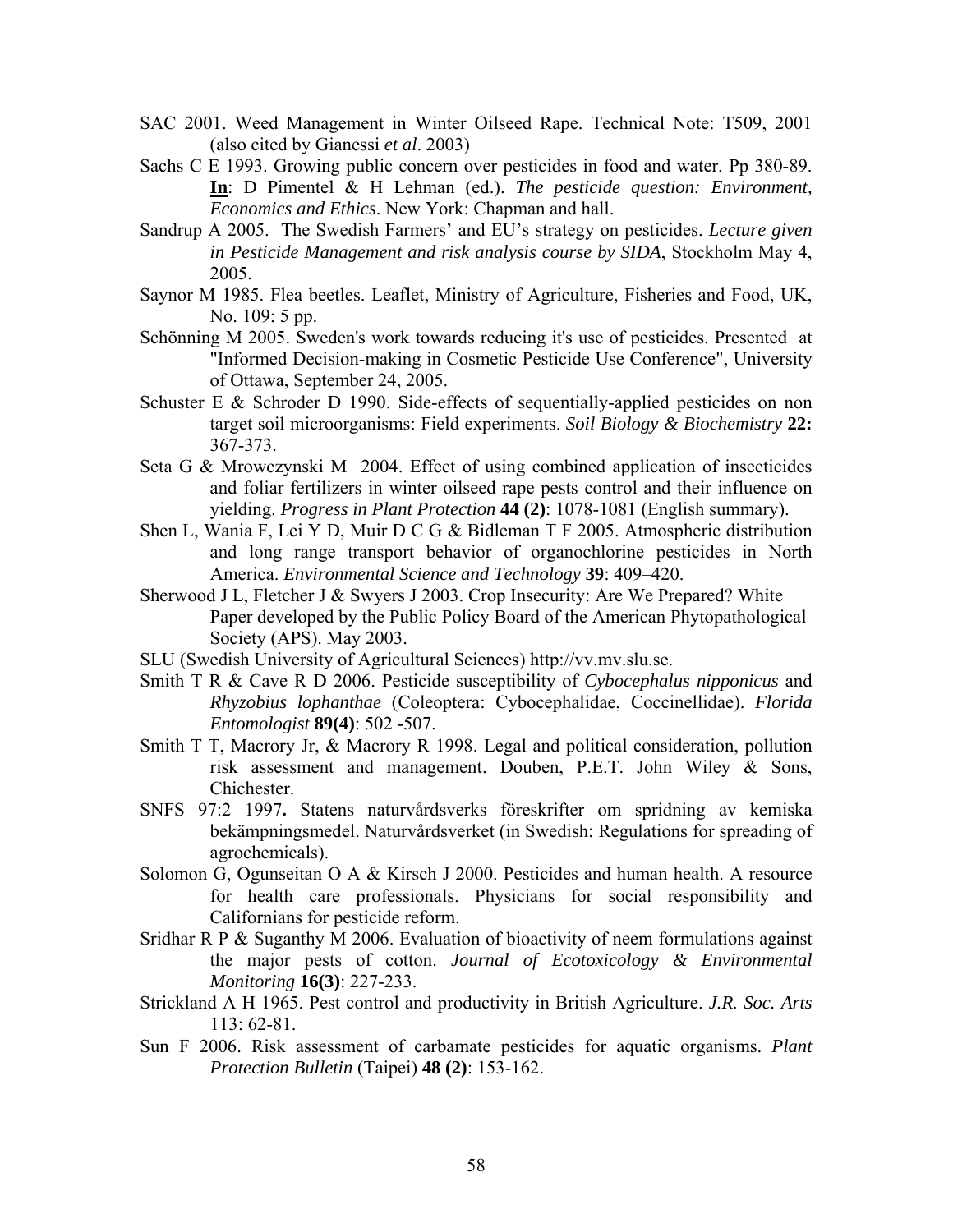- Sutherland J, Gwyn Gerald, Carlson A & Hoover Dale M 1971. "Cost of Producing Cotton in the Southeast, 1966," Economics Information Report No. 25, Department of Economics, North Carolina State University at Raleigh, October 1971.
- Swiader J M, McCollium J P & Ware G W 1992. Producing V egetable Crops  $(4^{th}$  Ed.). Interstate Publishers, Inc. USA.
- Tait J 20 01. More Faust than Frankenstein: the European debate about the precautionary principle and risk regulation for genetically modified crops. *Journal of Risk Research* **4**:175–189.
- Tardiff R G (ed.) 1992. *Methods to Assess Adverse Effects of Pesticides on Non-Target Organisms*. New York: John Wiley and Sons.
- Thomas D 1974. The Urban Fringe: Approach and attitudes. **In:** Johnson J H (ed), *Suburban Growth*, *Geographical Processes at the Edge of the Western City.* Aberdeen University Press, Aberdeen.
- Titi A El, Boller E F & Gendrier J P 1993. Integrated production principles and technical . *IOBC/wprs Bulletin* **16(1)**: 1-97. guidelines
- Travisi C M, Nijkamp P & Vindigni G 2006. Pesticide risk valuation in empirical economics: a comparative approach. *Ecological economics* **56**:455-474.
- TU C M 1982. Influence of pesticides on activities of invertase, amylase and level of adenosine triphosphate in organic soil. *Chemosphere* **11:** 909-914.
- TU C M 1995. Effect of five insecticides on microbial and enzymatic activities in sandy soil, *Journal of Environmental Science and Health* **30:**289-306.
- Tuduri L, Harner T, Blanchard P, Li YiFan, Poissant L, Waite D T, Murphy C & Belzer precipitation: Part 1: Lindane and endosulfans. Atmospheric Environment 40 W 2006. A review of currently used pesticides (CUPs) in Canadian air and **(9)**: 1563-1578.
- Turnock W J & Bilodeau R J 1984. Survival of pupae of *Mamestra configurata* (Lep.: Noctuidae) and two of its parasites in untilled and tilled soil. *Canadian Entomology* **116**: 257-67.
- UN/SCEGHS/12/INF.18, December 2006. UN/SCEGHS 2006. Committee of experts on the transport of dangerous goods and on the globally harmonized system of classification and labeling of chemicals.
- USDA 2002a. Crop Production 2001 Summary, National Agricultural Statistics. January 2002
- USDA, 2002b. Crop Values 2001 Summary, National Agricultural Statistics Service, February 2002.
- USDA 20 03. Oilseeds: World Markets and Trade, Foreign Agricultural Service, available at http://www.fas.usda.gov/oilseeds/circular/2003/03-10/toc.htm, July 2003.
- USDA 2006. USDA National Nutrient Database for Standard Reference, Release 19.
- US EPA 2004a. Pesticides Industry Sales and Usage, 2000 & 2001 Market Estimates. USEPA, Washington DC, May 2004 (http://www.usda.gov/nass).
- Environment. EPA's Pesticide Program FY 2004 Annual Report. Available at: US EPA 2004b. Taking Care of Business: Protecting Public Health and the http://www.epa.gov/oppfead1/annual/2004/04annualrpt.pdf
- US EPA 2007. What is a Pesticide? (US EPA definitions) July 24, 2007.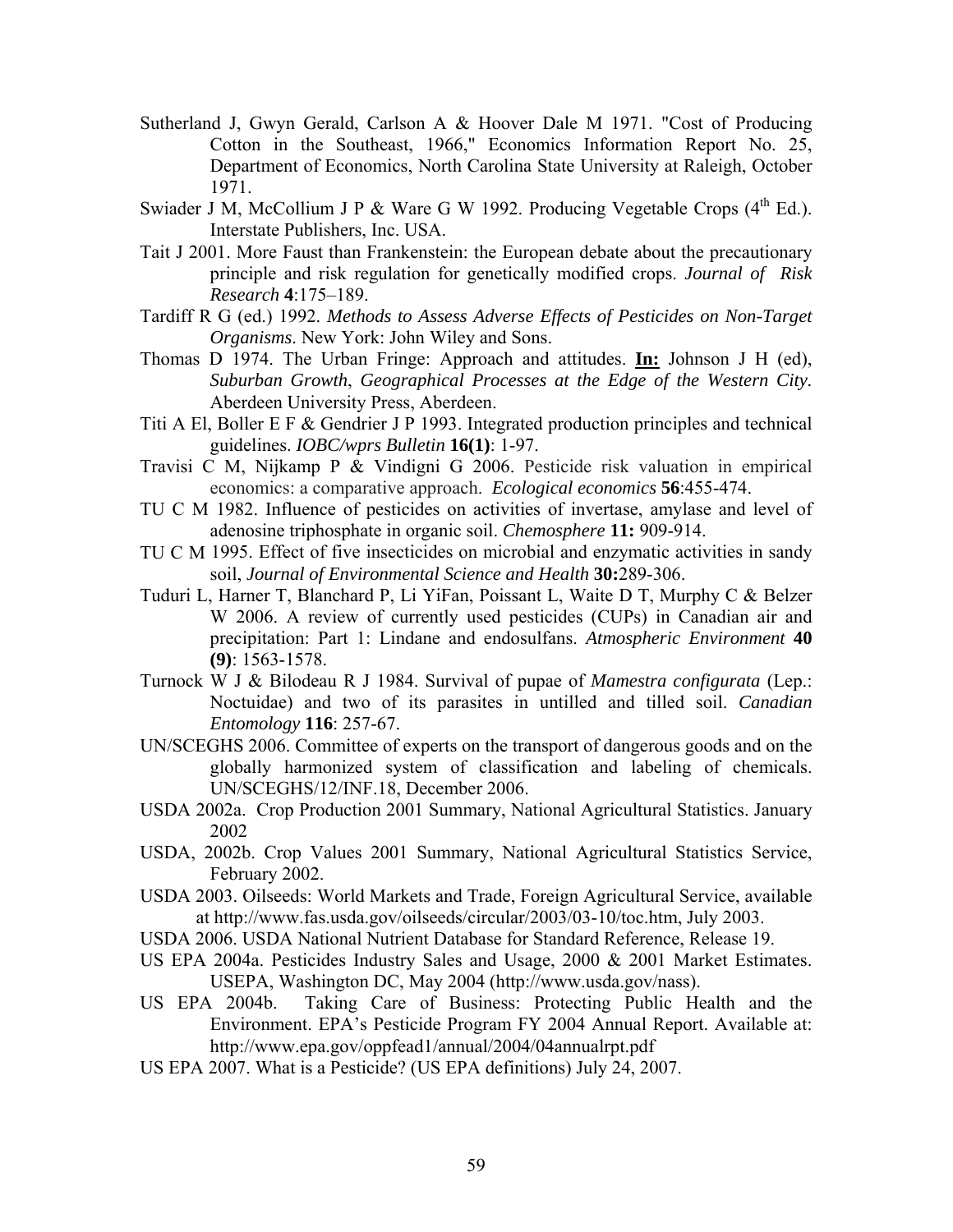- USGS 2001. US Geological Survey 2001. Selected findings and current perspectives on urban and agricultural water quality by the National Water-Quality Assessment Program. Washington (DC): US Department of the Interior, USDS.
- Van Lenteren J C, Babendreier D, Bigler F, Burgio G & Hokkanen H M T 2003. : 3-38. biological control. *BioControl* **48** Environmental risk assessment of exotic natural enemies used in inundative
- 34. *Entomology* **51**: 609-6 Van Lenteren J C, Bale J, Bigler F, Hokkanen H M T & Loomans A J M 2006. Assessing risks of releasing exotic biological control agents. *Annual Review of*
- pesticide applications on soil properties in cotton fields. I. Impact on microbes, Vig K, Singh D K, Agarwal A C, Dhawan A K & Dureja P. 1999. Effect of repeated iron reduction capacity and respiration. **In:** Impact of long term pesticide usage on soil properties using radiotracer techniques. Report of a final research coordination meeting organized by the joint FAO/IAEA division of Nuclear Techniques in Food and Agriculture held in Hangzhou, Zhejiang, China 24-28 May 1999. 99-118.
- Vogel G 1996. Handbuch des speziellen Gemüsebaus. Ulmer Verlag (also cited by Muminović J 2004).
- Walter E S 1984. *Vegetable Growing Handbook* ( $2<sup>nd</sup> Ed$ ). The AVI Publishing Comp. Inc., USA.
- Walters K F A & Hardwick N V 2000. Principles of pest and disease management. **In**: DV Alford (ed.). Pest and disease management handbook. Blackwell Science: Oxford.
- Walters K F A, Young J E B, Kromp B & Cox P D 2003. Management of Oilseed Rape Pests. **In**: Biocontrol of Oilseed Rape Pests. David V. Alford (Ed.). Blackwell Science Ltd. Oxford OX4 2DQ, UK. p. 43-72.
- http://www.sonoma.edu/users/h/hanesda/B308/pesticid.html. Wang J. 2003. Pesticides. *Science and Technology* course at Michigan State University. Made for *Professor Manista*'s Spring Semester 2003 *ATL 110*.
- Webster J P G & Bowles R G 1996. Estimating the economic costs and benefits of pesticide use in apples. *Brighton Crop Protection Conference, Pests & Diseases*, 1996, **4B1**:325-330.
- alternative pesticide usage scenarios: wheat production in the United Kingdom. Webster J P G, Bowles R G & Williams N T 1999. Estimating the economic benefits of *Crop Protection* **18**:83-89.
- Weidenhamer J D, Hartnett D C & Romeo J T 1989. Density dependent phytotoxicity: distinguishing resource competition and allelopathic interference in plants. *Journal of Applied Ecology* **26**:613–624.
- WHO (World Health Organization) 1990. Public Health Impact of Pesticides Used in *Agriculture, 1990*. World Health Organization: New York, USA.
- WHO Commission on Health and Environment 1992. Report of the panel on food and agriculture. Geneva: WHO.
- Wikipedi a, the free encyclopedia ([http://en.wikipedia.org/wiki/Agriculture](http://www.epa.gov/oppfead1/annual/2004/04annualrpt.pdf))
- Williams  $E C & Walters K F A 2000$ . Foliar application of the entomopathogenic nematode, Steinernema feltiae against leafminers on vegetables. Biocontrol, *Science and Technology* **10**: 61-70.